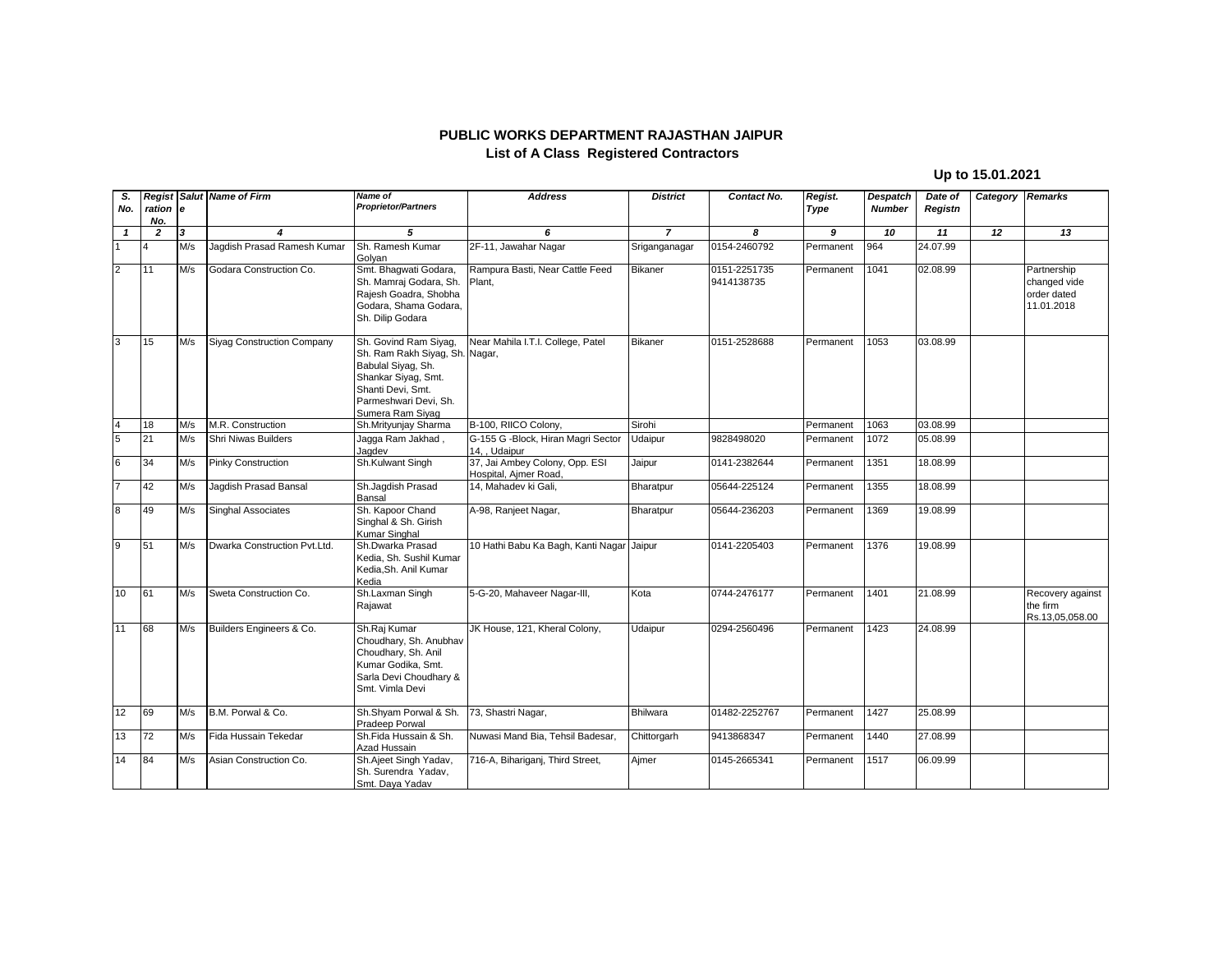| S.           |                |      | <b>Regist Salut Name of Firm</b> | <b>Name of</b>                                                     | <b>Address</b>                            | <b>District</b> | Contact No.                | Regist.   | <b>Despatch</b> | Date of        | Category Remarks |                                                                                                                                                                                                                                              |
|--------------|----------------|------|----------------------------------|--------------------------------------------------------------------|-------------------------------------------|-----------------|----------------------------|-----------|-----------------|----------------|------------------|----------------------------------------------------------------------------------------------------------------------------------------------------------------------------------------------------------------------------------------------|
| No.          | ration e       |      |                                  | <b>Proprietor/Partners</b>                                         |                                           |                 |                            | Type      | <b>Number</b>   | Registn        |                  |                                                                                                                                                                                                                                              |
|              | No.            | 3    |                                  | 5                                                                  |                                           |                 |                            |           |                 |                | $\overline{12}$  |                                                                                                                                                                                                                                              |
| $\mathbf{1}$ | $\overline{2}$ |      | 4<br>Mohammed Saddique & Sons    | Sh.Liyakat Ahmed, Sh.                                              | 6                                         | $\overline{7}$  | 8<br>0291-2645678          | 9         | 10<br>1561      | 11<br>09.09.99 |                  | 13                                                                                                                                                                                                                                           |
| 15           | 87             | M/s  |                                  | Sokat Mohammad &<br>Smt. Saida Khanam                              | Sakuran Manzil, Mohalla Laykan,           | Jodhpur         |                            | Permanent |                 |                |                  |                                                                                                                                                                                                                                              |
| 16           | 91             | M/s  | Mohammed Bux Saukat Ali          | Sh.Liyakat Ali, Sh. Tahir<br>Ali, S. Tayyab Ali & Sh.<br>Sahid Ali | Mohalla Nagori Silawatan,                 | Jodhpur         | 0291-2623326               | Permanent | 1585            | 14.09.99       |                  |                                                                                                                                                                                                                                              |
| 17           | 92             | M/s  | Rajendra Prasad Bansal           | Sh.Rajendra Prasad<br>Bansal                                       | New Sabji Mandi,                          | Bharatpur       | 05648-222659<br>9414248429 | Permanent | 1588            | 14.09.99       |                  |                                                                                                                                                                                                                                              |
| 18           | 114            | M/s  | United Construction Co.          | Sh. Jagdish Chand, Sh.<br>Mukesh Kumar, Sh.<br>Rakesh Kumar        | Old STC Gate, Near Ganesh Nagar<br>Colony | Karauli         | 07464-222523<br>9414272208 | Permanent | 1720            | 01.10.99       |                  |                                                                                                                                                                                                                                              |
| 19           | 116            | Shri | Tikam Chand Jain                 | Sh.Tikam Chand Jain                                                | Sethi Market, Station Road,               | Jaipur          | 1424-220365                | Permanent | 1725            | 01.10.99       |                  |                                                                                                                                                                                                                                              |
| 20           | 117            | M/s  | Verma Construction Co.           | Sh. Mahaveer Prasad,<br>Sh. Manish Kumar & Sh.<br>Suryaprakash     | Near Animal Hospital,                     | Hanumangarh     | 01499-220097               | Permanent | 1732            | 01.10.99       |                  |                                                                                                                                                                                                                                              |
| 21           | 119            | M/s  | Khinchi Construction Co.         | Sh. Mohan Lal Khinch &<br>sh. Sita Ram Khinch                      | Outside Chaar Darwaja, Mandi<br>Khatikan, | Jaipur          | 0141-2667481               | Permanent | 1734            | 04.10.99       |                  | Recovery pending<br>against the firm<br>amounting to Rs.<br>1,25,758/-                                                                                                                                                                       |
| 22           | 121            | M/s  | M.F.K. Enterprises               | Sh. Mohammad Faroog<br>POA Sh. Mohd. Arif                          | 236-A, Jalupura,                          | Jaipur          | 0141-2378579               | Permanent | 1746            | 05.10.99       |                  |                                                                                                                                                                                                                                              |
| 23           | 122            | M/s  | S.R. Builders                    | Sh. Satyanarayan                                                   | 1-E-8, Jawahar Nagar,                     | Sriganganagar   |                            | Permanent | 1759            | 08.10.1999     |                  | Revoked Vide D:-<br>1032 Dated:-16-<br>11-2016                                                                                                                                                                                               |
| 24           | 126            | M/s  | S.M.S. Construction              | Sh. Rani Dan Singh &<br>Sh. Shaitan Singh                          | Mainpura Mohalla, Gandhi Chowk,           | Jaisalmer       | 02992-252476               | Permanent | 1837            | 16.10.99       |                  |                                                                                                                                                                                                                                              |
| 25           | 136            | M/s  | Qureshi Construction Co.         | Sh.Abdul Zabbar                                                    | Near Balika School, Tara Nagar,           | Churu           | 01562-240136               | Permanent | 1867            | 16.10.99       |                  |                                                                                                                                                                                                                                              |
| 26           | 138            | M/s  | Jeevan Das & Co.                 | Sh.Jeevan Dass &<br>Kashmeri Lal                                   | 115, Shopping Centre,                     | Kota            | 0744-2430865               | Permanent | 1869            | 16.10.99       |                  |                                                                                                                                                                                                                                              |
| 27           | 166            | Shri | Dinesh Chand Singhal             | Sh. Dinesh Chand<br>Singhal                                        | Malakpara                                 | <b>Dholpur</b>  | 220043                     | Permanent | 1923            | 23.10.99       |                  |                                                                                                                                                                                                                                              |
| 28           | 169            | Shri | <b>Babu Lal Goyal</b>            | Sh.Babu Lal Goyal                                                  | Gram Post Khori, Via Shahpura,            | Jaipur          | 0141-22145                 | Permanent | 1957            | 26.10.99       |                  |                                                                                                                                                                                                                                              |
| 29           | 182            | M/s  | Goyal Construction Co.           | Sh.Gopal Lal Goyal                                                 | 11, Agrasen Bazar, C-Scheme,              | Jaipur          | 0141-2382699               | Permanent | 1968            | 27.10.99       |                  | Recovery pending<br>against the firm<br>amounting to<br>Rs.3,42,540 of NH<br>Dn.Jaipur &<br>EE/Distt.II, Jaipur<br>Rs.7939/- . Any<br>payment to the<br>firm be made only<br>after obtaining No<br>Dues from above<br>mentioned<br>divisions |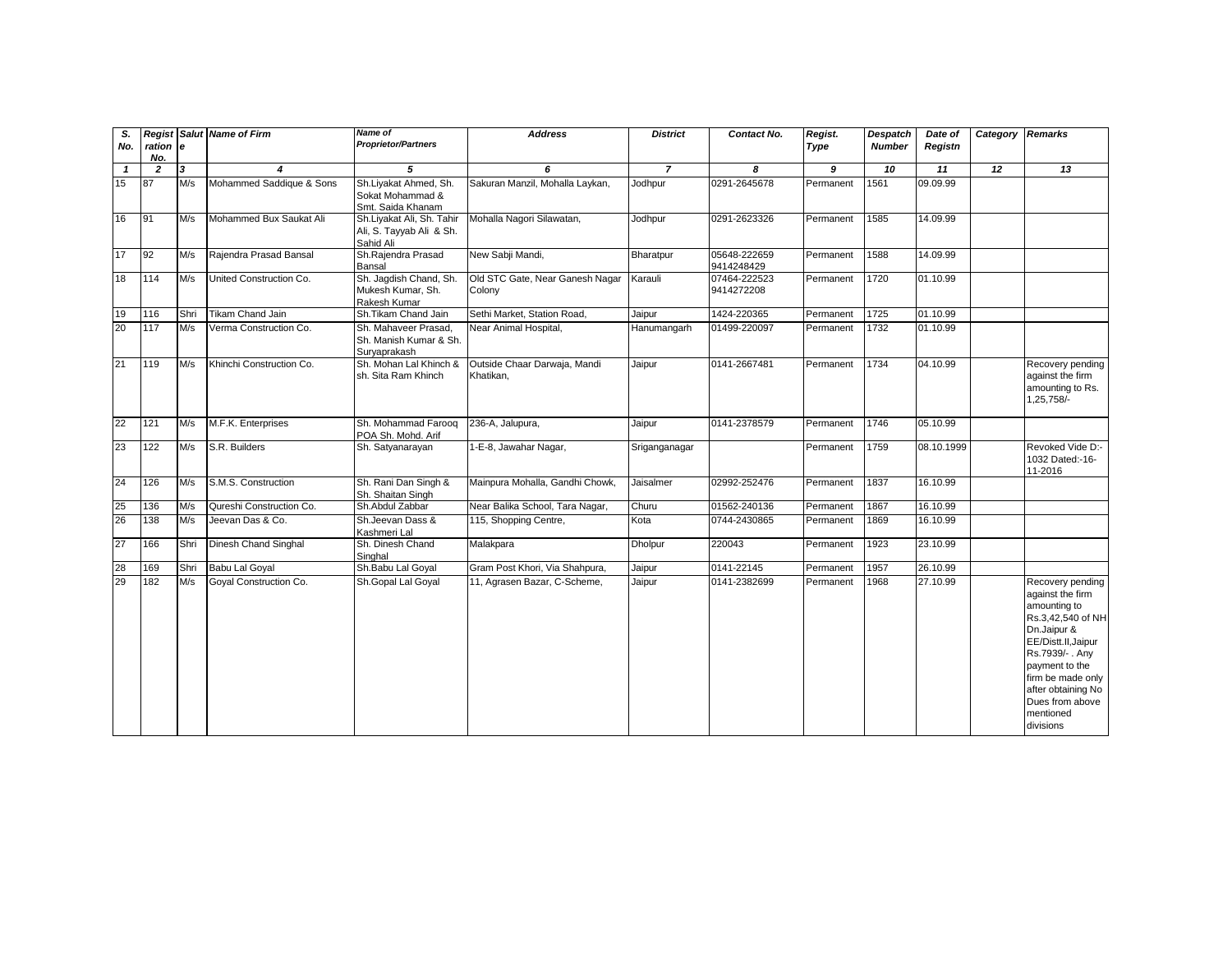| S.<br>No.    | ration e<br>No. |                         | <b>Regist Salut Name of Firm</b>     | <b>Name of</b><br><b>Proprietor/Partners</b>                                       | <b>Address</b>                                                | <b>District</b> | Contact No.                | Regist.<br>Type | <b>Despatch</b><br><b>Number</b> | Date of<br>Registn | <b>Category Remarks</b> |                                                                                                                                                                                                                                                                |
|--------------|-----------------|-------------------------|--------------------------------------|------------------------------------------------------------------------------------|---------------------------------------------------------------|-----------------|----------------------------|-----------------|----------------------------------|--------------------|-------------------------|----------------------------------------------------------------------------------------------------------------------------------------------------------------------------------------------------------------------------------------------------------------|
| $\mathbf{1}$ | $\overline{2}$  | $\overline{\mathbf{3}}$ | $\boldsymbol{4}$                     | 5                                                                                  | 6                                                             | $\overline{7}$  | 8                          | $\overline{9}$  | 10                               | 11                 | $\overline{12}$         | $\overline{13}$                                                                                                                                                                                                                                                |
| 30           | 191             | M/s                     | Girdhari Lal Gupta                   | Sh.G.L.Gupta                                                                       | Plot No.46, Venkateshwar Colony,<br>Gupta Bhawan, Sodala,     | Jaipur          | 0141-2211571               | Permanent       | 1991                             | 02.11.99           |                         | Recovery pending<br>against the firm<br>amounting to<br>Rs.4,38,438.00 of<br>EE, Distt.Dn.II<br>Jaipur &<br>EE/Distt.I, Jaipur<br>Rs.3,24,775/-. Any<br>payment to the<br>firm be made only<br>after obtaining No<br>Dues from above<br>mentioned<br>divisions |
| 31           | 192             | M/s                     | <b>Dinesh Constructions</b>          | Sh. Dinesh Agarwa1                                                                 | C-3/246, Chitrakoot Scheme                                    | Jaipur          | 0141-2440127<br>9829013891 | Permanent       | 2000                             | 03.11.99           |                         |                                                                                                                                                                                                                                                                |
| 32           | 215             | M/s                     | S.K. Fabricators                     | Sh. Amar Jeet Singh                                                                | 8-B-5, Jawahar Nagar,                                         | Sriganganagar   |                            | Permanent       | 1297                             | 30.12.99           |                         |                                                                                                                                                                                                                                                                |
| 33           | 217             | M/s                     | Sarvashakti Contractor               | Sh.Rameshwar Lal<br>Sharma & Sh. Bansi Lal                                         | Railway Station, Kuchaman City,                               | Nagaur          | 01586-246074<br>9414350163 | Permanent       | 1306                             | 31.12.99           |                         |                                                                                                                                                                                                                                                                |
| 34           | 218             | M/s                     | Janak Raj Gumber                     | Sh.Janak Raj Gumbar                                                                | Shanti Bhawan, Ward No.4,<br>Suratgarh,                       | Sriganganagar   | 01509-220141               | Permanent       | 2363                             | 15.01.2000         |                         |                                                                                                                                                                                                                                                                |
| 35           | 230             | M/s                     | Illumudeen Contractors               | Md.Raffique<br>Md.<br>Ayub                                                         | Mohalla Byapariyan Near Jama<br>Majid                         | <b>Bikaner</b>  | 0151-201686                | Permanent       | 297                              | 10.05.2000         |                         |                                                                                                                                                                                                                                                                |
| 36           | 233             | M/s                     | Rastogi Nirman Co.                   | Sh. M.K.Rastogi, Sh. Atul<br>Rastogi & Smt.<br>Manorama Rastogi                    | 32, Dayanand Path, Janta Colony,                              | Jaipur          | 0141-2619565               | Permanent       | 362                              | 23.05.2000         |                         |                                                                                                                                                                                                                                                                |
| 37           | 236             | M/s                     | <b>Prem Construction Company</b>     |                                                                                    | 231, Shanti Nagar, Gurjar Ki Thadi,                           | Jaipur          |                            | Permanent       |                                  |                    |                         | Debar revoked<br>vide order D:-628<br>Daed 23.08.2016                                                                                                                                                                                                          |
| 38           | 238             | M/s                     | Rugha Ram Bhanwar Lal                | Sh. Roopa Ram, Sh.<br>Ram Dayal, Sh. Ram Lal Road,<br>& Sh. Rameshwar Lal          | A-11, Jawahar Nagar, Jaisalmer                                | <b>Bikaner</b>  | 0151-226072                | Permanent       | 565                              | 26.07.2000         |                         |                                                                                                                                                                                                                                                                |
| 39           | 240             | M/s                     | H.P. Shukla Contractors &<br>Finvest | Sh. H.P.Sukhla                                                                     | Pvt. Ltd., Plot No.8, Jhalawar Road,                          | Kota            | 0744-2390944<br>9829036540 | Permanent       | 693                              | 31.08.2000         |                         |                                                                                                                                                                                                                                                                |
| 40           | 256             | M/s                     | Jaipur Construction Co.<br>Jhunjhunu | Sh.Sanjeev Kumar, Sh.<br>Rajeev Choudhary, Sh.<br>Sumer Singh & Sh.<br>Manoj Kumar | C/o Sh.Sanjeev Kumar, 21, Suraj<br>Nagar (East), Civil Lines, | Jaipur          | 0141-2382039               | Permanent       | 130                              | 08.02.01           |                         |                                                                                                                                                                                                                                                                |
| 41           | 262             | M/s                     | Pandey Construction Company          | Sh. Chandra Prakash<br>Pandey                                                      | 1-N-24, R.C. Vyas Colony, Behind<br>Water Tank,               | <b>Bhilwara</b> | 9001879847                 | Permanent       | 460                              | 31.03.2001         |                         | Debar Revoked<br>vide order No.<br>1763 Dated<br>22.03.2018                                                                                                                                                                                                    |
| 42           | 286             | M/s                     | Krishna Contractor                   | Sh.Ravindra Tyagi                                                                  | C-119, Lohia Nagar,                                           | Ghaziabad       | 0120-4754865               | Permanent       | 1251                             | 18.10.01           |                         |                                                                                                                                                                                                                                                                |
| 43           | 292             | M/s                     | Geetanjali Constn.Co.,               | Sh. Rajendra Jain                                                                  | 36 Shoping Centre,                                            | Kota.           | 0744-2362632               | Permanent       | 1439                             | 27.12.01           |                         |                                                                                                                                                                                                                                                                |
| 44           | 309             | M/s                     | A.J.Builders,                        | Sh.<br>Sh.Alluadin.<br>Murad Khan & Sh.<br>Ammen Khan                              | 18 Khandela House, Behind Amber<br>Tower, SC Road,            | Jaipur          | 0141-2368350               | Permanent       | 1119                             | 14.10.03           |                         |                                                                                                                                                                                                                                                                |
| 45           | 370             | M/s                     | Vee Kay Constructions                | Sh. Vijay Kumar Sharma                                                             | P-80, Sanjay Nagarm                                           | Ghaziabad       | 0120-2786584               | Permanent       | 1036                             | 16.10.07           |                         |                                                                                                                                                                                                                                                                |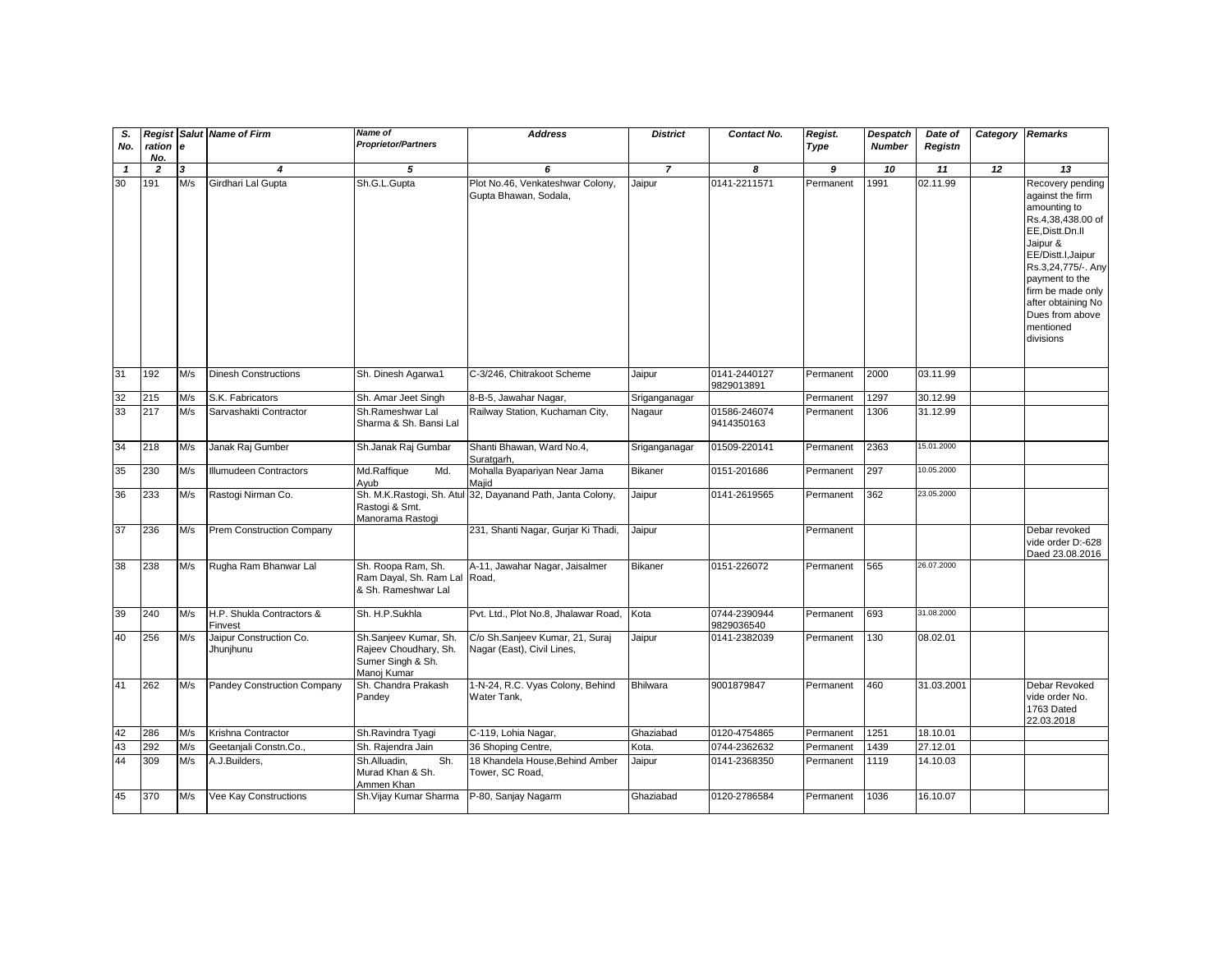| S.<br>No.    | ration e<br>No. |                         | <b>Regist Salut Name of Firm</b>       | Name of<br><b>Proprietor/Partners</b>                                                                                                                            | <b>Address</b>                                                            | <b>District</b> | Contact No.                 | Regist.<br>Type | <b>Despatch</b><br><b>Number</b> | Date of<br>Registn | Category Remarks |                                                        |
|--------------|-----------------|-------------------------|----------------------------------------|------------------------------------------------------------------------------------------------------------------------------------------------------------------|---------------------------------------------------------------------------|-----------------|-----------------------------|-----------------|----------------------------------|--------------------|------------------|--------------------------------------------------------|
| $\mathbf{1}$ | $\overline{2}$  | $\overline{\mathbf{3}}$ | 4                                      | 5                                                                                                                                                                | 6                                                                         | $\overline{z}$  | 8                           | $\overline{g}$  | 10                               | 11                 | $\overline{12}$  | $\overline{13}$                                        |
| 46           | 371             | M/s                     | Ghosi Constn.Co                        |                                                                                                                                                                  | Sh.Suresh Chand Ghoshi Ward No. 3 Shantio Hotel, Opp.<br>Railway Station, | Dausa           | 01427-221430                | Permanent       | 265                              | 02.03.05           |                  |                                                        |
| 47           | 376             | Shri                    | Indra Jeet Singh Jaudan                | Indra Jeet Singh Jaudan                                                                                                                                          | Hanuman Nagar Extension, Lion,<br>466 A & 466 Near Sirsi Road, Jaipur     | Jaipur          | 9829581445                  | Permanent       | 224                              | 17.02.04           |                  |                                                        |
| 48           | 378             | M/s                     | Ramcharan Sharma 'Patya'               | Sh. Ramcharan Sharma.<br>Sh. Rajendra Kumar<br>Sharma                                                                                                            | Gram Patti Kishorepura, The. Lalsot                                       | Dausa           | 9414252114                  | Permanent       | 132                              | 09.05.2006         |                  | Debar revoked<br>vide order D:-625<br>Dated 23.08.2016 |
| 49           | 395             | M/s                     | Kayamkhani International<br>Constn.Co. | Sh.Wahid Ali Khan                                                                                                                                                | 4 Topkhana Link Road, Jalupura,                                           | Jaipur          | 0141-2368725<br>9414445242  | Permanent       | 261                              | 01.06.07           |                  |                                                        |
| 50           | 409             | M/s                     | Raj Construdtion Co.,                  | Sh.Mahesh Chand<br>Aimera                                                                                                                                        | Shri Bhawan, B-43, Talwandi,                                              | Kota            | 0744-2428885                | Permanent       | E                                | 09.12.05           |                  |                                                        |
| 51           | 441             | M/s                     | Vasu Dev Gupta Contractor              | Shri Vasu Dev Gupta                                                                                                                                              | Gomti Colony old truck union , Karauli Karauli                            |                 | 9414718218                  | Permanent       | 449                              | 24.03.09           |                  |                                                        |
| 52           | 445             | M/s                     | Satya Narain Choudhary,                | Sh.Satya Narain<br>Choudhary & POA Sh.<br>Ram Prasad Jat                                                                                                         | Santosh Nagar, Ghata Rani Road,<br>Jhajpur,                               | <b>Bhilwara</b> | 9414363819                  | Permanent       | 1174                             | 28.11.07           |                  |                                                        |
| 53           | 464             | M/s                     | Raj Builders,                          | Sh.Raj Kumar Budhania                                                                                                                                            | Budhania House, Ward No.24,<br>Chirawa.                                   | Jhunjhunu       | 9351536439                  | Permanent       | 1370                             | 11.01.08           |                  |                                                        |
| 54           | 467             | M/s                     | Mani Ram Constructions,                | Sh. Vimal Kumar Maan                                                                                                                                             | N-7/99 Kendriya Vihar, Sector No.6,<br>Vidhyadhar Naqar                   | Jaipur          | 9314872676                  | Permanent       | 1682                             | 19.03.07           |                  |                                                        |
| 55           | 488             | M/s                     | <b>Harroh Construction Agencies</b>    | Sh. K.G.Maheshwari &<br>POA Sh. Manoj Jakhotia                                                                                                                   | 24, Basant Vihar Speical                                                  | Kota            | 9414179696                  | Permanent       | 634                              | 03.08.07           |                  |                                                        |
| 56           | 490             | M/s                     | R.N. Meena                             | Sh.R.N. Meena                                                                                                                                                    | Rajnagar, Post Naya Nohra, Udyog<br>Nagar                                 | Kota            | 0744-2480466                | Permanent       | 1229                             | 16.01.12           |                  |                                                        |
| 57           | 493             | M/s                     | Ladhha Construction Co.,               | Sh.Divakar Laddha &<br>POA Sh. Ashok Laddha                                                                                                                      | 204 Ridhi Sidhi Nagar, Kunhadi,                                           | Kota            | 9414177549                  | Permanent       | 923                              | 29.09.07           |                  |                                                        |
| 58           | 509             | M/s                     | Kaler Construction Company,            | Sh.Harphool Singh Kaler                                                                                                                                          | C-110 Sector-I, Sanik Basti,                                              | Churu           | 9414402415                  | Permanent       | 519                              | 10.07.06           |                  |                                                        |
| 59           | 510             | M/s                     | Kasliwal Enterprises                   | Sh.Sunil Kasliwal                                                                                                                                                | 9/863, Ist Floor, Malivia Nagar                                           | Jaipur          | 0141-2722035                | Permanent       | 1600                             | 16.03.11           |                  |                                                        |
| 60           | 522             | M/s                     | Subhlaxmi Buildcon Pvt.Ltd.,           | Sh.Akash Jain                                                                                                                                                    | 169-O-Road, Bhopalpura,                                                   | Udaipur         | 0294-2418604                | Permanent       | 1182                             | 18.11.08           |                  |                                                        |
| 61           | 523             | M/s                     | Chandraveer & Manohar<br>Constn.Co.    | Sh.Than Singh Bhati                                                                                                                                              | Near 10 Dukan, Gandhi Colony,                                             | Jaisalmer       | 02992-255011                | Permanent       | 1383                             | 17.01.08           |                  |                                                        |
| 62           | 527             | M/s                     | Mitthu Lal Gurjar                      | Sh. Mitthu Lal Gurjar                                                                                                                                            | Shivpuri Block B, Gangapur City,                                          | Sawaimadhopur   | 9983667383                  | Permanent       | 1267                             | 14.12.2007         |                  | Debar Revoked<br>vide order No 106<br>Dated 23.04.2015 |
| 63           | 531             | M/s                     | K.B.Construction Company,              | Sh. Babu Lal Swami &<br>Sh. Kailash Yadav                                                                                                                        | NH-8 Near Post Office, Budhplaza,<br>Paota.                               | Jaipur          | 01421-244097                | Permanent       | 1287                             | 19.12.07           |                  |                                                        |
| 64           | 541             | M/s                     | Bhawani Construction.                  | Sh.Bhawani Singh Rao                                                                                                                                             | 115 Manoharpura, Bagdaon,                                                 | Udaipur         | 9414296811                  | Permanent       | 1655                             | 22.09.09           |                  |                                                        |
| 65           | 557             | Shri                    | Gopal Singh Chauhan                    | Sh.Gopal Singh Chauhar                                                                                                                                           | Post Jeet Ki Pur, Tehsil Nadauti                                          | Karauli         | 07463-213836<br>9414846876  | Permanent       | 209                              | 29.4.08            |                  |                                                        |
| 66           | 558             | M/s                     | Sarawagi Construction &<br>Suppliers   | Sh. Jai Prakash Bagr,<br>Sh. Gajanand Dadhich,<br>Sh. Jagdish Prasad<br>Dhaka, Sh. Sohan Das<br>Swami, Sh. Sugan Singh<br>Shekhawat, Sh. Ravindar<br>Kumar Patni | Old Janana Hospital, Naya bas,<br>Ward No.21, Sujangarh,                  | Churu           | 0141-2361133,<br>9414084965 | Permanent       | 1210                             | 01.01.2016         |                  |                                                        |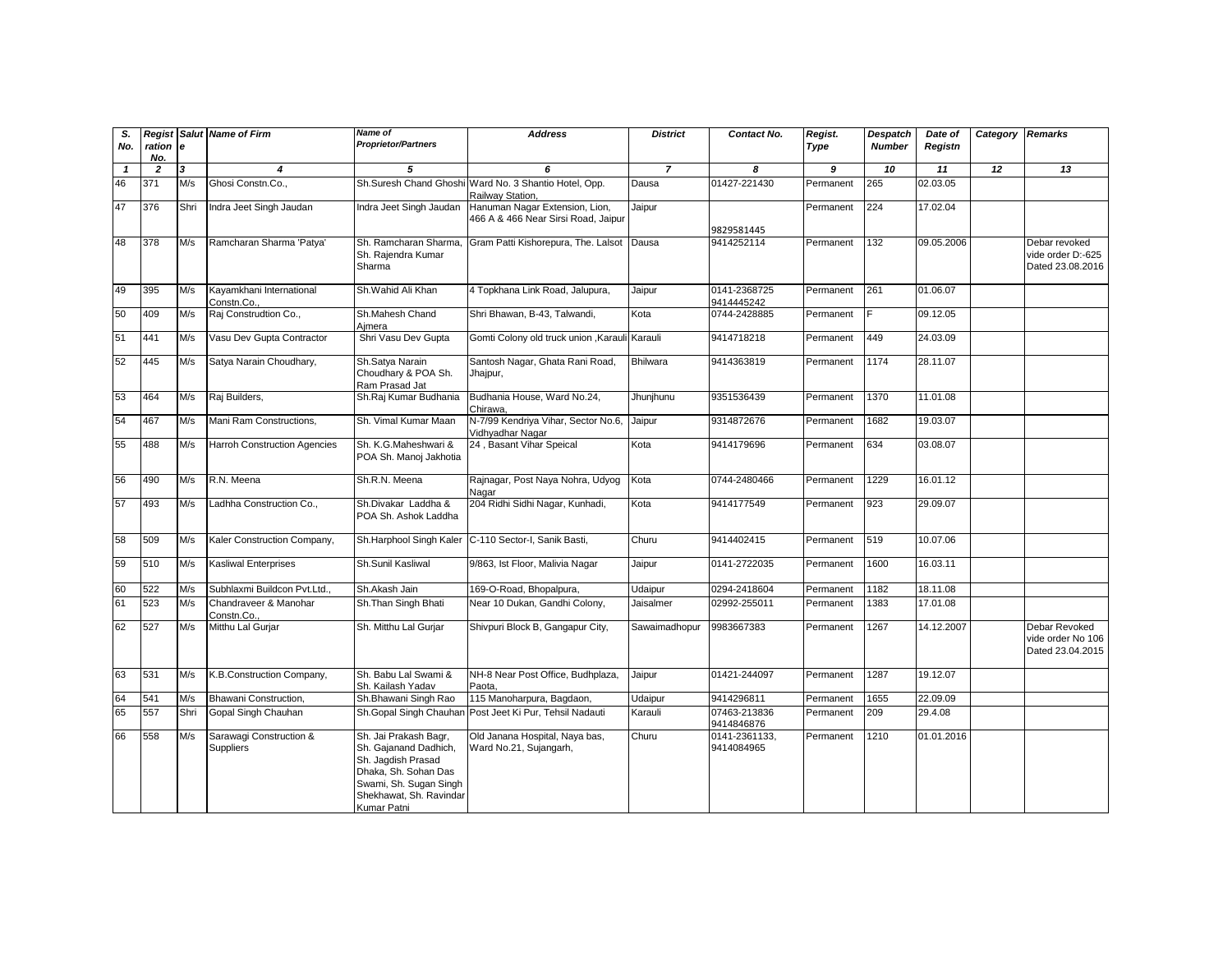| S.<br>No.    | ration<br>No. | l e  | <b>Regist Salut Name of Firm</b>           | <b>Name of</b><br><b>Proprietor/Partners</b>                                                                                                 | <b>Address</b>                                           | <b>District</b>    | Contact No.                | Regist.<br>Type | <b>Despatch</b><br><b>Number</b> | Date of<br>Registn | Category Remarks |                                                                           |
|--------------|---------------|------|--------------------------------------------|----------------------------------------------------------------------------------------------------------------------------------------------|----------------------------------------------------------|--------------------|----------------------------|-----------------|----------------------------------|--------------------|------------------|---------------------------------------------------------------------------|
| $\mathbf{1}$ | 2             | 3    | 4                                          | 5                                                                                                                                            | 6                                                        | $\overline{7}$     | 8                          | 9               | 10                               | 11                 | 12               | 13                                                                        |
| 67           | 568           | M/s  | Sanwat & Associates.                       | Mrs. Leena Sanwat                                                                                                                            | Flat No.105 Ridhi-Sidhi Apartment,<br>Ahinsa Circle,     | Jaipur             | 0141-2710779<br>9829320003 | Permanent       | 1153                             | 24.06.09           |                  |                                                                           |
| 68           | 592           | Shri | Ram Swaroop Sharma,                        | Sh. Ram Swaroop<br>Sharma                                                                                                                    | Mitra Niwas, City Road, Kishangarh                       | Ajmer              | 9414012326                 | Permanent       | 357                              | 25.02.09           |                  |                                                                           |
| 69           | 605           | M/s  | Shri Krishna Construction Co               | Shri Krishna Verma &<br>Sh. Harish Verma                                                                                                     | Punjabi Mohalla, Moti Mension,<br>Ward No.13,            | Hanumangarh<br>Tn. | 01552-230222<br>9414246850 | Permanent       | 935                              | 18.09.08           |                  |                                                                           |
| 70           | 606           | Shri | Nirmal Kumar Jain,                         | Sh. Nirmal Kumar Jain                                                                                                                        | Jhanjhri Bhawan, Teni Mohalla,<br>Madanganj, Kishangarh, | Ajmer              | 0145-243673                | Permanent       | 880                              | 04.09.08           |                  |                                                                           |
| 71           | 608           | Shri | Mohan Lal Meena,                           | Sh Mohan Lal Meena                                                                                                                           | V&P Hindaun, Karauli Road, Udai<br>Mode,                 | Sawaimadhopur      | 8104155032                 | Permanent       | 1272                             | 17.12.08           |                  |                                                                           |
| 72           | 610           | M/s  | Narayan Singh Devenda,                     | Sh.Bheru Lal Devanda.<br>Sh. Hazari Lal<br>Choudhary & Tej Pal<br>Devanda                                                                    | V&P Chakwada, Teh. Phagi,                                | Jaipur             | 9828577521                 | Permanent       | 839                              | 30.08.08           |                  |                                                                           |
| 73           | 612           | M/s  | Arawali Construction,                      | Sh.Bharatpal Singh<br>Shekhawat                                                                                                              | 16 Shiv Vihar, Road No.5, VKI Area, Jaipur               |                    | 9414037024                 | Permanent       | 1708                             | 01.10.09           |                  |                                                                           |
| 74           | 613           | M/s  | JP Construction.                           | Sh. Jai Prakash Gupta                                                                                                                        | V&P Bhangdoli, Teh. Thanagaji                            | Alwar              | 9413304276                 | Permanent       | 1489                             | 21.08.09           |                  |                                                                           |
| 75           | 615           | M/s  | Indra Singh Poosa Ram Tak,                 | Sh. Indra Singh                                                                                                                              | Jatabas, Nathsagar, Mahamandir,                          | Jodhpur            | 0291-2548183               | Permanent       | 1482                             | 21.08.09           |                  |                                                                           |
| 76           | 617           | Shri | Dinesh Chand Goyal,                        | Sh.Dinesh Chand Goyal                                                                                                                        | Newada Colony, Kherli,                                   | Alwar              | 9414499818                 | Permanent       | 1248                             | 03.12.08           |                  |                                                                           |
| 77           | 620           | M/s  | Jyoti Enterprises,                         | Sh.Narayan Dass Joshi                                                                                                                        | Nathoosar Gate, Nathania Ki Sarai.<br>Gokul Niwas,       | <b>Bikaner</b>     | 9928111354                 | Permanent       | 1184                             | 30.06.09           |                  |                                                                           |
| 78           | 622           | M/s  | Sunil Goyal,                               | Sh. Sunil Goyal                                                                                                                              | Mela Ground, Deeg,                                       | Bharatpur          | 9414063390                 | Permanent       | 1039                             | 14.10.2005         |                  | Debar Revoked vide<br><b>ACE Bharatpur's</b><br>order dated17-04-<br>2014 |
| 79           | 623           | M/s  | Karni Enterprises                          | Sh.Rajesh Singh Rathore 3/357 Malvia Nagar,                                                                                                  |                                                          | Jaipur             | 9414066699                 | Permanent       | 1556                             | 01.09.09           |                  |                                                                           |
| 80           | 624           | M/s  | Daulat Ram Sharma                          | Shri Daulat Ram Sharma                                                                                                                       | 1/582, Kala Kaun , Housing Board<br>Alwar                | Alwar              | 9414367091                 | Permanent       | 2153                             | 20.01.10           |                  | Debar revoked vide<br>order No. 627 Dated<br>17.09.2012                   |
| 81           | 625           | M/s  | <b>Bika Construction Company</b>           | Sh.Surendra Singh<br>Rathore, Sh. Satya Pal<br>Singh. Sh.Mahendra<br>Singh, Sh. Surendra Singh<br>Gaur, Sh. Prabhu Singh<br>& Sh. Agar Singh | Near Rly. Outer signal, Jaipur Road                      | Churu              | 9414083899                 | Permanent       | 302                              | 31.5.10            |                  |                                                                           |
| 82           | 634           | M/s  | <b>Bhanwru Khan Costruction</b><br>Company | Sh. Bhanwru Khan, Sh.<br>Shamsher Khan, Sh.<br>Kalu Khan, Smt.<br>Rahisha, Sh. Arman<br>Khan, Sh. Shoyeb Khan                                | Ward No. 13, Court ke Samne,<br>Churu                    | Churu              | 9413360190                 | Permanent       | 1312                             | 29.12.07           |                  |                                                                           |
| 83           | 635           | M/s  | Gupta Ji Construction                      | Sh.Vishnu Gupta                                                                                                                              | 264, Shastri Nagar, Dadabari                             | Kota               | 9413351155                 | Permanent       | 1783                             | 27.10.09           |                  |                                                                           |
| 84           | 646           | M/s  | Kaushik Construction Company               | Sh.Chandra Bhan<br>Sharma                                                                                                                    | <b>Bhooda Gate</b>                                       | Bharatpur          | 9414706070                 | Permanent       | 2235                             | 5.02.10            |                  |                                                                           |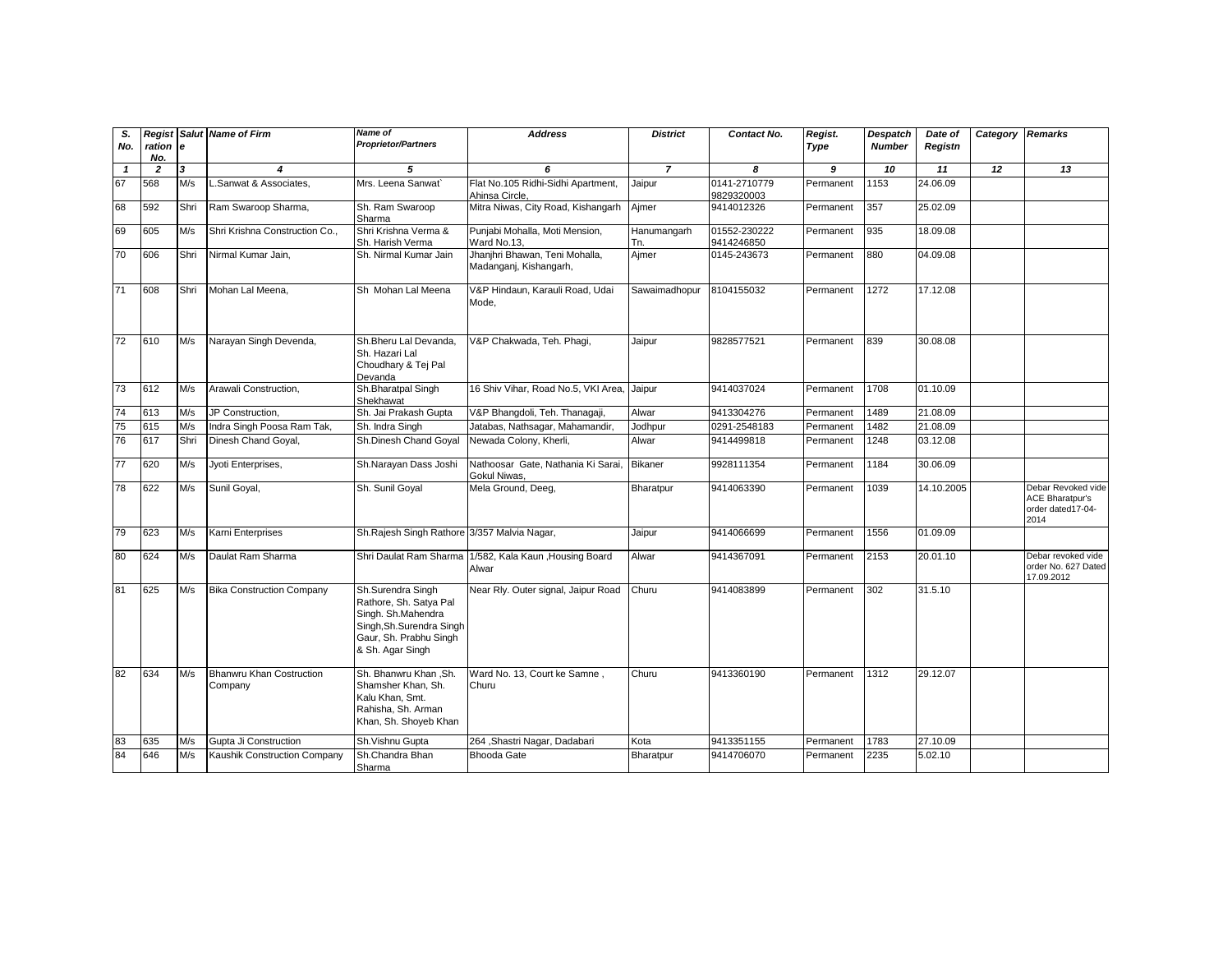| S.<br>No.    | ration<br>No.  | l e                     | Regist Salut Name of Firm          | <b>Name of</b><br><b>Proprietor/Partners</b>                                                                                                  | <b>Address</b>                                                      | <b>District</b> | Contact No.                | Regist.<br>Type | Despatch<br><b>Number</b> | Date of<br>Registn | Category | Remarks |
|--------------|----------------|-------------------------|------------------------------------|-----------------------------------------------------------------------------------------------------------------------------------------------|---------------------------------------------------------------------|-----------------|----------------------------|-----------------|---------------------------|--------------------|----------|---------|
| $\mathbf{1}$ | $\overline{2}$ | $\overline{\mathbf{3}}$ | $\boldsymbol{4}$                   | 5                                                                                                                                             | 6                                                                   | $\overline{7}$  | 8                          | 9               | 10                        | 11                 | 12       | 13      |
| 85           | 654            | M/s                     | Bansi Lal Vishnoi                  | Sh. Bansi Lal Bishnoi.<br>Sh. Bhaqwana Ram<br>Bishnoi, Sh. Manphoola<br>Ram Bishnoi, Sh. Ganga<br>Bishan Bishnoi& Sh.<br>Naveen Kumar Bishnoi | Behind Bal Bharti School, Ward No.<br>36, Ganga Sahar Road, Bikaner | <b>Bikaner</b>  | 9414440272                 | Permanent       | 812                       | 30.11.12           |          |         |
| 86           | 662            | Shri                    | Firoj Khan                         | Sh.Yusuf Khan                                                                                                                                 | Station Road, Kanod, The.<br>Vallabahnagar                          | Udaipur         | 9414156986                 | Permanent       | 1361                      | 28.07.09           |          |         |
| 87           | 663            | M/s                     | Shri Sunil Kumar Nagauri,          | Sh. Sunil Kumar Nagauri                                                                                                                       | Rampole Bus Stand, Bhinder,                                         | Udaipur         | 9414683247                 | Permanent       | 342                       | 24.02.09           |          |         |
| 88           | 676            | M/s                     | Jagdish Contractor Company         | Sh. Jagdish Prasad, Sh.<br>Raj Kumar Tanwar, Sh.<br>Prabhu Tanwar & Sh.<br>Poonam Chand                                                       | Near Panchmukhi Hanuman Ji<br>Temple, Rani Bazar                    | <b>Bikaner</b>  | 0151-525995<br>9414139395  | Permanent       | 804                       | 21.05.09           |          |         |
| 89           | 679            | M/s                     | Nathu Khan Mohmmad Munshi<br>Khan, | Sh. Nathu Khan                                                                                                                                | In side Chapri Gate, Deedwana,                                      | Nagaur          | 9983676854                 | Permanent       | 643                       | 24.04.09           |          |         |
| 90           | 688            | M/s                     | Suresh Pal Singh,                  | Sh.Bharat Kumar Singh,<br>Sh. Suresh Pal Sikngh &<br>Sh. Hari Ram                                                                             | Near Saras Hotel, Vijay Nagar                                       | Bharatpur       | 9413592392                 | Permanent       | 805                       | 21.05.09           |          |         |
| 91           | 700            | M/s                     | <b>Bharmal Shiv Lal</b>            | Sh.Baga Ram Jat, Sh.<br>Ishwar Ram Saran, Sh.<br>Bharmal Saran & Sh.<br>Shiv Lal Saran                                                        | Bhairu Ji Ki Choki, Sarvodya Basti,<br>Pugal Road,                  | <b>Bikaner</b>  | 9413388247                 | Permanent       | 1618                      | 21.03.11           |          |         |
| 92           | 701            | M/s                     | Bansal Construction company,       | Sh.Subhash Bansal                                                                                                                             | 2/7, Jawahar Nagar,                                                 | Bharatpur       | 9929965571                 | Permanent       | 1274                      | 15.07.09           |          |         |
| 93           | 702            | M/s                     | Yaday Febricators & Contractors.   | Sh.Ashok Yadav                                                                                                                                | Plot No.10/4, Chitrakoot Colony,<br>Aimer Road,                     | Jaipur          | 9414055081                 | Permanent       | 941                       | 10.09.10           |          |         |
| 94           | 703            | M/s                     | Naveen Kumar,                      | Sh. Naveen Kumar                                                                                                                              | 24-A. Alkapuri                                                      | Alwar           | 9414019441                 | Permanent       | 1294                      | 17.07.09           |          |         |
| 95           | 712            | M/s                     | <b>B.R.Construction</b>            | Sh.Balraj Ojha, Sh.Satya<br>Narain, Sh. Kishan Dass<br>& Smt. Malti Devi                                                                      | Bhagat Singh Chowk, Ward No.24,<br>Suratgarh,                       | Sriganganagar   | 0154-2223211               | Permanent       | 1627                      | 16.09.09           |          |         |
| 96           | 720            | M/s                     | Mahiram Contractor                 | Sh.Mahi Ram, Sh. Sahi<br>Ram. Sh. Bhanwar Lal.<br>Sh. Ranjeet Ram, Sh.<br>Ram Niwas, Sh. Sudesh                                               | B-2, Jawahar Nagar, Gainer Road                                     | Bikaner         | 0151-2212829               | Permanent       | 996                       | 27.09.10           |          |         |
| 97           | 729            | M/s                     | Prakash Chand Jain                 | Sh.Prakash Chand Jain                                                                                                                         | P.No.895, Mangal Singh Nagar, B-<br>Narain Gate                     | Bharatpur       | 05644-223886               | Permanent       | 2297                      | 16.02.10           |          |         |
| 98           | 733            | M/s                     | Pawan Kumar Bansal Contractor      | Sh. Raj Kumar Bansal,<br>Sh.Sajjan Kumar Bansal,<br>Sh.Deepak Kumar,<br>Sh.Krishna Kumar Mittal<br>& Smt.Manju Bansal                         | 60 Mukharji Nagar,                                                  | Sriganganagar   | 0154-2481691<br>9414281930 | Permanent       | 2339                      | 02.03.10           |          |         |
| 100          | 756            | M/s                     | Ajay Construction                  | Sh.Ajay Gaur                                                                                                                                  | 6-C-Mahaveer Nagar-III                                              | Kota            | 9314183002                 | Permanent       | 547                       | 16.06.10           |          |         |
| 101          | 760            | M/s                     | Vidhi Enterprises                  | Sh.Lokesh Jain & Smt.<br>Aruna Jain                                                                                                           | Plot No15, Sector-11, Hiran Magri                                   | Udaipur         | 0294-2487963               | Permanent       | 823                       | 21.09.11           |          |         |
| 102          | 764            | M/s                     | Jai Nirman                         | Sh. Ravi Kala                                                                                                                                 | 20, Sunder Vihar, tonk Road,<br>Durgapura                           | Jaipur          | 0141-2551155<br>9414389405 | Permanent       | 1541                      | 27.08.09           |          |         |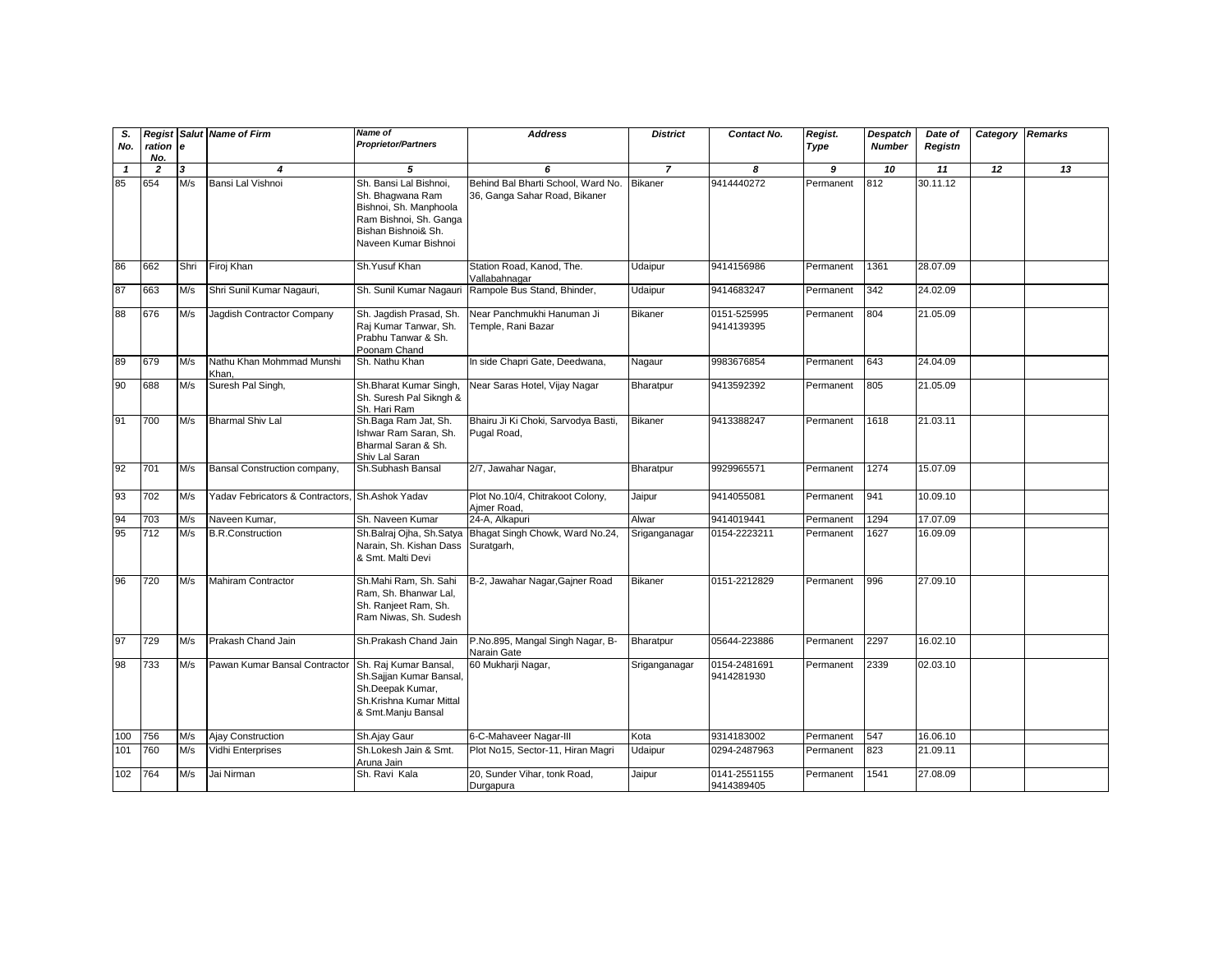| S.<br>No.    | ration<br>No.    | ١e   | <b>Regist Salut Name of Firm</b>        | Name of<br><b>Proprietor/Partners</b>                                                                                                                                                             | <b>Address</b>                                            | <b>District</b> | Contact No.                 | Regist.<br>Type | <b>Despatch</b><br><b>Number</b> | Date of<br>Registn | Category | <b>Remarks</b>                                              |
|--------------|------------------|------|-----------------------------------------|---------------------------------------------------------------------------------------------------------------------------------------------------------------------------------------------------|-----------------------------------------------------------|-----------------|-----------------------------|-----------------|----------------------------------|--------------------|----------|-------------------------------------------------------------|
| $\mathbf{1}$ | $\overline{2}$   | 3    | $\overline{\bf{4}}$                     | 5                                                                                                                                                                                                 | 6                                                         | $\overline{7}$  | 8                           | 9               | 10                               | 11                 | 12       | 13                                                          |
| 103          | $\overline{772}$ | M/s  | Harjinder Singh Barar Contr.            | Sh.Harjinder Singh<br>Barar, Sh. Rajendra<br>Singh & Sh. Gurindra<br>Singh                                                                                                                        | 8 Ist Block, Purani Abadi                                 | Sriganganagar   | 9414318215                  | Permanent       | 752                              | 30.07.10           |          |                                                             |
| 104          | 774              | M/s  | R.K. Construction                       |                                                                                                                                                                                                   | Sh. Ram Krishna Vishnoi B- 187, Sadul Ganj, Bikaner       | <b>Bikaner</b>  | 9351023729                  | Permanent       | 1197                             | 21.03.2013         |          |                                                             |
| 105          | 775              | Shri | Surendra Mohan Tiwari                   | Sh.Surendra Mohan<br>Tiwari                                                                                                                                                                       | Ward No24, Basua Road, Tiwari<br>Mohalla                  | Dausa           | 9414207101                  | Permanent       | 942                              | 10.09.10           |          | Debar revoked<br>vide order No.<br>1495 Dated<br>24.09.2019 |
| 106          | 777              | M/s  | Mahendra Kumar & Sons Contn.<br>Company | Sh.Mahendra Kumar<br>Bhakar, Sh. Ummed<br>Singh Bhakar, Sh. Nepal<br>Singh Bhakar, Sh. Karni<br>Singh Bhakar, Sh. Hari<br>Singh, Sh. Anil Kumar<br>Ranwa, Smt. Narayani<br>Devi & Sh. Prem Bhakar | V&P Sirsali, Tehsil Churu                                 | Churu           | 1562-286296<br>9414835900   | Permanent       | 883                              | 26.08.10           |          |                                                             |
| 107          | 779              | M/s  | Shiv Charan Bairwa                      | Sh. Shiv Charan Bairwa                                                                                                                                                                            | Chakchainpura, Ward No. 02,<br>Sawaimadhopur              | Sawaimadhopur   | 9414030613                  | Permanent       | 60                               | 20.04.2016         |          |                                                             |
| 108          | 782              | M/s  | <b>Mahaveer Construction Co</b>         | Sh.Mahveer Saini, Sh.<br>Shiv Dayal Saini & Sh.<br>Rakesh Kumar Saini                                                                                                                             | Dhani Jalpali, Post Mundru,<br>Srimadhopur                | Sikar           | 01575-230231                | Permanent       | 900                              | 11.10.11           |          |                                                             |
| 109          | 783              | Shri | Ashok Kumar Somani                      | Sh.Ashok Kumar Somani                                                                                                                                                                             | 15 Vivekanand Marg, Shastri Nagar                         | Bhilwara        | 01482-251310                | Permanent       | 771                              | 03.08.10           |          |                                                             |
| 110          | 788              | M/s  | K.G.Construction Co.                    | Sh.Krishna Gopal<br>Sharma                                                                                                                                                                        | Malgodam Road, Narsing Colony,<br>Gangapurcity            | Sawaimadhopur   | 07463-230500-<br>9351795935 | Permanent       | 944                              | 13.09.10           |          |                                                             |
| 111          | 793              | Shri | Narendra Kumar Goyal                    | Sh. Narendra Kumar<br>Goyal                                                                                                                                                                       | Plot No.218, Keshavpura, Sector-7,<br>Near Sabji Mandi    | Kota            | 9413352108                  | Permanent       | 1275                             | 03.12.10           |          |                                                             |
| 112          | 802              | Shri | Mohan Lal Bairva                        | Sh.Mohan Lal Bairwa                                                                                                                                                                               | Village Mehgeon, Pakka Bandha                             | Tonk            | 9413964670                  | Permanent       | 1075                             | 18.10.10           |          |                                                             |
| 113          | 806              | M/s  | Suresh Kumar Yadav                      | Sh.Suresh Kumar Yaday                                                                                                                                                                             | Khertahl Ward No.3, Mohalla<br>Ahiranwada, The.Kishangarh | Alwar           | 0144-223059                 | Permanent       | 644                              | 05.07.10           |          |                                                             |
| 114          | 807              | Shri | Suresh Kumar Agarwal                    | Sh.Suresh Kumar<br>Agarwal                                                                                                                                                                        | A-198 Patrakar Colony                                     | Dungarpur       | 02964-232922<br>9352568665  | Permanent       | 1274                             | 03.12.10           |          |                                                             |
| 115          | 808              | Shri | Vidyadhar Saveda                        | Sh.Vidyadhar Sevda                                                                                                                                                                                | 42 Sundar Van, Azad Nagar,<br>Nawalgarh Road              | Sikar           | 9414352138                  | Permanent       | 1249                             | 26.11.10           |          |                                                             |
| 116          | 812              | M/s  | Ajaymeru Infrascture Pvt.Ltd            | Sh.Aakash Goyal, Sh.<br>Nittin Goyal & Riya Goyal                                                                                                                                                 | 14 Ist Floor, JLN Shopping Centre                         | Ajmer           | 9414005000                  | Permanent       | 1250                             | 26.11.10           |          |                                                             |
| 117          | 825              | M/s  | Sangram Godara                          | Sh.Sangram Godara                                                                                                                                                                                 | V&P Kharnal, The. Nagaur                                  | Nagaur          | 01582-241187                | Permanent       | 1554                             | 01.03.11           |          |                                                             |
| 118          | 837              | M/s  | U.K.Constructions                       | Sh.Udit Kumar Jain                                                                                                                                                                                | 311/29, Out Side Agra Gate,                               | Aimer           |                             | Permanent       | 308                              | 25.06.12           |          |                                                             |
| 119          | 839              | M/s  | Nikhat Nirman                           | Sh.Abdul Saleem                                                                                                                                                                                   | 2/260 Kuri Housing Board                                  | Jodhpur         | 9828574677                  | Permanent       | 480                              | 12.07.11           |          |                                                             |
| 120          | 841              | M/s  | Malvia Enterprises                      | Sh. Om Prakash Malvia                                                                                                                                                                             | Behind Match Factory, Dadwada                             | Kota            | 9829006425                  | Permanent       | 130                              | 26.04.10           |          |                                                             |
| 121          | 842              | M/s  | Ram Chandra                             | Sh. Ram Chandra                                                                                                                                                                                   | Plot No.124 Govind Nagar, Behind<br>DCM, Ajmer Road       | Jaipur          | 0141-2356083                | Permanent       | 137                              | 28.4.10            |          |                                                             |
| 122          | 844              | M/s  | <b>Prem Construction Company</b>        | Sh.Prem Kumar                                                                                                                                                                                     | Ward No. 18, Anoopgarh                                    | Sriganganagar   | 9414092840                  | Permanent       | 951                              | 31.10.11           |          |                                                             |
| 123          | 845              | M/s  | <b>Trilok Chand</b>                     | Sh.Trilok Chand & Smt.<br>Sarita Saini                                                                                                                                                            | 453 Rani Satti Nagar, Ajmer Road                          | Jaipur          | 0141-2810134                | Permanent       | 270                              | 26.5.10            |          |                                                             |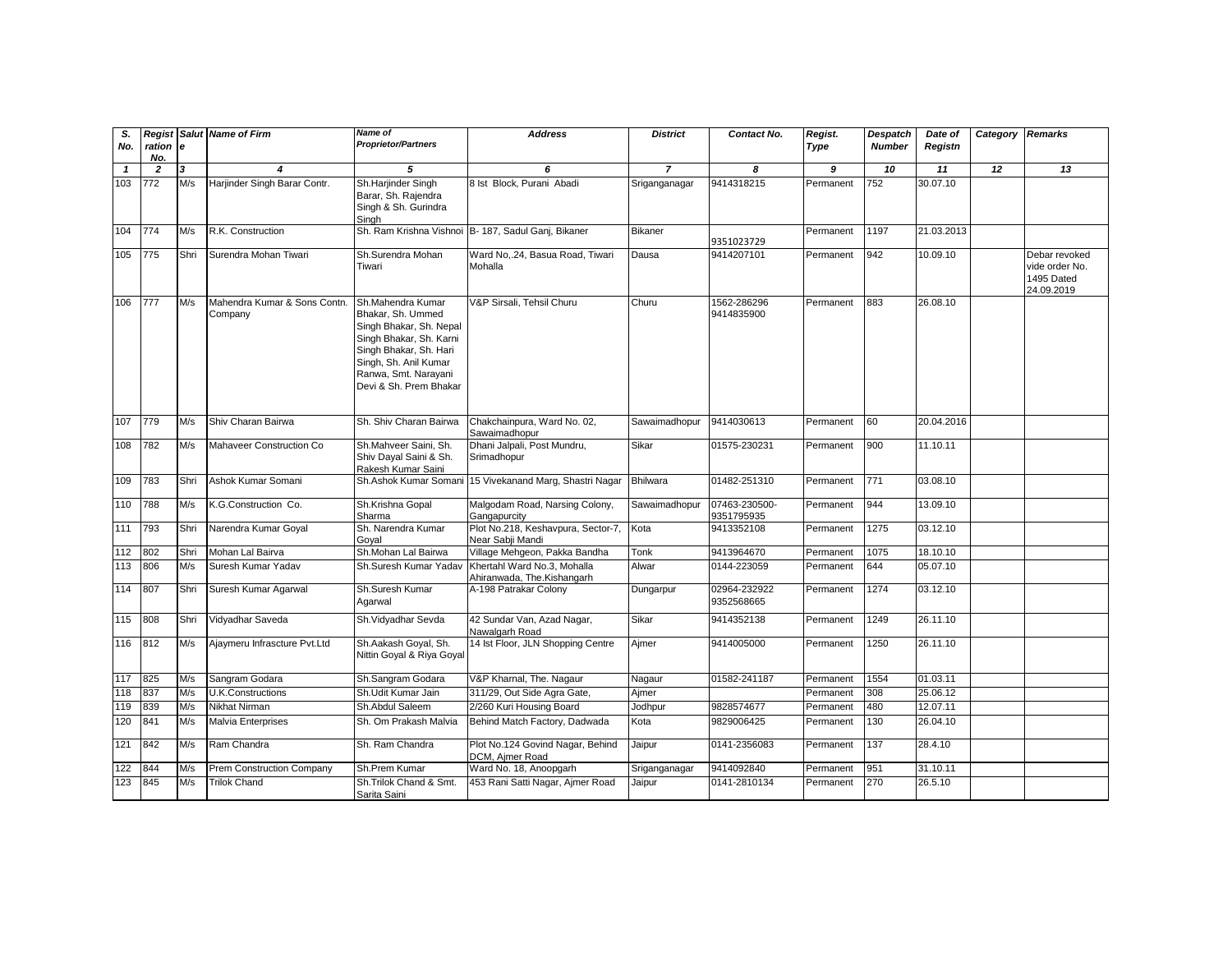| S.<br>No.    | ration e<br>No. |      | <b>Regist Salut Name of Firm</b>                                    | Name of<br><b>Proprietor/Partners</b>                                                                                       | <b>Address</b>                                                                  | <b>District</b> | Contact No.                                 | Regist.<br>Type | <b>Despatch</b><br><b>Number</b> | Date of<br>Registn | Category Remarks |                                                               |
|--------------|-----------------|------|---------------------------------------------------------------------|-----------------------------------------------------------------------------------------------------------------------------|---------------------------------------------------------------------------------|-----------------|---------------------------------------------|-----------------|----------------------------------|--------------------|------------------|---------------------------------------------------------------|
| $\mathbf{1}$ | $\overline{2}$  | 3    | $\overline{\mathbf{4}}$                                             | 5                                                                                                                           | 6                                                                               | $\overline{z}$  | 8                                           | 9               | 10                               | 11                 | 12               | 13                                                            |
| 124          | 847             | M/s  | Jagdish Prasad & Company                                            | Sh. Jaqdish Prasad<br>Sharma                                                                                                | Plot No.138-139 Rajeev Nagar, C<br>Sector-                                      | Jodhpur         | 9314217991                                  | Permanent       | 285                              | 28.5.10            |                  |                                                               |
| 125          | 855             | M/s  | Eqra International                                                  | Sh. Noor Hasan & Sh.<br>Zahur Hasan                                                                                         | E-96, Road No.1, Madri industrial<br>area,                                      | Udaipur         | 9413317708,<br>9414159708                   | Permanent       | 3                                | 04.04.2016         |                  |                                                               |
| 126          | 857             | M/s  | Radhey Shyam Sharma                                                 | Sh. Radhey Shyam<br>Sharma, Sh. Pawan<br>Kumar Sharma, Smt.<br>Vandana Sharma                                               | Ward No. 14, Opp. SBI Bank, Tonk<br>Road, Chaksu, Jaipur                        | Jaipur          | 9414777888                                  | Permanent       | 880                              | 17.12.12           |                  | Changed into<br>Partnership Vide<br>D-330 Dated<br>20.06.2016 |
| 127          | 859             | M/s  | Vardhman Contruction                                                | Sh.Vijay Kumar<br>Navlakha                                                                                                  | NH-15, Bus Stand, Loonkaransar                                                  | <b>Bikaner</b>  | 01528-211018<br>9414146033                  | Permanent       | 727                              | 02.09.11           |                  |                                                               |
| 128          | 863             | M/s  | Anmol Construction Company                                          | Sh. Krishna Kumar &<br>Smt. Sunita Rewad                                                                                    | Anmol Bhawan, G-192 New Civil<br>Line                                           | Hanumangarh     | 9414657709                                  | Permanent       | 815                              | 20.09.11           |                  |                                                               |
| 129          | 873             | M/s  | <b>Arvind Construction Company</b>                                  | Sh.Vijendra Kumar<br>Lamoria                                                                                                | Khemu Ki Dhani, Tehsil Chirawa                                                  | Jhunjhunu       | 01596-221143<br>9460512851                  | Permanent       | 1099                             | 09.12.11           |                  |                                                               |
| 130          | 875             | M/s  | Neeta Builders                                                      | Sh. Ram Babu Sharma                                                                                                         | Laxmi Niwas, Opp. SS School,                                                    | Sawaimadhopur   |                                             | Permanent       | 1309                             | 19.01.2015         |                  |                                                               |
| 131          | 876             | M/s  | <b>Ishwaria Construction Company</b>                                | Sh.Neemb Singh                                                                                                              | V&P Jhinjhinyali Via Sagad                                                      | Jaisalmer       | 9413363151                                  | Permanent       | 1297                             | 10.12.10           |                  |                                                               |
| 132          | 882             | M/s  | Sitaram Patusariya                                                  | Shri Ashok Kumar Gupta<br>Sh. Sitaram Patusariya,<br>Sh. Sanjay Kumar, Sh.<br>Radheshyam, Sh. Karni<br>Ram Sh. Narottam Lal | Road No. 2, Maan Nagar, opp. Nagar Jhunjhunu<br>Parisad, Jhunjhunu              |                 | 7233614                                     | Permanent       | 1548                             | 23.03.12           |                  |                                                               |
| 133          | 883             | M/s  | Murliwala Buildcon Ltd.                                             | Sh. Ghanshyam Agarwal<br>Sh. Raiendra Kumar<br>Garg, Sh. Lalit Singla                                                       | A-76, Janpath, Shyam Nagar, Jaipur                                              | Jaipur          | 9829010050                                  | Permanent       | 1400                             | 11.02.2015         |                  |                                                               |
| 134          | 885             | Shri | Ramavtar Sharma                                                     | Shri Ramavtar Sharma                                                                                                        | Maharshi Bhawan Sita Ram Pareek<br>Marg Ward No. 26 Sikar                       | Sikar           | 9414036747                                  | Permanent       | 736                              | 04.10.2013         |                  |                                                               |
| 135          | 888             | M/s  | Global Infrabuild Pvt. Ltd.                                         | Sh. Gopal Goyal, Sh.<br>Vinod Kumar Singhal,<br>Sh. Manish Choudhary                                                        | 222-II Manjil, Ganpati Plaza, M.I.<br>Road, Jaipur                              | Jaipur          | 0141-2389290                                | Permanent       | 40                               | 12.04.12           |                  |                                                               |
| 136          | 896             | M/s  | <b>HR Contractor</b>                                                | Sh. Hema Ram                                                                                                                | Jaipur Road opposite Bhivada Balaji Nagaur<br>Mandir Nawan City                 |                 | 9414484344                                  | Permanent       | 198                              | 23.05.12           |                  |                                                               |
| 137          | 898             | Sh.  | Ramavtar Vijayvargia                                                | Sh. Ramavtar<br>Viiavvargia                                                                                                 | Vard No.7, Circuit House Road, Civil Tonk<br>Lines                              |                 | 9414210643                                  | Permanent       | 551                              | 14.08.2013         |                  |                                                               |
| 138          | 900             | M/s  | Sonu Enterprises & Furniture<br>Decorator                           | Shri Munawwar Khan                                                                                                          | D-9, Deep Shree complex,<br>Gumanpura, Kota                                     | Kota            | 9413353214                                  | Permanent       | 649                              | 19.09.12           |                  |                                                               |
| 139          | 902             | Shri | Chitar Singh                                                        | Sh.Chitar Singh                                                                                                             | Ramphal ka pura Tehsil Baseri<br>(Dholpur)                                      | <b>Dholpur</b>  | 9414877164                                  | Permanent       | 292                              | 19.06.12           |                  |                                                               |
| 140          | 903             | Shri | Jitendra Sharma S/O Sh. Shyam Sh. Jitendra Sharma<br>Kishore Sharma |                                                                                                                             | Adocate DR. Girdhar Gopal ki Gali<br>Pratap Chowk, Baran                        | Baran           | 07453-234813<br>9414154413                  | Permanent       | 310                              | 25.06.12           |                  |                                                               |
| 141          | 908             | M/s  | Bochliya Construction Co.                                           | Sh Prahalad Ram<br><b>Bochliva</b>                                                                                          | E-353 Shastri Nagar                                                             | Ajmer           | 9414117060                                  | Permanent       | 547                              | 21.08.12           |                  |                                                               |
| 142          | 910             | M/s  | <b>Choudhary Enterprises</b>                                        | Sh. Rajveer Singh<br>Choudhary                                                                                              | 676, Vivekanand Marg, Gandhi<br>Colony, Old Ward No.17, Present<br>Ward No. 25, | Jaisalmer       | 9414269206                                  | Permanent       | 218                              | 26.05.2016         |                  |                                                               |
| 143          | 913             | M/s  | Swastika Engineers                                                  | Sh. Dinesh Kumar<br>Pahariya                                                                                                | C-390, Talwandi,                                                                | Kota            | 9783300711                                  | Permaennt       | 1481                             | 25.01.2018 GEN     |                  |                                                               |
| 144          | 914             | M/s  | Shekhawati Chaudhary<br>Constn.Co.                                  | Sh. Natthu Ram                                                                                                              | VPO-Deenwa Ladkhani Tehsil<br>Fatehpur Shekhawati                               | Sikar           | 01571-260463<br>9413069914 0141-<br>2358476 | Permanent       | 640                              | 18.09.12           |                  |                                                               |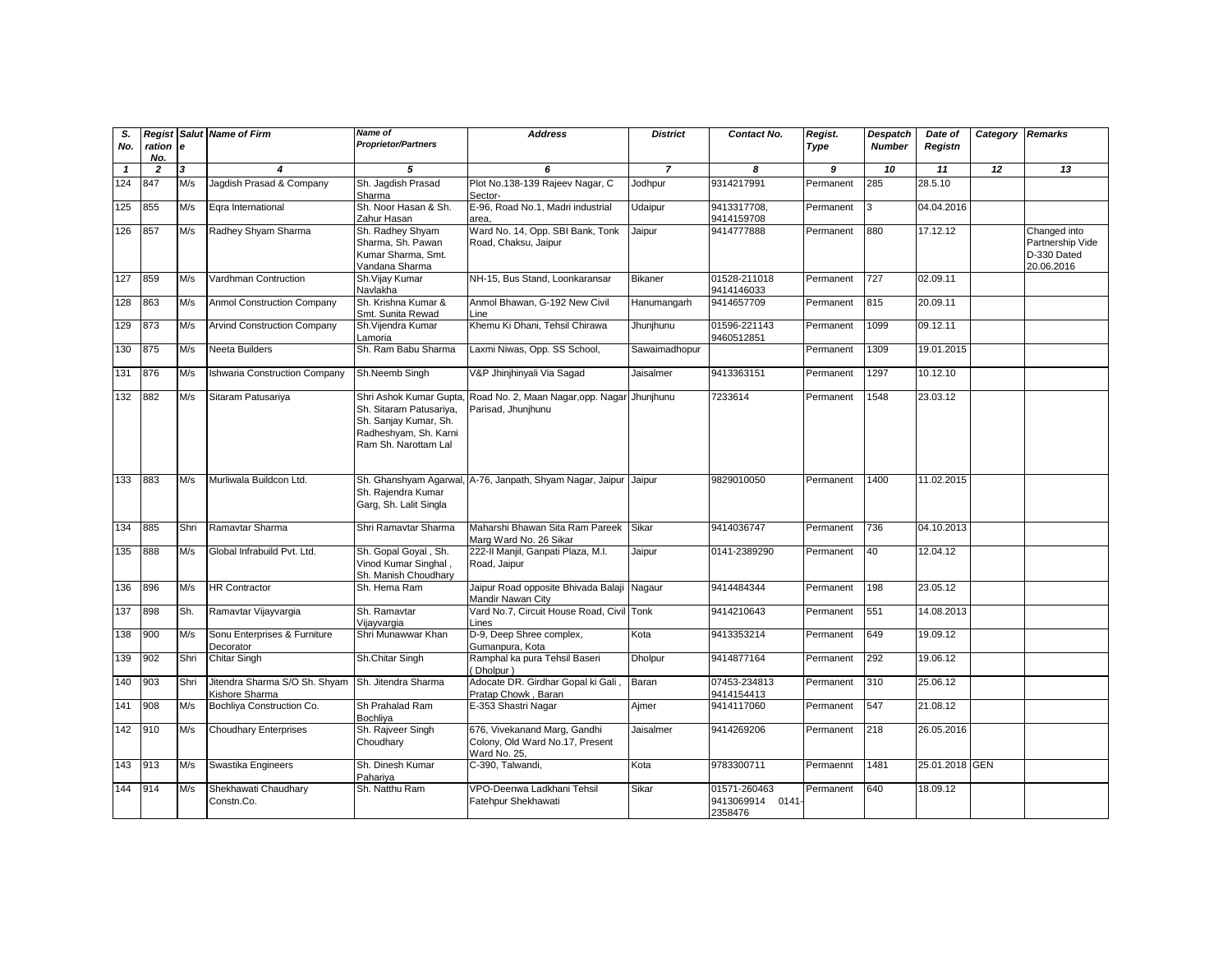| S.<br>No.    |                | <b>e</b>                | <b>Regist Salut Name of Firm</b>          | Name of<br><b>Proprietor/Partners</b>                           | <b>Address</b>                                                              | <b>District</b>           | Contact No.                 | Regist.                 | Despatch<br><b>Number</b> | Date of        | Category Remarks |                 |
|--------------|----------------|-------------------------|-------------------------------------------|-----------------------------------------------------------------|-----------------------------------------------------------------------------|---------------------------|-----------------------------|-------------------------|---------------------------|----------------|------------------|-----------------|
|              | ration<br>No.  |                         |                                           |                                                                 |                                                                             |                           |                             | Type                    |                           | Registn        |                  |                 |
| $\mathbf{1}$ | $\overline{2}$ | $\overline{\mathbf{3}}$ | $\overline{\mathbf{4}}$                   | 5                                                               | 6                                                                           | $\overline{7}$            | 8                           | $\overline{\mathbf{g}}$ | 10                        | 11             | $\overline{12}$  | $\overline{13}$ |
| 145          | 917            | M/s                     | Rathore Contractor                        | Sh. Intijam Ali Ratore                                          | H.NO. 71, 72, Green Park, Tulsi<br>Marg, Agra Road, Jamdoli,                | Jaipur                    | 9950456460                  | Permanent               | 917                       | 01.08.2017 OBC |                  |                 |
| 146          | 919            | Sh.                     | Manoj Kumar Sharma                        | Sh. Manoj Kumar<br>Sharma                                       | Sita Badi, Ward No.17                                                       | Karauli                   | 07464-220796<br>9414727320  | Permanent               | 546                       | 21.08.12       |                  |                 |
| 147          | 921            | M/s                     | Hari Shanker Premchand                    | Sh. Prem Chand, Sh.<br>Rohit Kumar, Sh.<br>Rajendra Prasad, Sh. | VPO-Uchchain, Tehsil Roopbas,<br>Ward No.2                                  | Bharatpur                 | 05645-220276                | Permanent               | 941                       | 21.10.11       |                  |                 |
| 148          | 922            | Shri                    | Sunil Gandhi                              | Sh. Sunil Gandhi                                                | 5/127, Pratap Nagar,                                                        | Chittorgarh               | 9414110601                  | Permanent               | 1320                      | 28.12.2017 GEN |                  |                 |
| 149          | 935            | M/s                     | Shri Ram Jhanwar Lal                      | Sh. Jhanwar Lal. Sh.<br>Kedarchand, Sh.Sriram<br>Mali           | Ward No.19, Sujandesar                                                      | <b>Bikaner</b>            | 0151-2273270<br>9414139872  | Permanent               | 1340                      | 09.02.12       |                  |                 |
| 150          | 937            | M/s                     | Chandna Associates                        | Sh. Sanatan Kumar<br>Chandna                                    | A-247, Sector-19, Noida, Gautam<br>Budh Nagar.                              | U.P.                      |                             | Permanent               | 1289                      | 12.01.2015     |                  |                 |
| 151          | 938            | M/s                     | Bablu Singh Jat                           | Sh. Bablu Singh Jat                                             | Kyarda Kalan, Post-Kyarda Khurd<br>tehsil Hindaun                           | Karauli                   | 9929084708<br>9799350130    | Permanent               | 1198                      | 21.03.13       |                  |                 |
| 152          | 940            | M/s                     | Sanjay Builders                           | Sh. Ashok Kumar                                                 | BB-20, Mahaveer Nagar, Ward NO.<br>29.                                      | <b>Barmer</b>             | 9828441111,<br>9414342246   | Permanent               | 466                       | 13.07.2015     |                  |                 |
| 153          | 942            | M/s                     | <b>Choudhary Construction</b><br>Company, | Sh. Lakhendra Singh<br>Choudhary, Sh. Jagdish<br>Singh          | Village Khera (Jamalpur), The.<br>Hindaun, Distt. Karauli                   | Karauli                   | 9829455658                  | Permanent               | 92                        | 26.04.2013     |                  |                 |
| 154          | 943            | M/s                     | A.K.Jain & Associates                     | Sh. Aklank Jain                                                 | E-5, Siddarth Nagar, Opp. Ghiya<br>Hospital, Malvia Nagar, Jaipur           | Jaipur                    | 9314515012,<br>9351451131   | Permanent               | 1273                      | 08.01.2015     |                  |                 |
| 155          | 944            | M/s                     | Vishwakarma Construction<br>Company       | Sh. Shambhu Dayal, Sh.<br>Giriraj, Sh. Vikas, Sh.<br>Kuldeep    | Kumbha Stadium Road, Gayatri<br>Nagar,                                      | <b>Bundi</b>              |                             | Permanent               | 1194                      | 30.12.2014     |                  |                 |
| 156          | 946            | M/s                     | <b>Competent Contracts</b>                | Sh. Gurdeep Singh                                               | 6 Taimoor Nagar, New Friends<br>Colony.                                     | <b>New Delhi</b>          | 011-26346047,<br>9899952799 | Permanent               | 147                       | 07.05.2015     |                  |                 |
| 157          | 948            | M/s                     | Vijay Kumar Jain                          | Sh. Vijay Kumar jain                                            | 45, Kherapati Colony,                                                       | Gwalior                   |                             | Permanent               | 1818                      | 27.08.2020     |                  |                 |
| 158          | 949            | M/s                     | Rathore Construction Company              | Sh. Bhawar Singh                                                | 194-B-AK-10, Bhartendu nagar,<br>Khatipura Jaipur                           | Jaiupr                    | 9214088157                  | Permanent               | 1533                      | 17.03.2015     |                  |                 |
| 159          | 954            | M/s                     | Lallu Lal Meena                           | Sh. Lallu Lal Meena                                             | Village Bharja Nadi, Post Gambhire,<br>Tehsil Malarna Dungar,               | Sawaimadhopur             | 9413401794                  | Permanent               | 748                       | 04.09.2015     |                  |                 |
| 160          | 962            | M/s                     | Jai Construction Company                  | Sh. Jagmohan Yadav                                              | Ward No.16, Chawani Neem ka<br>thana                                        | Sikar                     | 9672998391                  | Permanent               | 750                       | 09.10.2013     |                  |                 |
| 161          | 963            | M/s                     | Sunil Kumar Tilkar                        | Sh. Sunil Kumar Tilkar                                          | Ambedkar Colony, Kherda, Ward<br>No. 6, Sawai Madhopur                      | Sawai Madhopur 9414726921 |                             | Permanent               | 593                       | 30.08.2013     |                  |                 |
| 162          | 964            | M/s                     | Samay Singh Bainsala                      | Sh. Samay Singh<br>Bainsala                                     | Village Radoli, Post Sengarpura,<br>The. Karauli                            | Karauli                   | 9414272384                  | Permanent               | 1237                      | 07.01.2016     |                  |                 |
| 163          | 967            | Shri                    | Beni Das Bhagat                           | Shri Beni Das Bhagar                                            | Mahallah Palukan, Purani Tonk,<br>Distt. Tonk                               | Tonk                      | 9269755853                  | Permanent               | 946                       | 29.10.2014     |                  |                 |
| 164          | 971            | M/s                     | <b>Gopal Construction Company</b>         | Sh. Gopal Ram                                                   | V&P Likhmisar, The. Shri<br>Dungargarh,                                     | <b>Bikaner</b>            | 9414401134                  | Permanent               | 1460                      | 24.02.2015     |                  |                 |
| 165          | 972            | Shri                    | <b>Thakur Singh Rawat</b>                 | Shri Thakur Singh Rawat                                         | Village Kalaliya Post Goda Ji ka<br>Gaon, Tehsil Bheem, Distt.<br>Rajsamand | Rajsamand                 | 9414169819                  | Permanent               | 629                       | 06.09.2013     |                  |                 |
| 166          | 975            | Shri                    | <b>Bhim Singh Mertiya</b>                 | Shri Bhim Singh Mertiya                                         | Datra Bada, Tehsil Kotri, Distt.<br><b>Bhilwara</b>                         | <b>Bhilwara</b>           | 9414686932                  | Permanent               | 809                       | 29.10.12       |                  |                 |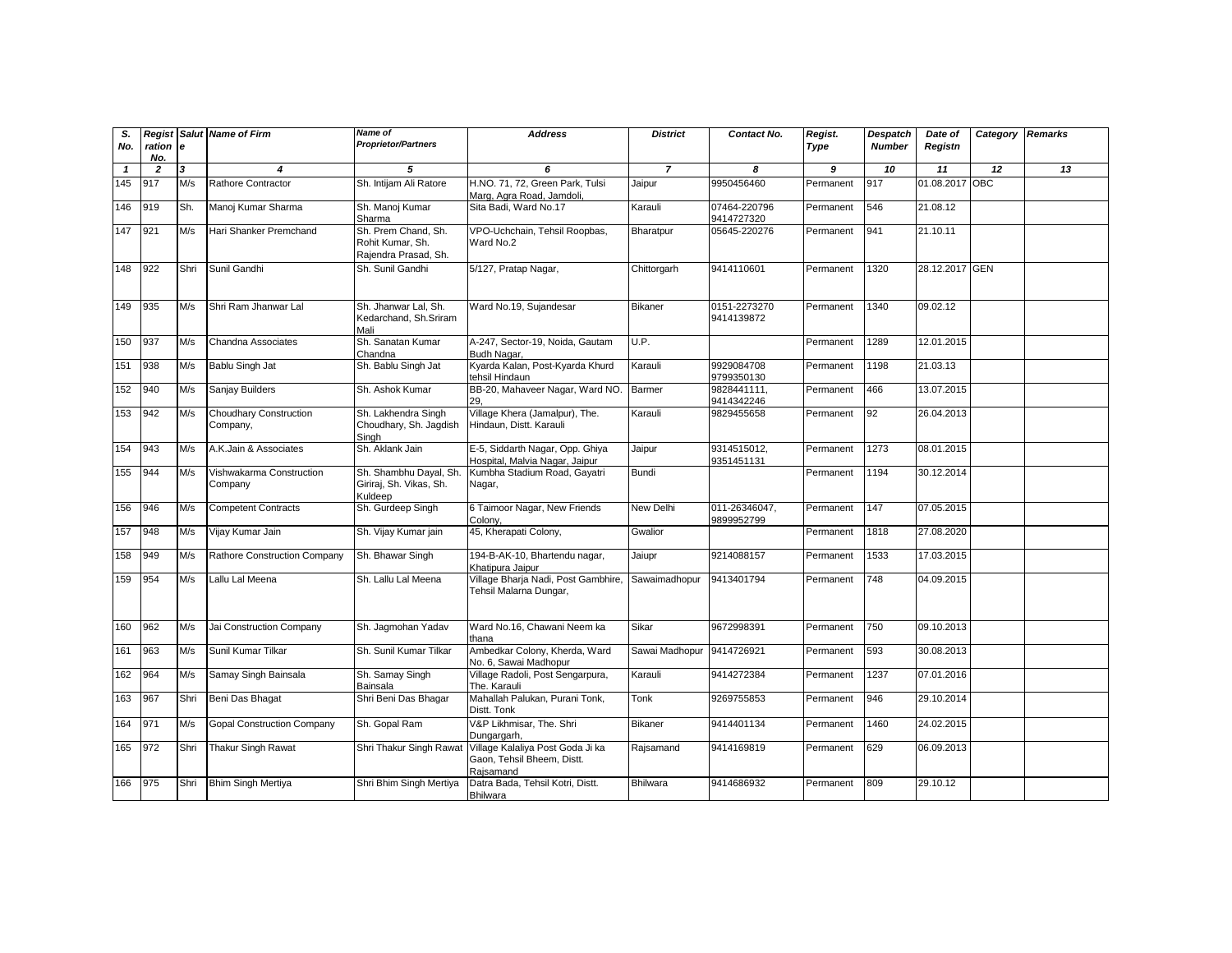| S.<br>No.    | Regist<br>ration<br>No. | l e | <b>Salut Name of Firm</b>          | Name of<br><b>Proprietor/Partners</b>                                                                                                                                                 | <b>Address</b>                                                               | <b>District</b> | Contact No. | Regist.<br>Type | Despatch<br><b>Number</b> | Date of<br>Registn | Category | <b>Remarks</b> |
|--------------|-------------------------|-----|------------------------------------|---------------------------------------------------------------------------------------------------------------------------------------------------------------------------------------|------------------------------------------------------------------------------|-----------------|-------------|-----------------|---------------------------|--------------------|----------|----------------|
| $\mathbf{1}$ | $\overline{2}$          | 3   | $\overline{\mathbf{4}}$            | 5                                                                                                                                                                                     | 6                                                                            | $\overline{7}$  | 8           | 9               | 10                        | 11                 | 12       | 13             |
| 167          | 977                     | M/s | <b>Brijendra Singh</b>             | Sh. Brijendra Singh                                                                                                                                                                   | V&P Pichoor, Kumher                                                          | Bharatpur       |             | Permanent       | 1009                      | 09.11.2015         |          |                |
| 168          | 978                     | M/s | <b>Genwa Construction Company</b>  | Sh. Motu Ram                                                                                                                                                                          | Ward No. 5, House No. 17, Behind<br>Shiv Mandir, Talariya Pada,<br>Jaisalmer | Jaisalmer       | 9414760503  | Permanent       | 953                       | 27.12.13           |          |                |
| 169          | 986                     | M/s | Jahoor Mohammad Khiljee            | Sh. Mohd. Ashkar, Sh.<br>Haji Mohd, Hussain, Sh.<br>Asraf Ali & Smt. Jannat.                                                                                                          | khiljee Market, Nehru Nagar,                                                 | Barmer          | 9414107387  | Permanent       | 1172                      | 24.12.2014         |          |                |
| 170          | 992                     | Sh. | Harendra Kumar Goyal               | Sh. Harendra Kumar<br>Gvoal                                                                                                                                                           | Ram Kunj, Bari Road,                                                         | <b>Dholpur</b>  | 9929208827  | Permanent       | 311                       | 12.06.2015         |          |                |
| 171          | 994                     | M/s | Dadhimati Construction             | Sh. Birdi Chand Sharma<br>Sh. Mukesh Kumar<br>Sharma                                                                                                                                  | 35 Vinayak Nagar-C, Jaipur Road,<br>Madanganj-Kishangarh                     | Ajmer           | 9784405461  | Permanent       | 597                       | 10.08.2015         |          |                |
| 172          | 1000                    | M/s | <b>Mayur Construction Company</b>  | Sh. Bhanu Pania & Sh.<br><b>Baldev Dass Pania</b>                                                                                                                                     | F-121 Jawahar Nagar,                                                         | <b>Bikaner</b>  | 9414139009  | Permanent       | 410                       | 18.07.2014         |          |                |
| 173          | 1003                    | M/s | Ranawat Construction               | Sh. Raghunath Singh<br>Ranawat                                                                                                                                                        | V&P Chiklad,                                                                 | Pratapgarh      | 9414472894  | Permanent       | 598                       | 10.08.2015         |          |                |
| 174          | 1004                    | M/s | Hari Prasad Sharma                 | sh. Suresh Chand Gupta                                                                                                                                                                | Near Old Police Station, Kumher,<br>Bharatpur                                | Bharatpur       | 9828269350  | Permanent       | 1390                      | 10.02.2015         |          |                |
| 175          | 1009                    | M/s | Raj Construction Company           | Sh. Gajraj Jangid                                                                                                                                                                     | G.P. Satolav, Teh. Sarwad,                                                   | Ajmer           | 9950264007  | Permanent       | 1353                      | 29.01.2016         |          |                |
| 176          | 1016                    | M/s | Mohan Lal S/O Sh. Jeevan Ram       | Sh. Mohan Lal                                                                                                                                                                         | Gram Bhawanipura, Post Rulayali,<br>Teh.Dhvod                                | Sikar           | 9828978927  | Permanent       | 762                       | 26.09.2014         |          |                |
| 177          | 1019                    | Sh. | Indresh Singh Jadaun               | Sh. Indresh Singh<br>Jadaun                                                                                                                                                           | Seeta Ram Colony, Near Water<br><b>Works</b>                                 | Dholpur         | 9414268969  | Permanent       | 877                       | 16.10.2014         |          |                |
| 178          | 1020                    | M/s | Ram Prasad Meena                   | Sh. Ram Prasad Meena                                                                                                                                                                  | Gram Post Malwas, Teh.Nagal,<br>Rajavatan                                    | Dausa           | 9829707258  | Permanent       | 940                       | 28.10.2014         |          |                |
| 179          | 1022                    | Sh. | Poonam Singh Chouhan               | Sh. Poonam Singh<br>Chouhan                                                                                                                                                           | Kh-19, Housing Board, Kumbha<br>Nagar                                        | Chittorgarh     | 9414111195  | Permanent       | 1051                      | 25.11.2014         |          |                |
| 180          | 1024                    | M/s | Sisodia Construction               | Sh. Virendra Singh                                                                                                                                                                    | Ummed Pura, Post Bhekhred,<br>Teh.Aspur                                      | Dungarpur       | 9413304681  | Permanent       | 894                       | 17.10.2014         |          |                |
| 181          | 1026                    | M/s | Bhanwar Lal Mohan Lal Bishnoi      | Sh. Bhanwar Lal Bishno                                                                                                                                                                | Village-Deegaon Post Karda,<br>Teh.Rainwara,                                 | Jalore          | 9413854447  | Permanent       | 919                       | 21.10.2014         |          |                |
| 182          | 1029                    | M/s | Shubh Laxmi Enterprises            | Sh. Sarju Narain Vyas                                                                                                                                                                 | 1-D-74, JNV Colony                                                           | <b>Bikaner</b>  | 9929842888  | Permanent       | 1302                      | 15.01.2015         |          |                |
| 183          | 1030                    | M/s | Gain Singh Gehlot                  | Sh. Gain Singh Gehlot                                                                                                                                                                 | 327, Dilip Nagar, Lal Sagar,                                                 | Jodhpur         | 9414128565  | Permanent       | 568                       | 04.08.2015         |          |                |
| 184          | 1031                    | Sh. | Suresh Kumar Sharma                | Sh. Suresh Kumar<br>Sharma                                                                                                                                                            | Plot No.5, Shiv Nagar, Mahadevwali, Tonk                                     |                 | 01432-44357 | Permanent       | 726                       | 02.09.2015         |          |                |
| 185          | 1032                    | M/s | Manohar Construction Company       | Sh. Manohar Lal. Karma<br>Ram, Reshma Ram, Bau<br>Ram, Madan Goyal,<br>Rajendra Goyal, Om<br>Prakash Vishnoi, Ram<br>Swaroop Vishnoi, Sahi<br>Ram Vishnoi, Raja Ram,<br>Kailash Kumar | VPO Phoolasar, The. Kolayat,                                                 | <b>Bikaner</b>  |             | Permanent       | 1453                      | 24.02.2015         |          |                |
| 186          | 1035                    | M/s | <b>Sinwar Construction Company</b> | Sh. Shiv Lal Sinwar, Sh.<br>Raja Ram Sinwar                                                                                                                                           | V&P Surpura, Teh.Nokha,                                                      | <b>Bikaner</b>  |             | Permanent       | 58                        | 29.04.2014         |          |                |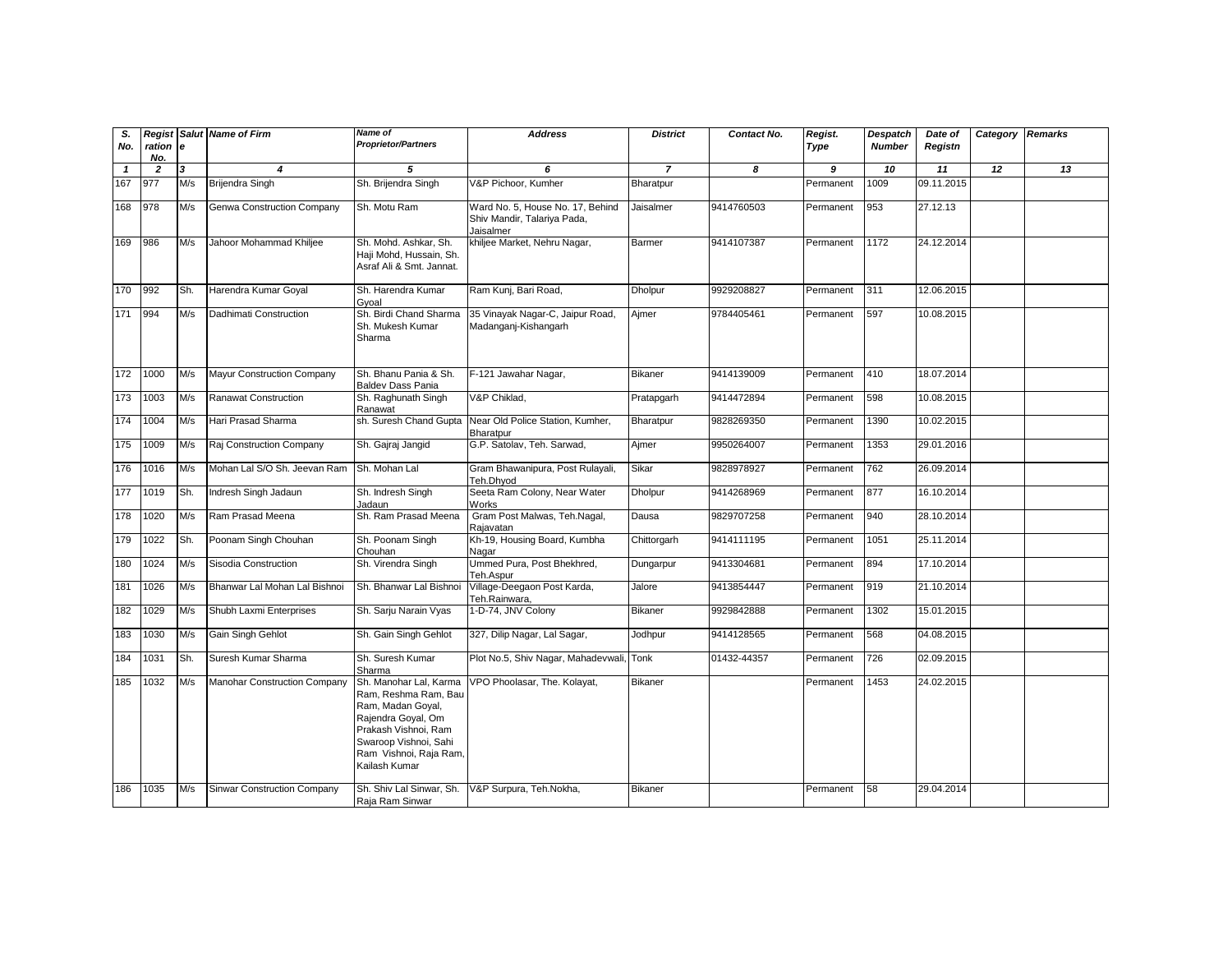| S.           |                 |     | <b>Regist Salut Name of Firm</b>                       | Name of                                                          | <b>Address</b>                                                                         | <b>District</b> | Contact No.                               | Regist.   | Despatch      | Date of    | Category Remarks |                                                         |
|--------------|-----------------|-----|--------------------------------------------------------|------------------------------------------------------------------|----------------------------------------------------------------------------------------|-----------------|-------------------------------------------|-----------|---------------|------------|------------------|---------------------------------------------------------|
| No.          | ration e<br>No. |     |                                                        | <b>Proprietor/Partners</b>                                       |                                                                                        |                 |                                           | Type      | <b>Number</b> | Registn    |                  |                                                         |
| $\mathbf{1}$ | $\overline{2}$  | 3   | $\overline{\mathbf{4}}$                                | 5                                                                | 6                                                                                      | $\overline{7}$  | 8                                         | 9         | 10            | 11         | 12               | 13                                                      |
| 187          | 1041            | M/s | <b>Amit Enterprises</b>                                | Sh. Rajkumar purohit,<br>Sh. Amit Purohit, Smt.<br>Madhu purohit | 66, Gol Katla, Station Road                                                            | <b>Bikaner</b>  | 9414142970                                | Permanent | 50            | 29.04.2014 |                  |                                                         |
| 188          | 1042            | Sh. | Deepak Kumar Sharma                                    | Deepak kumar Sharma                                              | Dudu Farm House, Indra Colony,                                                         | Karauli         | 07464-221095<br>9414727321,<br>9001668682 | Permanent | 428           | 07.07.2015 |                  |                                                         |
| 189          | 1045            | M/s | Panna Lal Meena                                        | Sh. Panna Lal Meena                                              | V&P Bhawani, Tehsil Jamwa<br>Ramgarh,                                                  | Jaipur          | 9928839598                                | Permanent | 496           | 16.07.2015 |                  | Debar Revoked<br>vide order No. 239<br>Dated 02.05.2018 |
| 190          | 1046            | M/s | Jai Dayal Kumawat                                      | Sh. Jai Dayal Kumawat                                            | Post Gudli, Panchratan Complex,<br>Bhilwara Road, Kankroli,                            | Rajsamand       | 9414170872                                | Permanent | 275           | 13.06.2016 |                  |                                                         |
| 191          | 1049            | M/s | Maharshi Gautam Constructions,                         | Sh. Shyam Sundar<br>Sharma, Sh. Mahendra<br>Sharma               | Plot No. 138, 139, Rajeev Nagar, C<br>Sector, Outside 3rd Pole,<br>Mahamandir, Jodhpur | Jodhpur         | 9414155558                                | Permanent | 2272          | 31.01.2020 |                  |                                                         |
| 192          | 1054            | M/s | Ashok Kumar Gupta                                      | Sh. Ashok Kumar Gupta                                            | 27, Vikas Path,                                                                        | Alwar           | 8460553927                                | Permanent | 463           | 13.07.2015 |                  |                                                         |
| 193          | 1057            | M/s | Laxmi Narayan Mali                                     | Sh. Laxmi Narayan Mali                                           | Nichli Oden Tehsil Nathdwara,                                                          | Rajsamand       | 9799057055                                | Permanent | 650           | 19.08.2015 |                  |                                                         |
| 194          | 1059            | Sh. | Rama Kathat                                            | Sh. Rama Kathat                                                  | 34, Prem Nagar, Titardi, P.S.Girva,                                                    | Udaipur         | 9414239118,<br>9602649096                 | Permanent | 610           | 11.08.2015 |                  |                                                         |
| 195          | 1060            | Sh. | Om Prakash Choudhary                                   | Sh. Om Prakash<br>Choudhary                                      | Balaji Crusher, V&P Khadiadev<br>Kesharpura,                                           | <b>Bhilwara</b> |                                           | Permanent | 583           | 06.08.2015 |                  |                                                         |
| 196          | 1065            | M/s | Kailash Ram Contractor                                 | Sh. Kailash Ram                                                  | Behind Roadways Depot, Hanuman<br>Bagh, Nagaur                                         | Nagaur          | 9414864409                                | Permanent | 810           | 16.09.2015 |                  |                                                         |
| 197          | 1069            | M/s | Mahaveer Construction Company Sh. Vijay Jain, Sh. Ajay | Jain                                                             | 4, Nagnechiji Scheme, Pwanpuri,<br>Bikaner                                             | <b>Bikaner</b>  |                                           | Permanent | 1073          | 30.11.2015 |                  |                                                         |
| 198          | 1071            | M/s | Singla Construction                                    | Sh. Deepak Singla                                                | Nohra No. 75, Old Dhan Mandi,<br>Lakkadmandi Chowk, Sriganganagar                      | Sriganganagar   |                                           | Permanent | 883           | 17.10.2014 |                  |                                                         |
| 199          | 1072            | M/s | Hansraj Meena                                          | Sh. Hansraj Meena                                                | V&P Tursungpur, Tehsil- Sapotra,<br>Distt.- Karauli                                    | Karauli         |                                           | Permanent | 923           | 19.10.2015 |                  |                                                         |
| 200          | 1074            | M/s | Sachin Construction Company                            | Sh. Govind Ram Meena                                             | V. Dhigariya Kapoor, G.P. Dhigariya<br>Bheem. Tehsil- Baswa. Distt.- Dausa             | Dausa           | 9414517203,<br>9784333810                 | Permanent | 1064          | 26.11.2015 |                  |                                                         |
| 201          | 1076            | M/s | Deepak Construction Company                            | Sh. Sundar Singh                                                 | Om Dharam Kanta, NH.08,<br>Neemrana, Alwar                                             | Alwar           | 9351780626,<br>9636242705                 | Permanent | 1070          | 30.11.2015 |                  |                                                         |
| 202          | 1077            | M/s | <b>Srimal Contractors</b>                              | Sh. Dharamraj Shrimal                                            | G.P. Banthali, Tehsil- Duni, Distt.-<br>Tonk                                           | Tonk            | 9828056762                                | Permanent | 963           | 28.10.2015 |                  |                                                         |
| 203          | 1078            | M/s | Sacred Construction Company                            | Sh. Hemraj Saran                                                 | Near Railway Gate No. 1, Ward No.<br>2, Sujangarh, Churu                               | Churu           |                                           | Permanent | 989           | 03.11.2015 |                  |                                                         |
| 204          | 1079            | M/s | <b>Ravi Enterprises</b>                                | Sh. Motilal Meena                                                | Ward No. 14, Opp. Anand Sharma<br>Girls School, Lalsot                                 | Dausa           | 9414258199                                | Permanent | 1479          | 19.02.2016 |                  |                                                         |
| 205          | 1080            | M/s | <b>Star Construction Company</b>                       | Sh. Mohd. Ayud                                                   | Ward No. 6, V&P Dundlod, Tehsil-<br>Nawalgarh, Jhunjhunu                               | Jhunjhunu       | 9414742917                                | Permanent | 1003          | 06.11.2015 |                  |                                                         |
| 206          | 1081            | M/s | <b>Ballu Ram Contractor</b>                            | Sh. Ballu Ram                                                    | V&P Babria, The. Bansur,                                                               | Alwar           | 9929250022                                | Permanent | 1167          | 21.12.2015 |                  |                                                         |
| 207          | 1082            | M/s | Shiv Shakti Construction Co.                           | Sh. Ram Narayan<br>Choudharv                                     | Village Loradi, Tehsil- Mojamabad,<br>Distt.- Jaipur                                   | Jaipur          | 9982936751                                | Permanent |               | 08.12.2015 |                  |                                                         |
| 208          | 1084            | M/s | Sachin Sharma                                          | Sh. Sachin Sharma                                                | "Charan House" Chandan Vihar<br>Colony, Saipau Road                                    | <b>Dholpur</b>  | 9414605000,<br>8058758080                 | Permanent | 1225          | 06.01.2016 |                  |                                                         |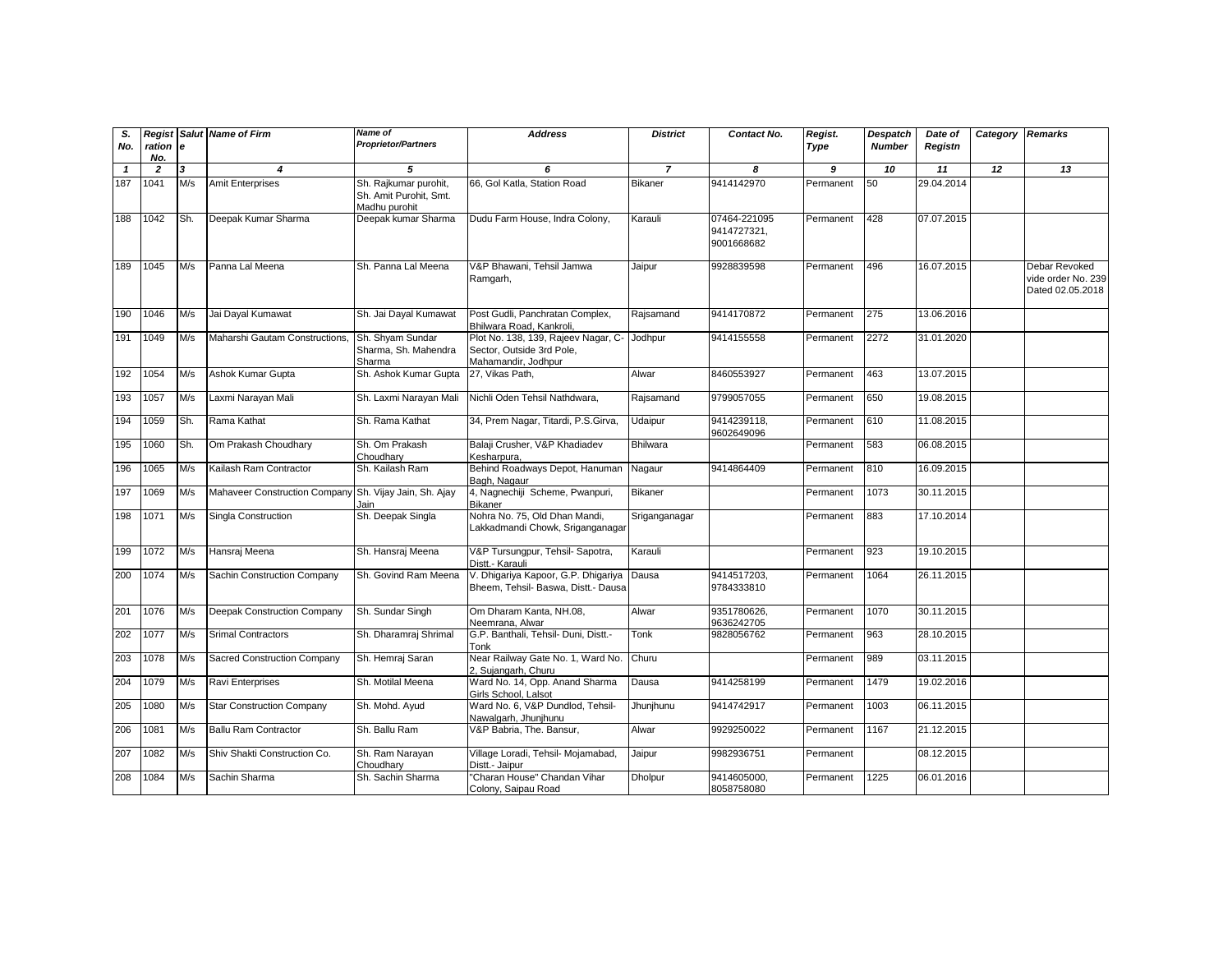| S.<br>No.    | Regist<br>ration      | l e | <b>Salut Name of Firm</b>                      | <b>Name of</b><br><b>Proprietor/Partners</b>                 | <b>Address</b>                                                                                       | <b>District</b> | Contact No.               | Regist.<br>Type | Despatch<br><b>Number</b> | Date of<br>Registn | Category | <b>Remarks</b> |
|--------------|-----------------------|-----|------------------------------------------------|--------------------------------------------------------------|------------------------------------------------------------------------------------------------------|-----------------|---------------------------|-----------------|---------------------------|--------------------|----------|----------------|
| $\mathbf{1}$ | No.<br>$\overline{2}$ | 3   | $\boldsymbol{4}$                               | 5                                                            | 6                                                                                                    | $\overline{7}$  | 8                         | 9               | 10                        | 11                 | 12       | 13             |
| 209          | 1085                  | M/s | Mandusia Construction Company Sh. Sarwan Kumar |                                                              | Opp Ambedkar Hostel, Behind RTO<br>Road, Radha Kishanpura Piprali,                                   | Sikar           | 810410527,<br>9772342681  | Permanent       | 1224                      | 06.01.2016         |          |                |
| 210          | 1088                  | M/s | S.K. Agency & Contractor                       | Sh. Shyam Lal Meena                                          | Village Bhitoli, Dhani Kharli, Post<br>Kakrala, Teh.Bamanwas,                                        | Sawaimadhopur   | 7742825231,<br>8502918518 | Permanent       | 1445                      | 15.02.2016         |          |                |
| 211          | 1090                  | M/s | <b>Behlim Construction Company</b>             | Sh. Mohd. Rafiq                                              | Jataria Colony, Ward No. 18,<br>Nawalgarh, Distt Jhunjhunu                                           | Jhunjhunu       | 9887975230,<br>9887651044 | Permanent       | 1154                      | 18.12.2015         |          |                |
| 212          | 1091                  | M/s | Dharam Chand Kumawat                           | Sh. Dharam Chand<br>Kumawat                                  | Village Ramthala, G.P. Maleda, The. Tonk<br>Deoli.                                                   |                 | 9829063279,<br>9928386630 | Permanent       | 1104                      | 09.12.2014         |          |                |
| 213          | 1092                  | M/s | Yogesh Chand Vaishnav                          | Sh. Yogesh Chand<br>Vaishnav                                 | Plot No. 159, Ward No.8, Sardar<br>Market, Near Old Post Office, Gram<br>Roopangarh, Teh.Kishangarh, | Ajmer           |                           | Permanent       | 1144                      | 19.12.2014         |          |                |
| 214          | 1093                  | M/s | <b>Bal Kishan Choudhary</b>                    | Sh. Bal Kishan<br>Choudhary, Sh. Sandeep Thana,<br>Choudhary | Ward No.22, Chhawni, Neem Ka                                                                         | Sikar           | 8764364666                | Permanent       | 36                        | 11.04.2016         |          |                |
| 215          | 1096                  | M/s | Mahesh Chand Gandhi                            | Sh. Mahesh Chand<br>Gandhi                                   | G.P. Dhorimana, The. Gudamalani,                                                                     | <b>Barmer</b>   | 9414107350                | Permanent       | 1182                      | 24.12.2014         |          |                |
| 216          | 1097                  | M/s | Shri Bhaqwati Construction &<br>Earth Movers   | Sh. Ram Karan Saini                                          | 161, Ashok Vihar, Jagatpura                                                                          | Jaipur          | 9829074974                | Permanent       | 1557                      | 14.03.2016         |          |                |
| 217          | 1099                  | M/s | Mahendra Kumar Goyal                           | Sh. Mahendra Kumar<br>Goyal                                  | Hari Vihar Colony, Old Truck Union,                                                                  | Karauli         | 9414486568                | Permanent       | 1203                      | 31.12.2015         |          |                |
| 218          | 1101                  | M/s | Laxmi Builders                                 | Sh. Sohan Lal                                                | 59, Heera Bagh Colony, Sukhadia<br>Nagar, University Road,                                           | Udaipur         | 8003091450                | Permanent       | 1493                      | 23.02.2016         |          |                |
| 219          | 1105                  | M/s | Gajendra Singh Parmar                          | Sh. Gajendra Singh                                           | Thakur Paad, Bari, Ward No. 11                                                                       | Dholpur         |                           | Permanent       | 1371                      | 02.02.2016         |          |                |
| 220          | 1106                  | M/s | N.M.Builders                                   | Sh. Nayaz Mohd., Sh.<br>Mohd Aamin, Sh. Mohd<br>Harun        | Kasaiyon Ki Bari, Mohalla Khatikan                                                                   | Barmer          | 9829140174,<br>9784639620 | Permanent       | 1293                      | 12.01.2015         |          |                |
| 221          | 1107                  | M/s | <b>Ashish Enterprises</b>                      | Sh. Mool Chand Nagar                                         | B-14, Upbhokta Complex, Bajriya,                                                                     | Sawaimadhopur   | 9414221750                | Permanent       | 1359                      | 29.01.2016         |          |                |
| 222          | 1108                  | M/s | <b>B.C.Construction</b>                        | Sh. Bhagchand                                                | Lal Bagh Colony, Ward No. 24,<br>Bayana,                                                             | Bharatpur       |                           | Permanent       | 1457                      | 16.02.2016         |          |                |
| 223          | 1109                  | M/s | <b>Shree Enterprises</b>                       | Sh. Srichand Chelani                                         | 1-T-52, Teachers Colony,<br>Keshavpura                                                               | Kota            | 9414185892                | Permanent       | 1577                      | 17.03.2016         |          |                |
| 224          | 1110                  | Sh. | Prithvi Singh Tak                              | Sh. Prithvi Singh Tak                                        | Panch Ratan Complex, Ward No.19, Rajsamand<br>bhilwara Road, Kankroli                                |                 | 9413319233                | Permanent       | 940                       | 29.08.2018         |          |                |
| 225          | 1113                  | M/s | Shri Shyam Construction<br>Company             | Sh. Makkhan Lal<br>Sharma                                    | 78 Dhani Nolawali, Post Basse, The. Sikar<br>Sharma, Sh. Ghanshyam Khandela, Via Srimadhopur         |                 | 9413319233                | Permanent       | 1332                      | 23.01.2015         |          |                |
| 226          | 1115                  | M/s | Al-Asma Enterprises                            | Sh. Mohd. Ikhlaq Qureshi                                     | H.No.1540/03, Hawa Chakki<br>Mohalla, Nasirabad,                                                     | Ajmer           | 9414739373,<br>9414380166 | Permanent       | 1389                      | 10.02.2015         |          |                |
| 227          | 1119                  | M/s | <b>Shailesh Enterprises</b>                    | Sh. Shailesh Jain                                            | Oswalwada Banswara.                                                                                  | Banswara        | 9414102086                | Permanent       | 1226                      | 07.01.2016         |          |                |
| 228          | 1122                  | M/s | Gauri Construction Company                     | Sh. Mohd. Yakub Gouri                                        | V.P.O. Golsar, Teh.Ratangarh,                                                                        | Churu           | 9828674374                | Permanent       | 1445                      | 23.02.2015         |          |                |
| 229          | 1123                  | M/s | Ramesh Construction Company                    | Sh. Manji Ram                                                | Village Amrapura, Teh. Raniwara,<br>Post Badgaon                                                     | Jalore          | 9784168641,<br>9783296645 | Permanent       | 351                       | 22.06.2016         |          |                |
| 230          | 1124                  | M/s | Sumer Singh Contractor                         | Sh. Bahadur Singh                                            | Backside Naiyon Ki Masjid,<br>Subhashpura,                                                           | Bikaner         | 9828532710                | Permanent       | 1463                      | 25.02.2015         |          |                |
| 231          | 1128                  | M/s | <b>Choudhary Construction</b>                  | Sh. Govind Prasad<br>Choudhary                               | 610/2, Gali No.1, Ram Nagar,<br>Pushkar Road,                                                        | Ajmer           | 9829129145                | Permanent       | 27                        | 07.04.2016         |          |                |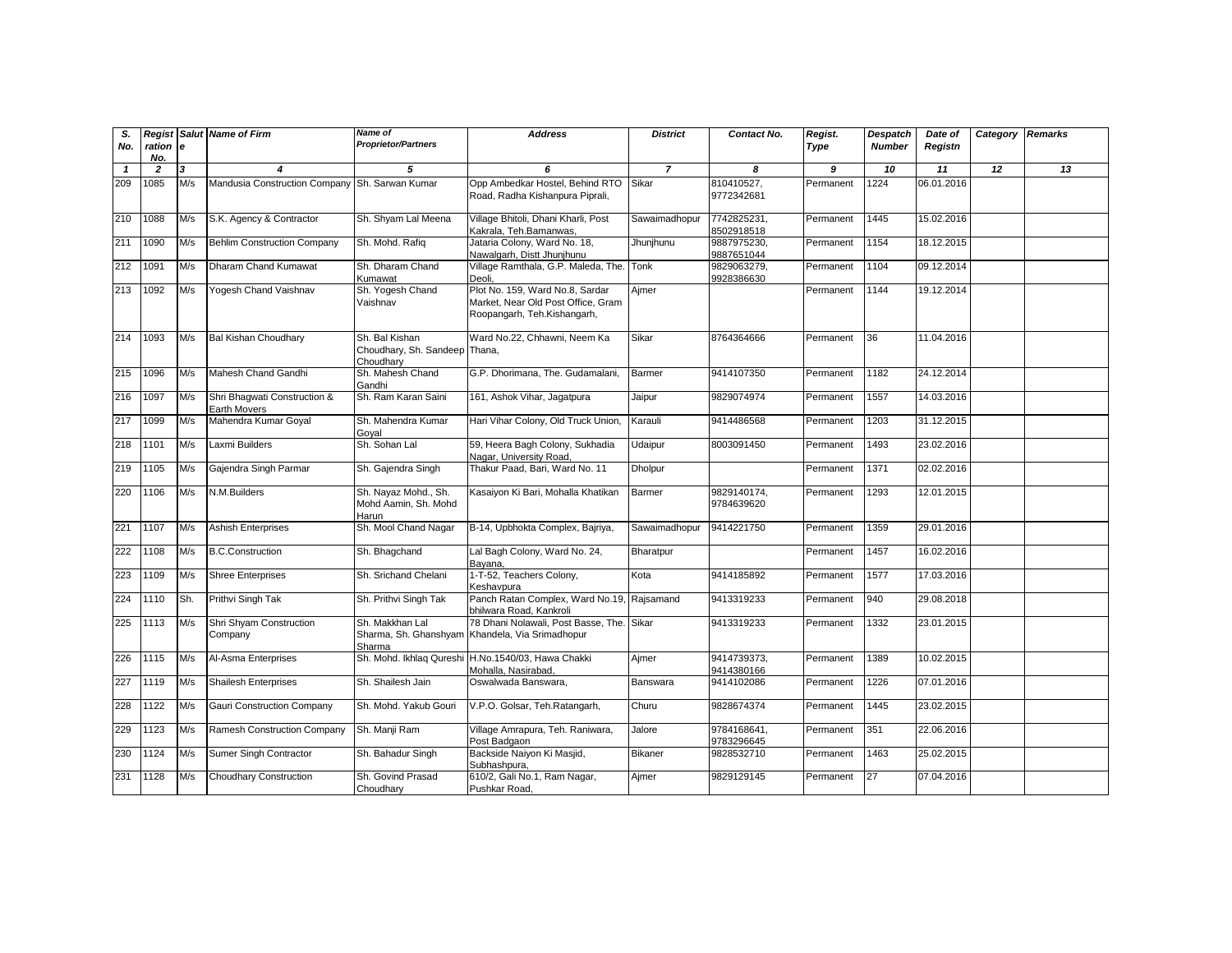| S.<br>No.    | ration e<br>No. |     | <b>Regist Salut Name of Firm</b>     | Name of<br><b>Proprietor/Partners</b>                                                    | <b>Address</b>                                                                 | <b>District</b> | Contact No.                               | Regist.<br>Type | Despatch<br><b>Number</b> | Date of<br>Registn | Category | <b>Remarks</b> |
|--------------|-----------------|-----|--------------------------------------|------------------------------------------------------------------------------------------|--------------------------------------------------------------------------------|-----------------|-------------------------------------------|-----------------|---------------------------|--------------------|----------|----------------|
| $\mathbf{1}$ | $\overline{2}$  | 3   | 4                                    | 5                                                                                        | 6                                                                              | $\overline{z}$  | 8                                         | 9               | 10                        | 11                 | 12       | 13             |
| 232          | 1134            | M/s | <b>Yadav Construction Company</b>    | Sh. Leela Dhar Yadav                                                                     | 98 Peepal wali Kuiya Chawk, Ward<br>No.3, Godam Ki Talai, Teh.<br>Jhalrapatan. | Jhalawar        | 9414887018,<br>9784561658                 | Permanent       | 152                       | 12.05.2016         |          |                |
| 233          | 1135            | M/s | SD Construction                      | Sh. Niranjan Lal Yogi                                                                    | K-001, Pearl Green Acre, Shree<br>Gopal Nagar, Gopalpura Bypass                | Jaipur          | 0141-6999944<br>9829005566                | Permanent       | 506                       | 29.07.2016         |          |                |
| 234          | 1136            | M/s | Kishansingh Rajpurohit               | Sh. Kishan Singh<br>Rajpurohit                                                           | 25, Rajat Vihar Nagar, College Road Pali                                       |                 | 02932-221025<br>9829114820,<br>9468775890 | Permanent       | 149                       | 11.05.2016         |          |                |
| 235          | 1137            | M/s | Sood Construction Company            | Sh. Ram Sharan Gurjar                                                                    | Mohalla Badabas, Ward No. 22,<br>Kotputli                                      | Jaipur          | 9414851954.<br>9887161645                 | Permanent       | 109                       | 04.05.2016         |          |                |
| 236          | 1139            | M/s | Mangilal Magaram Bardwa              | Sh. Mangilal                                                                             | Gram Dayakore, teh. Lohawat,                                                   | Jodhpur         | 9982205100                                | Permanent       | 2249                      | 30.01.2020         |          |                |
| 237          | 1140            | M/s | <b>Gupta Construction Company</b>    | Sh. Ghanshyam Gupta                                                                      | Behind Distt Jail, Azad Nagar, New<br>Colony                                   | Dungarpur       | 9414102123                                | Permanent       | 643                       | 30.08.2016         |          |                |
| 238          | 1141            | M/s | Devendra Kumar Sharma                | Sh. Devendra Kumar<br>Sharma                                                             | Sitaram Colony, Gulab Bagh                                                     | Dholpur         | 05642-223435                              | Permanent       | 809                       | 28.09.2016         |          |                |
| 239          | 1142            | M/s | Ramdev Construction Company          | Sh. Ram Dev Kaswan,<br>Sh. Kishore Kumar, Sh.<br>Murli Dhar, Sh. Gajanand<br>& Sh. Ashok | Jatton Ka Mohalla, Sarvodaya Basti                                             | <b>Bikaner</b>  | 9413388514,<br>9413190723                 | Permanent       | 337                       | 21.06.2016         |          |                |
| 240          | 1143            | M/s | Nandram Solanki                      | Sh. Nandram Solanki                                                                      | 190 Oad Basti Ambamata Scheme                                                  | Udaipur         | 9982625224                                | Permanent       | 261                       | 03.06.2016         |          |                |
| 241          | 1145            | M/s | Chouth Mal Bairwa                    | Sh. Chouth Mal Bairwa                                                                    | Bairwa Nagar, Malpura, Beawar,                                                 | Ajmer           | 9251409006                                | Permanent       | 184                       | 18.05.2016         |          |                |
| 242          | 1146            | M/s | Lal Chand Mehra.                     | Sh. Lal Chand Mehra                                                                      | Shiv Ganj Colony, Delwara Road,<br>Beawar                                      | Aimer           | 9413041004.<br>9414009502                 | Permanent       | 409                       | 04.07.2016         |          |                |
| 243          | 1147            | M/s | Gopi Lal Mehra                       | Sh. Gopi Lal Mehra                                                                       | Shiv Ganj Colony, Delwara Road,<br>Beawar                                      | Aimer           | 9414009502, 01462- Permanent<br>254302    |                 | 500                       | 28.07.2016         |          |                |
| 244          | 1148            | M/s | <b>BSS Contractor</b>                | Sh. Bhim Singh                                                                           | Near Emmanuel School, Jaipur<br>Road, Deoli                                    | Tonk            | 9950064427                                | Permanent       | 430                       | 08.07.2016         |          |                |
| 245          | 1149            | M/s | Maa Ashapura Conatruction<br>Company | Sh. Vijay Kumar Vyas,<br>Sh. Sanjay Vyas                                                 | Near Kalla Petrol Pump, MDV<br>Colony, Ashram Road,                            | <b>Bikaner</b>  | 9636123349,<br>9214096408                 | Permanent       | 359                       | 24.06.2016         |          |                |
| 246          | 1150            | M/s | Gouri Construction Company           | Sh. Sarajudeen                                                                           | Gouri Niwas, Mohalla Vyapariyon,                                               | <b>Bikaner</b>  | 9829296074                                | Permanent       | 299                       | 12.06.2015         |          |                |
| 247          | 1153            | M/s | Saleem Construction Company          | Sh. Mohd. Saleem                                                                         | Near Hafiz Sahib ki Dargah, Kali<br>Talai. Merta Citv.                         | Nagaur          | 9799938370                                | Permanent       | 327                       | 16.06.2015         |          |                |
| 248          | 1156            | M/s | S.V.Associates                       | Sh. Sanjeev Saraf                                                                        | 5. Tulsidas Marq, Brahmpuri Road                                               | Jaipur          | 982856044                                 | Permanent       | 426                       | 07.07.2015         |          |                |
| 249          | 1157            | M/s | Rajendra Kumar Karnawat              | Sh. Rajendra Kumar<br>Karnawat                                                           | Bafno Ka Mohalla, Old City,<br>Madanganj, Kishangarh,                          | Ajmer           | 9829972244                                | Permanent       | 1432                      | 16.01.2018 GEN     |          |                |
| 250          | 1158            | M/s | Vinay Singh Rathore                  | Sh. Vinay Singh Rathore                                                                  | C-210, Hasan Khan Mewat Nagar,                                                 | Alwar           | 0144-2732417<br>9414018567,<br>9460318567 | Permanent       | 432                       | 12.07.2016         |          |                |
| 251          | 1160            | M/s | Sanjay Kumar Mehta                   | Sh. Sanjay Kumar Mehta                                                                   | Sati Chouraha Jhadol, Teh. Jhadol                                              | Udaipur         | 9828482480                                | Permanent       | 405                       | 03.06.2019 GEN     |          |                |
| 252          | 1161            | M/s | Mahendra Singh Choudhary             | Sh. Mahendra Singh<br>Choudharv                                                          | G.P. Gotdna, Bhukran, Teh. Dhyod,<br><b>Distt</b>                              | Sikar           | 9414983357                                | Permanent       | 451                       | 10.07.2015         |          |                |
| 253          | 1162            | M/s | Dharvi & Company                     | Sh. Subhash Ranwa, Sh<br>Manphul Bhadu, Smt<br>Seema                                     | H.No.6, Ward No.18, Gali No.6,<br>Bhambhu Colony, S                            | Sriganganagar   | 9413881900,<br>9982099050                 | Permaenent      | 442                       | 14.07.2016         |          |                |
| 254          | 1163            | M/s | Keshri Chand Construction<br>Company | Sh. Keshri Chand                                                                         | Maliyon Ka Mohalla, Post Bhinasha,<br>Kissmedesar, Ganga Shahar,               | Bikaner         | 9269585581<br>8769930551                  | Permanent       | 456                       | 10.07.2015         |          |                |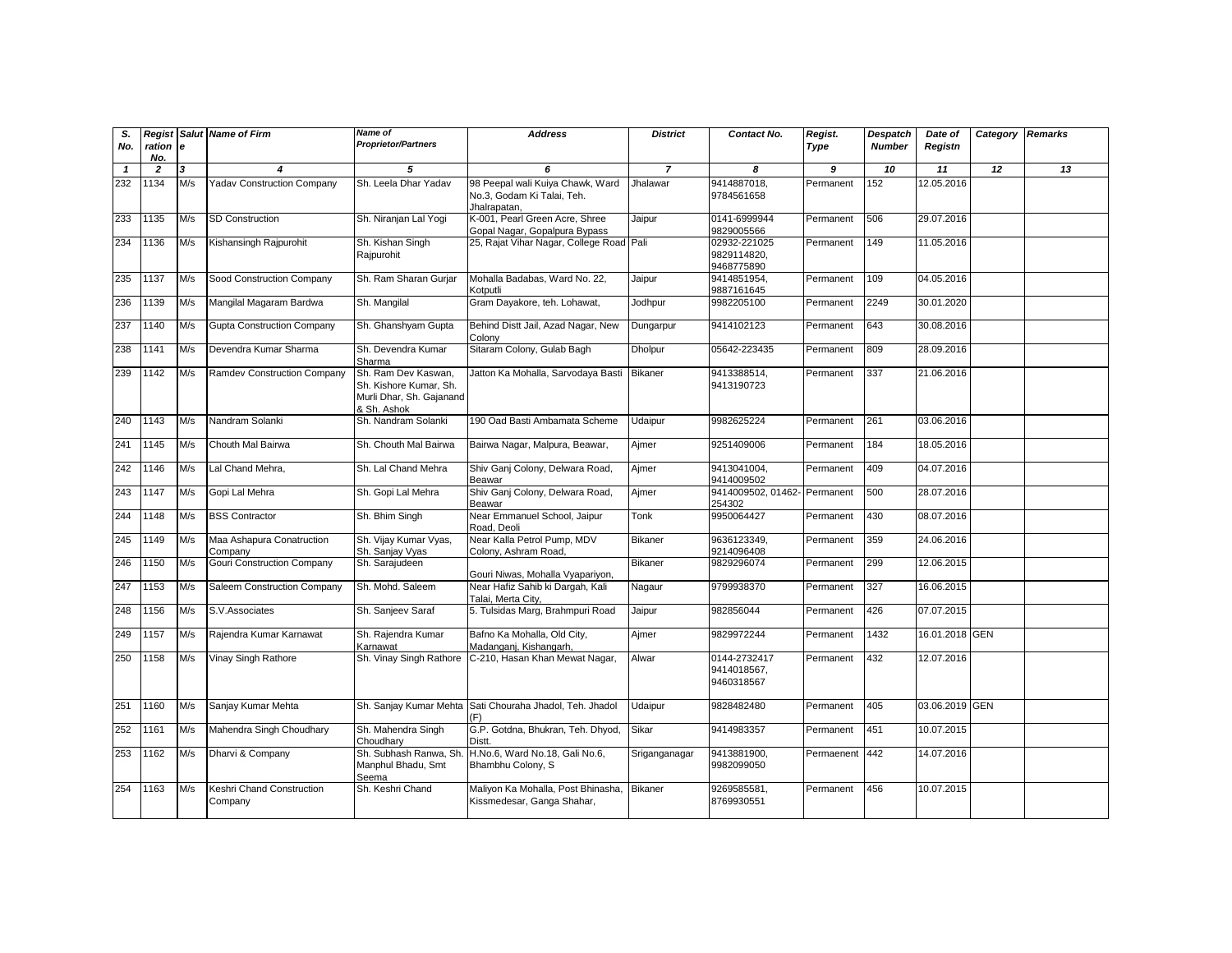| S.<br>No.    | Regist<br>$ration$   e<br>No. |     | Salut Name of Firm                              | <b>Name of</b><br><b>Proprietor/Partners</b>                                                                 | <b>Address</b>                                                                     | <b>District</b> | Contact No.                                             | Regist.<br>Type | <b>Despatch</b><br><b>Number</b> | Date of<br>Registn | Category | <b>Remarks</b>                                     |
|--------------|-------------------------------|-----|-------------------------------------------------|--------------------------------------------------------------------------------------------------------------|------------------------------------------------------------------------------------|-----------------|---------------------------------------------------------|-----------------|----------------------------------|--------------------|----------|----------------------------------------------------|
| $\mathbf{1}$ | $\overline{2}$                | 3   | 4                                               | 5                                                                                                            | 6                                                                                  | $\overline{7}$  | 8                                                       | 9               | 10                               | 11                 | 12       | 13                                                 |
| 255          | 1165                          | M/s | <b>Damodar Construction</b>                     | Shri Ranveer Sharma                                                                                          | P.No.311, Behind Vinayak Timber<br>Manpur, Aburoad                                 | Sirohi          | 9414768911                                              | Permanent       | 534                              | 02.08.2016         |          |                                                    |
| 256          | 1166                          | Sh. | <b>Ashok Construction Company</b>               | Shri Ashok Kumar Jangio                                                                                      | H.No.21, Krishna Colony, Near MDS Ajmer<br>University, Kayad Road,                 |                 | 9983300001                                              | Permanent       | 541                              | 30.07.2015         |          |                                                    |
| 257          | 1167                          | M/s | Maa Vaishno Construction<br>Consultancv         | Shri Sushil Kumar<br>Sharma                                                                                  | 55, Narayan Colony, Ward No.63,<br>Nayapura, Lalsagar,                             | Jodhpur         | 9414131709                                              | Permanent       | 538                              | 30.07.2015         |          |                                                    |
| 258          | 1168                          | sh. | Goutam Lal Patel                                | Shri Gautam Lal Patel                                                                                        | V&P Kherad, Teh. Salumber,                                                         | Udaipur         | 9928722692                                              | Permanent       | 540                              | 30.07.2015         |          |                                                    |
| 259          | 169                           | M/s | Om Prakash Construction<br>Company              | Shri Om Prakash<br>Prajapat                                                                                  | V&P Thanarajaji, Teh. Rajgarh.                                                     | Alwar           | 9166421187                                              | Permanent       | 437                              | 30.06.2017         |          |                                                    |
| 260          | 1170                          | M/s | Bahadur Singh Meena                             | Shri Bahadur Singh<br>Meena                                                                                  | V&P Neendanda,                                                                     | Sawaimadhopur   | 7742137001                                              | Permanent       | 544                              | 30.07.2015         |          |                                                    |
| 261          | 1172                          | M/s | S.A. Contractor                                 | Sh. Akhtar Ali Gouri                                                                                         | Mohalla Vyaparion, Ward No.11                                                      | <b>Bikaner</b>  | 9460619292                                              | Permanent       | 574                              | 05.08.2015         |          |                                                    |
| 262          | 1174                          | M/s | <b>Bhaqwati Construction Company</b>            | Sh. Gurjar Mal Meena                                                                                         | V&P Heerapur, The. Gangapur City,                                                  | Sawaimadhopur   | 9929805455                                              | Permanent       | 582                              | 06.08.2015         |          |                                                    |
| 263          | 1175                          | M/s | <b>Ashok Construction Company</b>               | Sh. Ashok Kumar                                                                                              | Bagor, Teh. Khetri,                                                                | Jhunjhunu       | 01593-234244<br>9828708175                              | Permanent       | 596                              | 10.08.2015         |          |                                                    |
| 264          | 1176                          | M/s | Shree Balaji Construction                       | Sh. Chhigan Lal<br>Kumawat                                                                                   | Bhamiyo ki Kothi, Ward No. 28,<br>Kuchamancity.                                    | Nagaur          | 9414422573,<br>9413983253                               | Permanent       | 686                              | 19.07.2018 OBC     |          |                                                    |
| 265          | 1177                          | M/s | <b>Yashpal Ghunawat Construction</b><br>Company | Sh. Naresh Kumar<br>Meena                                                                                    | V&P Piloda, The. Gangapurcity,                                                     | Sawaimadhopur   | 8058621020,<br>9414224452                               | Permanent       | 1775                             | 23.03.2018 ST      |          |                                                    |
| 266          | 1178                          | M/s | Ajeet Singh Ahir                                | Sh. Ajeet Kumar Ahir                                                                                         | Maharaja Pratap Setu Road,<br>Janakpuri                                            | Chittorgarh     | 9950995456,<br>9950995457                               | Permanent       | 626                              | 14.08.2015         |          |                                                    |
| 267          | 1179                          | M/s | Rasaal Developers                               | Sh. Madhu sudan<br>Paliwal, Sh. Kishan Ram<br>Jat, Sh. Shankar Lal<br>Swarankar, Sh. Ishwar<br>Singh Jadawat | C-146, Netaji Chowk, Pratap Nagar                                                  | Chittorgarh     | 9460701099.<br>9828722280,<br>9413315711,<br>9680719993 | permanent       | 627                              | 14.08.2015         |          |                                                    |
| 268          | 1180                          | M/s | Goyal Contractor & Suppliers                    |                                                                                                              | Sh. Vishnu Prasad Goyal Choudhary Colony, Opp. Post<br>Office, Sawaimadhopur road, | Tonk            | 01432-254790<br>9414257779                              | Permanent       | 673                              | 21.08.2015         |          | Corrigendum<br>issued vide D-694<br>Dt. 27.08.2015 |
| 269          | 1181                          | M/s | Dilip Kumar Agarwal                             | Sh. Dilip Kumar                                                                                              | H.No.38, Pratap Nagar, New<br>Colony,                                              | Dungarpur       | 02964-234150<br>9414104650                              | Permanent       | 762                              | 20.09.2016         |          |                                                    |
| 270          | 1182                          | Sh. | Mukesh Kumar Contractor                         | Sh. Mukesh Kumar                                                                                             | V&P Patusori.                                                                      | Jhunjhunu       | 9414081055                                              | Permanent       | 716                              | 08.09.2016         |          |                                                    |
| 271          | 1183                          | M/s | <b>Goyal Construction Company</b>               | Sh Atma Ram Goyal                                                                                            | Ward No.19, Sangria, Teh. Sangria,                                                 | hanumangarh     | 9460788211,<br>9828237180                               | Permanent       | 696                              | 27.08.2015         |          |                                                    |
| 272          | 1184                          | M/s | Shiv Construction                               | Sh. Bansi Lal Kalal                                                                                          | Jaitna, The. Salumber                                                              | Udaipur         | 9549986535                                              | Permanent       | 1070                             | 23.11.2016         |          |                                                    |
| 273          | 1185                          | M/s | Vaibhav Steel Furiture                          | Sh. Satish Kumar                                                                                             | 71 New Ashwani Bazar,                                                              | Udaipur         | 9351717234,<br>9414682182                               | Permanent       | 743                              | 04.09.2015         |          |                                                    |
| 274          | 1186                          | M/s | Jai Ambe Maa Construction                       | Sh. Vinod Sahu                                                                                               | 29, Oil Market, Dhanmandi,                                                         | Udaipur         | 9460303107,<br>9460318377                               | Permanent       | 739                              | 04.09.2015         |          |                                                    |
| 275          | 1187                          | M/s | Bajrang Lal                                     | Sh. Bajrang Lal                                                                                              | Ward No.15, Gram Doojod, Teh.<br>Dhvod.                                            | Sikar           | 9783598186                                              | Permanent       | 746                              | 04.09.2015         |          |                                                    |
| 276          | 1188                          | M/s | Babu Lal Kirad,                                 | Sh. Babu Lal Kirad                                                                                           | Gram Kotdisunda, Koyla,                                                            | Baran           | 9414286966                                              | Permanent       | 1279                             | 20.12.2017         |          |                                                    |
| 277          | 1189                          | M/s | Care Referigeration & Air<br>Conditioning       | Sh. Suresh Kumar Punia<br>& Sh. Pankaj Punia                                                                 | Beniwal Tent House, Station road,                                                  | Jhunjhunu       |                                                         | Permanent       | 796                              | 16.09.2015         |          |                                                    |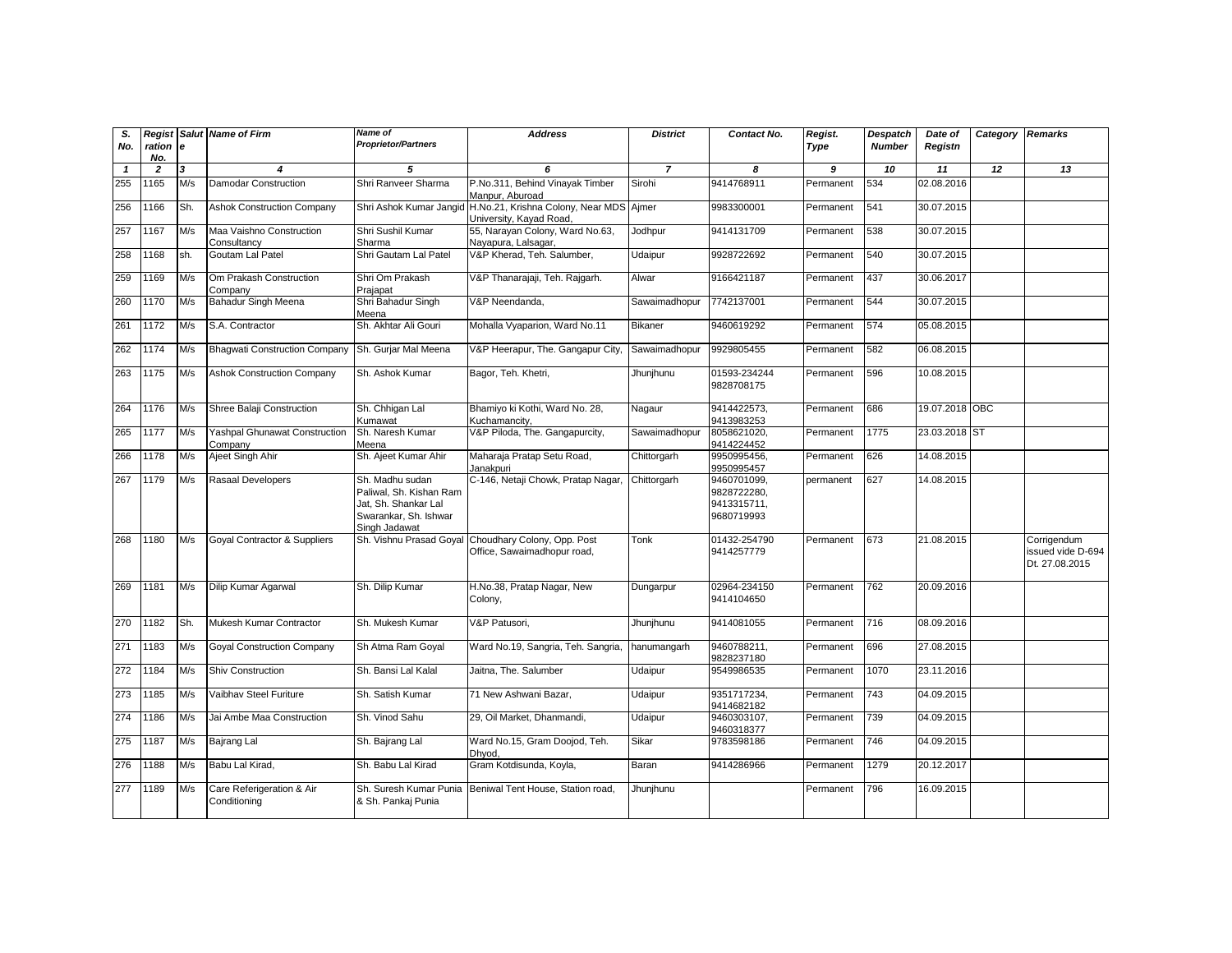| S.<br>No.    | Regist<br>ration e<br>No. |     | <b>Salut Name of Firm</b>                   | Name of<br><b>Proprietor/Partners</b>                                       | <b>Address</b>                                                                     | <b>District</b> | Contact No.                 | Regist.<br>Type | <b>Despatch</b><br><b>Number</b> | Date of<br>Registn | Category Remarks |                                                    |
|--------------|---------------------------|-----|---------------------------------------------|-----------------------------------------------------------------------------|------------------------------------------------------------------------------------|-----------------|-----------------------------|-----------------|----------------------------------|--------------------|------------------|----------------------------------------------------|
| $\mathbf{1}$ | $\overline{2}$            | 3   | $\boldsymbol{4}$                            | 5                                                                           | 6                                                                                  | $\overline{7}$  | 8                           | 9               | 10                               | 11                 | 12               | 13                                                 |
| 278          | 1190                      | M/s | Rang Lal Meena                              | Sh. Rang Lal Meena                                                          | G.P. Aaloda, Teh. Nagal Raja,                                                      | Dausa           |                             | Permanent       | 805                              | 17.09.2015         |                  |                                                    |
| 279          | 1191                      | M/s | Meghaa Enterprises                          | Sh. Ramesh Chand Jain                                                       | 163, Shrijee Nagar, Durgapura                                                      | Jaipur          | 0141-2547492,<br>9414072166 | Permanent       | 806                              | 17.09.2015         |                  |                                                    |
| 280          | 1192                      | M/s | Shabahad Hussain S/o Hussain<br>Mohammad    | Sh. Shabahad Hussain                                                        | Behind Telephone Tower, Ward<br>No.18. Aklera                                      | Jhalawar        | 8104100786                  | Permanent       | 813                              | 18.09.2015         |                  |                                                    |
| 281          | 1195                      | M/s | Acharya Construction                        | Sh. Prahalad Acharya                                                        | Acharya Niwas, Near Police Line<br>Gate,                                           | Chittorgarh     | 01472-247489<br>9828123579  | Permanent       | 846                              | 29.09.2015         |                  |                                                    |
| 282          | 1197                      | M/s | Siyaram Choudhary                           | Sh. Shankar Lal                                                             | Gram Dhara Ka Bas, Post Jawli,<br>Teh. Laxmangarh                                  | Alwar           | 01492-236436<br>9414018266  | Permanent       | 874                              | 06.10.2015         |                  | Corrigendum<br>issued vide D-930<br>Dt. 20.10.2015 |
| 283          | 1199                      | M/s | A.K.Construction Company                    | Sh. Mohd. Afzal Khan,<br>Smt. Taslima Bano, Smt. Ward No.3,<br>Shaeena Bano | 17E/833, Chopasni Housing Board,                                                   | Jodhpur         | 9414918788                  | Permanent       | 915                              | 16.10.2015         |                  |                                                    |
| 284          | 1200                      | M/s | S.K.Construction                            |                                                                             | Sh. Gajendra Choudhary 2 E Adarsh Nagar, University Road,                          | Udaipur         | 9460508571,<br>9782058471   | Permanent       | 920                              | 16.10.2015         |                  |                                                    |
| 285          | 1202                      | M/s | Dinesh Kumar Sharma                         | Sh. Dinesh Kumar<br>Sharma                                                  | Namak Katra, Ward No.28,                                                           | Bharatpur       | 9414945295                  | Permanent       | 919                              | 19.10.2015         |                  |                                                    |
| 286          | 1204                      | M/s | Shiv Construction Corporation<br>Company    | Sh. Bhagirath Ram                                                           | Gram Deshantri Nadi, Post Naya<br>Nagar, Teh. Gudamalani, Distt.                   | Barmer          | 8239512929,<br>9828648256   | Permanent       | 922                              | 19.10.2015         |                  |                                                    |
| 287          | 1205                      | M/s | <b>Manak Traders</b>                        | Sh. Deshraj Singh<br>Charan                                                 | 123 A. Subhash Chawk, Ratanada.<br>Ward No.40.                                     | Jodhpur         | 9214487351,<br>9414558901   | Permanent       | 933                              | 23.10.2015         |                  |                                                    |
| 288          | 1206                      | M/s | Dharamraj Construction<br>Company           | Sh. Ghanshyam Jangid                                                        | Gram Ganipur, Teh. Sikrai,                                                         | Dausa           | 9785395187                  | Permanent       | 1818                             | 31.01.2019 GEN     |                  |                                                    |
| 289          | 1209                      | M/s | M.R. Constructions                          | Smt. Mohori Choudhary<br>& Sh. Maha Singh<br>Choudhary                      | E-333, Bank Colony, JDA Scheme,<br>Murlipura                                       | Jaipur          | 9460709270,<br>8963818502   | Permanent       | 1015                             | 05.11.2015         |                  |                                                    |
| 290          | 1210                      | M/s | Shankar Lal Heera Lal                       | Sh. Shankar Lal                                                             | Keshaniya Ki Dhani, V&P Sarnau,<br>Teh. Sanchore                                   | Jalore          |                             | Permanent       | 1014                             | 10.11.2015         |                  |                                                    |
| 291          | 1211                      | M/s | Jyoti Construction Company                  | Sh. Rajendra Singh &<br>Sh. Mohan Singh                                     | Sector G, Plot No. 102, Shastri<br>Nagar.                                          | Jodhpur         |                             | Permanent       | 1017                             | 10.11.2015         |                  |                                                    |
| 292          | 1212                      | M/s | Dashrath Singh Shaktawat                    | Sh. Dashrath Singh                                                          | sagatpura, Panchayat Samitee<br>Bhinder, The. Vallabh Nagar,                       | Udaipur         |                             | Permanent       | 1012                             | 10.11.2015         |                  |                                                    |
| 293          | 1213                      | M/s | Manish Tiwari                               | Sh. Manish Tiwari                                                           | 24-C, Bapu Nagar, Senthi, Ward<br>No.20                                            | Chittorgarh     | 9928059758,<br>9314487503   | Permanent       | 1037                             | 19.11.2015         |                  |                                                    |
| 294          | 1214                      | M/s | M/s Chamunda Construction<br>Company        | Sh. Rupa Ram<br>Choudharv                                                   | V&P Balsamand, The. Ladnu                                                          | Nagaur          | 9829029308,<br>9460110207   | Permanent       | 1271                             | 19.12.2017         |                  |                                                    |
| 295          | 1218                      | M/s | Vishwakarma Construction<br>Company         | Sh. Sant Kumar Rajotia                                                      | P.No.13, New Court Road, Near<br>Bunti Dhabha, Pilani,                             | Jhunjhunu       | 09468827048.<br>09929206875 | Permanent       |                                  | 08.12.2015         |                  |                                                    |
| 296          | 1219                      | M/s | Bhanwar Lal Khamesra                        | Sh. Bhanwar Lal<br>Khamesra                                                 | Res:-3/203 Nadi Mohalla, Near<br>Bada Mandir.<br>Off:-307/9, Azad Nagar, Near ICD, | Bhilwara        |                             | Permaennt       | 1120                             | 11.12.2015         |                  |                                                    |
| 297          | 1221                      | M/s | Shri Ram Construction                       | Sh. Jitendra Avchar                                                         | Saredi Chodi, Teh. Ghadi,                                                          | Banswara        | 02963-234626,<br>9950088561 | Permanent       | 1152                             | 17.12.2015         |                  |                                                    |
| 298          | 1223                      | M/s | <b>Banke Bihari Construction</b><br>Company | Sh. Deen Dayal Sharma                                                       | B-790, Sumar Nagar, Mansarovar                                                     | Jaipur          | 7597696735                  | Permanent       | 1179                             | 22.12.2015         |                  |                                                    |
| 299          | 1224                      | M/s | Heera Ram Kistura Ram                       | Sh. Heera Ram                                                               | G.P. Baitu Bhimji                                                                  | Barmer          | 9414532033,<br>9001553343   | Permanent       | 1189                             | 29.12.2015         |                  |                                                    |
| 300          | 1225                      | M/s | Pappu Lal Prajapat                          | Sh. Nanag Ram                                                               | C-55, Bai Ji Ki Kothi, Jhalana Dungri, Jaipur                                      |                 | 9929094835,<br>9414248356   | Permanent       | 1192                             | 29.12.2015         |                  |                                                    |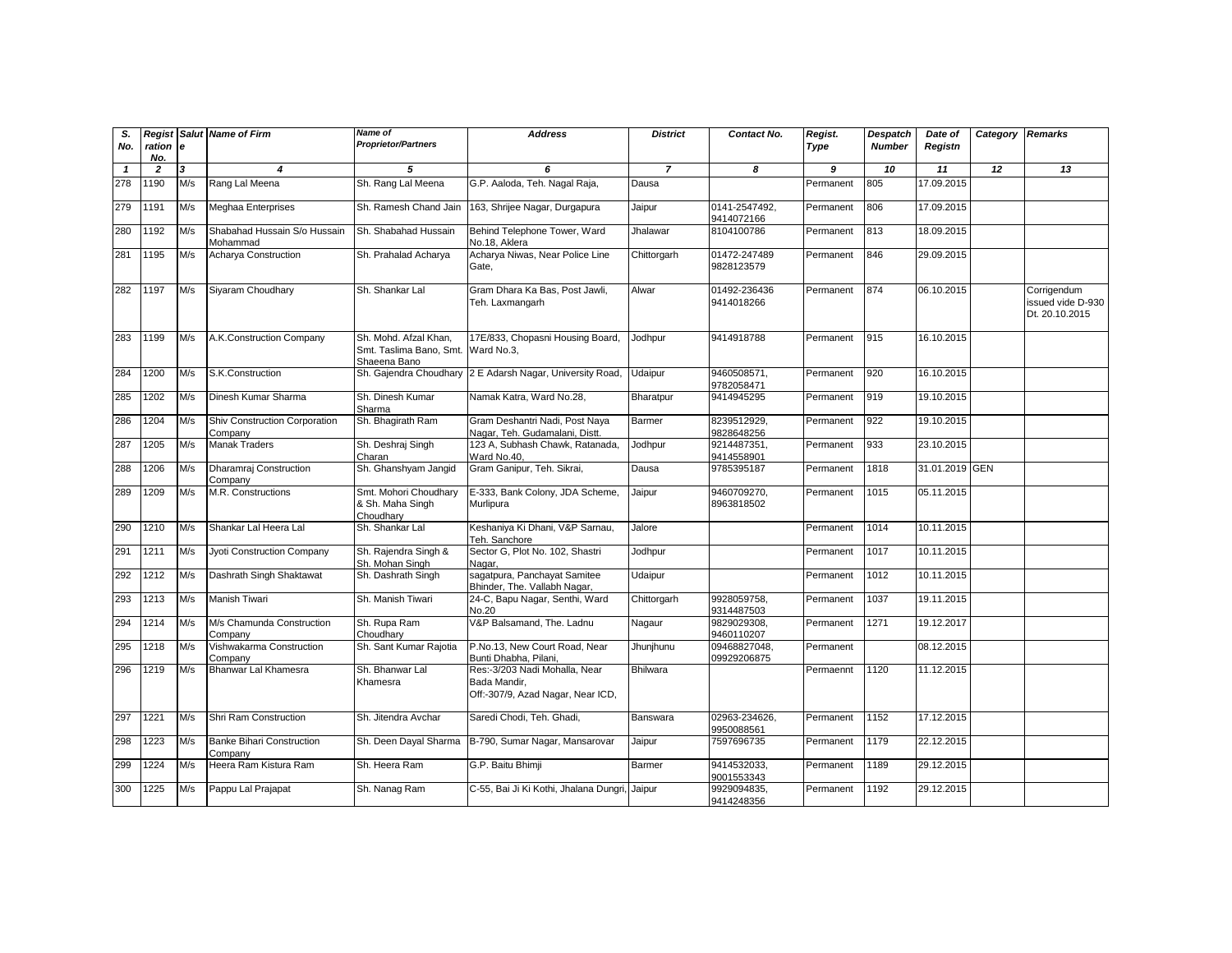| S.<br>No.    | Regist<br>ration e<br>No. |                         | Salut Name of Firm                                 | Name of<br><b>Proprietor/Partners</b>                                          | <b>Address</b>                                                                                                               | <b>District</b>     | Contact No.                | Regist.<br>Type | Despatch<br><b>Number</b> | Date of<br>Registn | Category Remarks |    |
|--------------|---------------------------|-------------------------|----------------------------------------------------|--------------------------------------------------------------------------------|------------------------------------------------------------------------------------------------------------------------------|---------------------|----------------------------|-----------------|---------------------------|--------------------|------------------|----|
| $\mathbf{1}$ | $\overline{2}$            | $\overline{\mathbf{3}}$ | 4                                                  | 5                                                                              | 6                                                                                                                            | $\overline{7}$      | 8                          | 9               | 10                        | 11                 | 12               | 13 |
| 301          | 1226                      | M/s                     | Rampal Sharma                                      | Sh. Rampal Sharma                                                              | 7-D-14, Bapu Nagar,                                                                                                          | <b>Bhilwara</b>     | 9928063933,<br>9829400219  | Permanent       | 1201                      | 31.12.2015         |                  |    |
| 302          | 1227                      | M/s                     | Vikas Kumar Doda Contractor                        | Sh. Vikas Kumar Doda                                                           | Sec.No.6-O-22, Jawahar Nagar,                                                                                                | Sriganganagar       | 9414479723,<br>9414873090  | Permanent       | 1233                      | 07.01.2016         |                  |    |
| 303          | 1228                      | M/s                     | <b>Punam Construction</b>                          | Sh. Poonam Singh Saini                                                         | Dholi Gumti, Bandikui, G.P. Kolana,<br>The. Baswa,                                                                           | Dausa               | 9785490748,<br>9413677583  | Permanent       | 1369                      | 01.02.2017 OBC     |                  |    |
| 304          | 1229                      | M/s                     | Jai Balaji Construction Company                    | Sh. Virendra Singh Bisht                                                       | S.Q.B.12, J.K. Nagar,                                                                                                        | Kota                | 9694529847                 | Permanent       | 1252                      | 12.01.2016         |                  |    |
| 305          | 1232                      | M/s                     | Mohd. Yusuf S/o Aadamji                            | Sh. Mohd. Yusuf                                                                | Rebariyon Ka Tanka, Jerla Road,<br>Ward No. 19, Balotra                                                                      | Barmer              | 9414384666,<br>9414755099  | Permanent       | 1287                      | 19.01.2016         |                  |    |
| 306          | 1233                      | M/s                     | <b>Ambey Constructions</b>                         | Sh. Mukesh Bairathi                                                            | 66, Bhrigu Nagar, Ajmer Road                                                                                                 | Jaipur              | 9828271717                 | Permanent       | 1300                      | 19.01.2016         |                  |    |
| 307          | 1234                      | M/s                     | Bahadur Singh Rao                                  | Sh. Bahadur Singh Rao                                                          | Asoliya Ki Madri, Post- Boyna, Teh.<br>Mavli                                                                                 | Udaipur             | 9414833266                 | Permanent       | 1365                      | 01.02.2016         |                  |    |
| 308          | 1235                      | M/s                     | <b>Balaji Construction Company</b>                 | Sh. Rakesh Kumar Sh.<br>Hemant Kumar, Sh.<br>Shyam Behari, Sh.<br>Satish Kumar | Ward No. 31, Lalji Chowk,                                                                                                    | Hanumangarh<br>Town | 9414094389,<br>9414332570  | Permanent       | 1366                      | 01.02.2016         |                  |    |
| 309          | 1238                      | M/s                     | Milan Suppliers & Contractors                      | Sh. Danish Ali                                                                 | Behind SBI Bank, Aklera,                                                                                                     | Jhalawar            | 9414404346                 | Permanent       | 1427                      | 09.02.2016         |                  |    |
| 310          | 1239                      | M/s                     | Rana Construction                                  | Sh. Ram Niwas<br>Choudhary                                                     | V&P Kirad, Teh. Degana                                                                                                       | Nagaur              | 9414116300                 | Permanent       | 1408                      | 08.02.2016         |                  |    |
| 311          | 1240                      | M/s                     | Mahalaxmi Construction<br>Company                  | Sh. Bheru Lal Patel                                                            | Village Toos Dangiyan, Post Airport, Udaipur<br>Teh.Vallabhnagar,                                                            |                     | 9928615834                 | Permanent       | 1421                      | 10.02.2017 General |                  |    |
| 312          | 1242                      | M/s                     | Mohd. Rajjak Khan                                  | Sh. Rajjak Khan                                                                | Ward No. 09, Bissau,                                                                                                         | Jhunjhunu           |                            | Permanent       | 688                       | 19.07.2018 OBC     |                  |    |
| 313          | 1243                      | M/s                     | A.G. Construction                                  | Sh. Amrit Lal Garg                                                             | Rishikesh Road, Manpur, Aburoad,<br>Ward No. 03                                                                              | Sirohi              | 9414153687,<br>7568103380  | Permanent       | 1488                      | 23.02.2016         |                  |    |
| 314          | 1244                      | M/s                     | Jai Bhawani Construction<br>Company                | Sh. Vijay Singh, Sh.<br>Umed Singh, Sh. Man<br>Singh, Sh. Mahendra<br>Singh    | Narsingh Sagar Talab Road,<br>Sarvodaya Basti Gajner Road,                                                                   | <b>Bikaner</b>      | 9413304634,<br>9950998100  | Permanent       | 64                        | 09.04.2018 GEN     |                  |    |
| 315          | 1245                      | M/s                     | Naval Kishore Meena                                | Sh. Naval Kishore<br>Meena                                                     | Village Malawas, Teh. Sikrai,                                                                                                | Dausa               | 9928144454                 | Permanent       | 1499                      | 24.02.2016         |                  |    |
| 316          | 1247                      | M/s                     | Sanjida Constructions                              | Sh. Farhat Nasim                                                               | 801 Bagru Walon Ka Rasta, Tasvir<br>Walo ki Gali, Chandpole Bazar,                                                           | Jaipur              | 9414037823.,<br>9929055554 | Permanent       | 1539                      | 04.03.2016         |                  |    |
| 317          | 1248                      | M/s                     | Kumawat Construction Company Sh. Nathu Lal Kumawat |                                                                                | Gothwal Bhawan, Opp. Jain temple,<br>Kharwalon Ka Mohalla, G.P.<br>Raiwasa, Panchayat Samitee<br>Peeprali, The. Dataramgarh, | Sikar               | 9829253171,<br>9950532644  | Permanent       | 1554                      | 14.03.2016         |                  |    |
| 318          | 1249                      | M/s                     | Jetharam Ramchandra                                | Sh. Jetha Ram Gahlot,<br>Sh. Ram Chandra Ganlot School Bhinasar                | Ward No. 22, Near Govt. Jawahar                                                                                              | <b>Bikaner</b>      | 9649911813                 | Permanent       | 1572                      | 17.03.2016         |                  |    |
| 319          | 1250                      | M/s                     | Bikaner Kiln & Construction<br>Company             | Sh. Vimal Acharya                                                              | G-34, Jawahar Nagar, Ward No. 2,                                                                                             | <b>Bikaner</b>      |                            | Permanent       | 1589                      | 21.03.2016         |                  |    |
| 320          | 1251                      | M/s                     | <b>Preeminent Construction</b><br>Company          | Sh. Ranjeet Singh                                                              | 85 Sonabari, Gopalpura bypass,                                                                                               | Jaipur              | 94114066186                | Permanent       | 1598                      | 22.03.2016         |                  |    |
| 321          | 1255                      | M/s                     | Dheeraj Construction Company                       | Sh. Ramesh Kumar<br>Sharma                                                     | Ward No. 02, Kanchanpur, Teh.<br>Srimadhopur,                                                                                | Sikar               | 9950592202,<br>9414399110  | Permanent       | 30                        | 07.04.2016         |                  |    |
| 322          | 1256                      | M/s                     | Komal Construction Company                         | Sh. Bahadur Singh                                                              | 58, Baga Ka Bas, Shri Ramjipura,<br>Alisar, Teh. Chomu,                                                                      | Jaipur              | 9829340619,<br>9928340619  | Permanent       | 1761                      | 22.03.2018 GEN     |                  |    |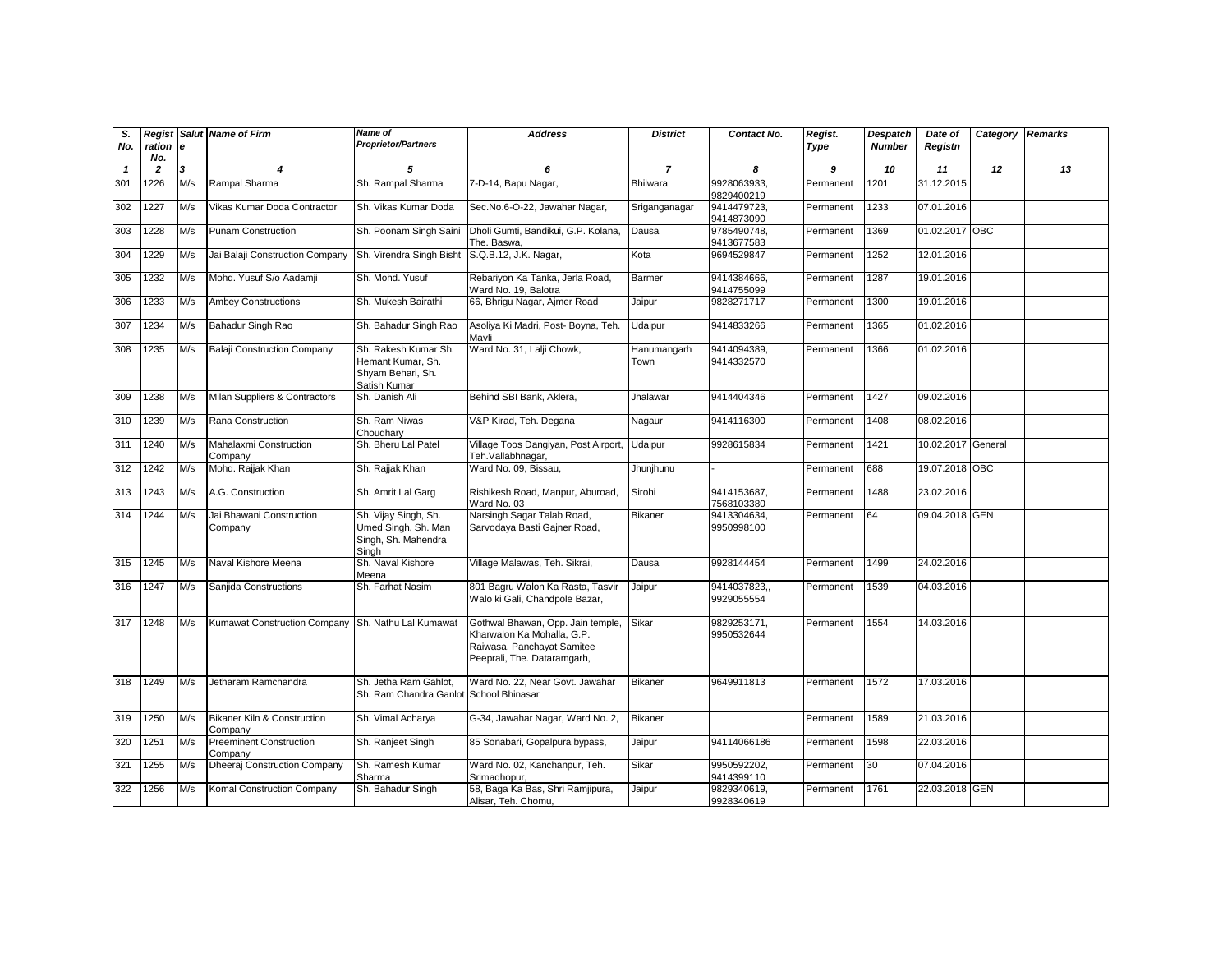| S.<br>No.    | Regist<br>ration e<br>No. |     | <b>Salut Name of Firm</b>                            | <b>Name of</b><br><b>Proprietor/Partners</b>                                           | <b>Address</b>                                                        | <b>District</b> | Contact No.                              | Regist.<br>Type | Despatch<br><b>Number</b> | Date of<br>Registn | Category Remarks |    |
|--------------|---------------------------|-----|------------------------------------------------------|----------------------------------------------------------------------------------------|-----------------------------------------------------------------------|-----------------|------------------------------------------|-----------------|---------------------------|--------------------|------------------|----|
| $\mathbf{1}$ | $\overline{2}$            | 3   | $\boldsymbol{4}$                                     | 5                                                                                      | 6                                                                     | $\overline{z}$  | 8                                        | 9               | 10                        | 11                 | 12               | 13 |
| 323          | 1262                      | M/s | <b>Tak construction Company</b>                      | Sh. Sohan Lal Tak                                                                      | 1st, B-Road, Khadiabas, Sardarpura                                    | Jodhpur         | 9414128924                               | Permanent       | 173                       | 16.05.2016         |                  |    |
| 324          | 1268                      | M/s | <b>Swastik Constructions</b>                         | Sh. Vishal Goyal                                                                       | E-168, Ramesh Marg, C-Scheme,                                         | Jaipur          | 9414053664,<br>9414043664                | Permanent       | 279                       | 13.06.2016         |                  |    |
| 325          | 1269                      | M/s | Hanuman Prasad Kumawat                               | Sh. Hanuman Prasad<br>Kumawat                                                          | Kota Road, Jagatpura, Mandalgarh,<br>Ward No. 4                       | <b>Bhilwara</b> | 9414676884,<br>9414676885                | Permanent       | 296                       | 14.06.2016         |                  |    |
| 326          | 1270                      | M/s | Amit Kumar jain                                      | Sh. Amit Kumar Jain                                                                    | 65/87, Pratap Nagar, Tonk Road                                        | Jaipur          | 9950691078,<br>9782794932                | Permanent       | 304                       | 15.06.2016         |                  |    |
| 327          | 1273                      | M/s | Prabhuram Sanwalram                                  | Sh. Prabhu Ram                                                                         | Gram Aasan Jilelav-Bar, Teh.<br>Raipur,                               | Pali            | 9950300879,<br>9001500949,<br>9982773247 | Permanent       | 356                       | 23.06.2016         |                  |    |
| 328          | 1274                      | M/s | Shree Karni Maa Construction                         | Sh. Bhanwar Singh<br>Charan                                                            | Kaleti, Teh.Bagod,                                                    | Jalore          | 9783789569,<br>9414544909                | Permanent       | 357                       | 23.06.2016         |                  |    |
| 329          | 1275                      | M/s | Mahendra Construction &<br><b>Material Suppliers</b> | Sh. Mahendra Kumar<br>Patidar                                                          | Village Naraniya, Via Damdi                                           | Dungarpur       | 9828287538,<br>9928193434                | Permanent       | 360                       | 24.06.2016         |                  |    |
| 330          | 1277                      | M/s | Jassi Ram Dudi & Company                             | Sh. Jassi Ram, Sh.<br>Ganesha Ram, Sh.<br>Tikam Chand, Sh. Om<br>Prakash, Sh. Ramu Ram | C-39, Vaid Magharam Colony,                                           | <b>Bikaner</b>  | 9414143847                               | Permanent       | 366                       | 24.06.2016         |                  |    |
| 331          | 1280                      | M/s | Yatendra Saini                                       | Sh. Yatendra Saini                                                                     | New Sabji Mandi, Udaipurwati                                          | Jhunjhunu       | 985593008                                | Permanent       | 406                       | 04.07.2016         |                  |    |
| 332          | 1281                      | M/s | Hari Singh Yadav                                     | Sh. Hari Singh Yadav                                                                   | Shahjahanpur, Teh. Neemrana,                                          | Alwar           | 9829898116                               | Permanent       | 394                       | 01.07.2016         |                  |    |
| 333          | 1282                      | M/s | Solanki Construction Company                         | Sh. Pappu Lal Mali                                                                     | Pokran                                                                | Jaisalmer       | 9414763521                               | Permanent       | 398                       | 01.07.2016         |                  |    |
| 334          | 1283                      | M/s | Bakhtawar Mal Jain                                   | Sh. Bakhtawar Mal Jain                                                                 | Tankar Paa, Chouhatan,                                                | Barmer          | 9413032803                               | Permanent       | 400                       | 01.07.2016         |                  |    |
| 335          | 1284                      | Sh. | Bhawani Singh Jhala                                  | Sh. Bhawani Singh Jhala                                                                | Village Zadfa, Post Pipla, Teh.<br>Kumbhalgarh                        | Rajsamand       | 9928525311                               | Permanent       | 403                       | 04.07.2016         |                  |    |
| 336          | 1286                      | M/s | Shubham Enterprises                                  | Smt. Bhagwati Devi, Sh.<br>Pooran Mal Sanwaria,<br>Sh. Shubham Sanwaria                | P.No. 143. Shiv Nagar, Murlipura<br>Scheme, Sikar Road,               | Jaipur          | 9828251254,<br>9352365550                | Permanent       | 2261                      | 31.12.2020         |                  |    |
| 337          | 1287                      | M/s | Panwar Construction Company                          | Sh. Babu Ram Mali                                                                      | Opp. Raghavdasji Aashram, Samdri Barmer<br>Road, Ward No. 31, Balotra |                 | 9414182844                               | Permanent       | 837                       | 21.08.2018         |                  |    |
| 338          | 1289                      | M/s | <b>Rishabh Construction Company</b>                  | Sh. Gehri Lal Lohar                                                                    | Losing, V.P. Losing,                                                  | Udaipur         | 9784422719.<br>9602769795                | Permanent       | 441                       | 14.07.2016         |                  |    |
| 339          | 1290                      | M/s | Sardar Singh Contractor                              | Sh. Sardar Singh                                                                       | Ward No. 40, Hnidaun Road, Near<br>Reliance Petrol Pump,              | Karauli         | 9414033849                               | Permanent       | 631                       | 17.08.2017         |                  |    |
| 340          | 1291                      | M/s | Navkar Buildcon                                      | Sh. Mukesh Kumar<br>Nalwaya                                                            | Ward No. 26, Plot No. 20, New<br>Mahaveer Nagar, Gali No. 4           | Udaipur         | 9950206486                               | Permanent       | 540                       | 03.08.2016         |                  |    |
| 341          | 1293                      | M/s | Shree Balaji Enterprises                             | Sh. Ranchhod<br>Choudhary                                                              | Gram Medak Khurd, G.P. Jodawas,<br>The. Raniwara,                     | Jalore          | 9610714020                               | Permanent       | 21                        | 06.05.2020         |                  |    |
| 342          | 1294                      | M/s | Jyoti Construction Incorporation                     | Sh. Babu Lal Sharma,                                                                   | 176, Raikon Ki Dhaniya, Village<br>Nandvani, Teh. Khinwasar,          | Nagaur          | 9476050164,<br>9783081907                | Permanent       | 812                       | 25.09.2016 GEN     |                  |    |
| 343          | 1295                      | M/s | Komal Construction Company                           | Sh. Laxman Ram Jat                                                                     | Sain Enterprises, Bus Stand,<br>Dataramgarh,                          | Sikar           | 9829476253                               | Permanent       | 872                       | 24.08.2018         |                  |    |
| 344          | 1298                      | M/s | Rajshree Construction Company                        | Sh. Raghuveer Singh<br>Chouhan                                                         | Near Darbar Coat, Naya Khera,<br>Santpur Aburoad, Ward No.18          | Sirohi          | 9460073346                               | Permanent       | 811                       | 25.09.2017 OBC     |                  |    |
| 345          | 1303                      | M/s | Singh Construction,                                  | Sh. Uma Shankar Singh                                                                  | P.No.726, Ganesh Nagar,                                               | Kota            | 9828296415,<br>8440906725                | Permanent       | 901                       | 17.10.2016         |                  |    |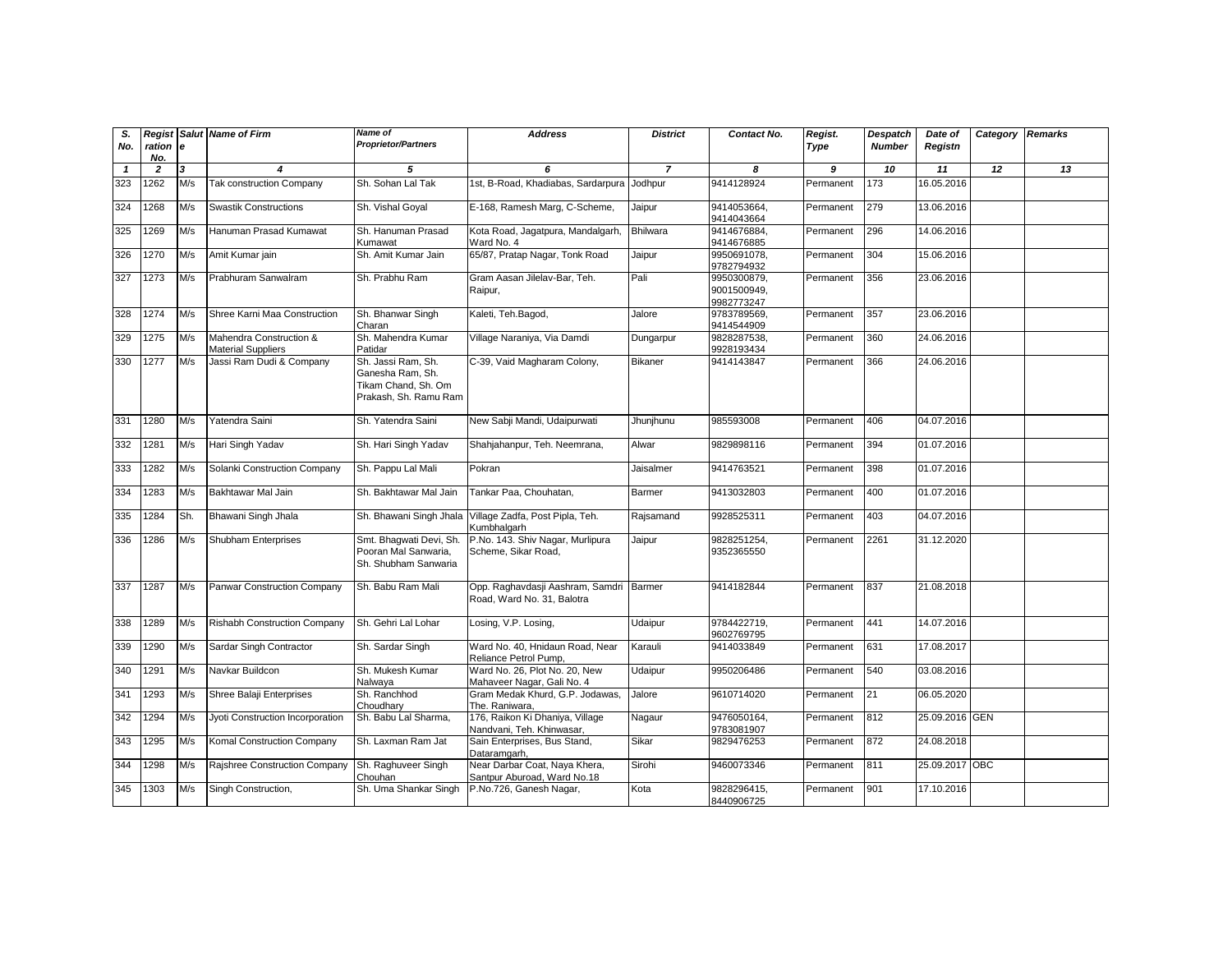| S.<br>No.    | Regist<br>ration e<br>No. |     | Salut Name of Firm                 | <b>Name of</b><br><b>Proprietor/Partners</b>                                | <b>Address</b>                                                                                 | <b>District</b> | Contact No.                              | Regist.<br>Type | Despatch<br><b>Number</b> | Date of<br>Registn | Category   | <b>Remarks</b> |
|--------------|---------------------------|-----|------------------------------------|-----------------------------------------------------------------------------|------------------------------------------------------------------------------------------------|-----------------|------------------------------------------|-----------------|---------------------------|--------------------|------------|----------------|
| $\mathbf{1}$ | $\overline{2}$            | 3   | 4                                  | 5                                                                           | 6                                                                                              | $\overline{7}$  | 8                                        | 9               | 10                        | 11                 | 12         | 13             |
| 346          | 1306                      | M/s | Rakesh Construction company        | Sh. Hanman Prasad<br>Sharma                                                 | Borkhandi Kalan, The. Piplu                                                                    | Tonk            | 9214056545                               | Permanent       | 533                       | 27.07.2017 GEN     |            |                |
| 347          | 1308                      | M/s | Nandkishore Sharma                 |                                                                             | Sh. Nandkishore Sharma A-11, Gurunanak Colony,                                                 | <b>Bundi</b>    | 9214629476,<br>9214628453                | Permanent       | 974                       | 03.11.2016         |            |                |
| 348          | 1310                      | M/s | Amar Construction Company          | Sh. Kailash Chandra<br>Aniana                                               | Anjana Bhawan' Chhotisadri Road,<br>Nimbahera.                                                 | Chittorgarh     | 9414020125,<br>9829070757                | Permanent       | 872                       | 24.06.2019 GEN     |            |                |
| 349          | 1313                      | M/s | M.L. Construction                  | Sh. Munna Lal Chouhan                                                       | Ajaynagar Road, Ashaganj,                                                                      | Ajmer           | 9829507224                               | Permanent       | 788                       | 20.09.2017 OBC     |            |                |
| 350          | 1314                      | M/s | <b>Shree Virat Structures</b>      | Sh. Manish Chhajer, Sh.<br>Asulal Chhajer, Smt.<br>Vinita Chhajer           | D-166, Shastri Nagar                                                                           | Jodhpur         | 9829553633                               | Permanent       | 1027                      | 15.11.2016         |            |                |
| 351          | 1315                      | M/s | <b>Faizan Construction</b>         | Sh. Rais Mohammad                                                           | Tek Mohalla, Sarola Kalan, The.<br>Khanpur.                                                    | Jhalawar        | 9929384970.<br>8104719107                | Permanent       | 1042                      | 18.11.2016         |            |                |
| 352          | 1316                      | M/s | Pitrakripa Construction            | Sh. Praveen Singh                                                           | Village Noliyawada, The. Simalwara.                                                            | Dungarpur       | 9950518251                               | Permanent       | 1224                      | 06.12.2017         |            |                |
| 353          | 1317                      | M/s | Kamlesh Gurjar                     | Sh. Kamlesh Gurjar                                                          | Village Lahan, Post Vajeerpura                                                                 | Tonk            | 9414377976                               | Permanent       | 1093                      | 25.11.2016         |            |                |
| 354          | 1318                      | M/s | <b>Choyal Construction Company</b> | Sh. Mangilal                                                                | Antroli Sanga, The. Parbatsar,                                                                 | Nagaur          | 9982707055                               | Permanent       | 1095                      | 28.11.2016         |            |                |
| 355          | 1319                      | M/s | Jaiswal Construction Company       | Sh. Mohan Lal Jaiswal                                                       | Ward No.22, Near thakurji Temple,<br>Kalal Mohalla                                             | Dausa           | 9694760165,<br>7062510196                | Permanent       | 1165                      | 09.12.2016         |            |                |
| 356          | 1320                      | M/s | Karan Singh Sankhla                | Sh. Bhavya Singh<br>Sankhla & Sh. Karan<br>Singh Sankhla                    | 40, Kidwai Nagar, Backside of Govt.<br>Bus Stand, Opp. Maharana Dawa<br>Bazar,                 | Chittorgarh     | 9414110254,<br>9414010254                | Permanent       | 1388                      | 09.01.2018         |            |                |
| 357          | 1322                      | M/s | Bhagwan Singh Kachhawaha           | Sh. Bhagwan Singh<br>Kachhawaha                                             | 'Pipar City", Opp. PWD Rest House,<br>Mundra Circle, Pipar City,                               | Jodhpur         | 9983026806,<br>9983508533                | Permanent       | 999                       | 10.07.2019         |            |                |
| 358          | 1324                      | M/s | Goran Construction                 | Sh. Yakub Khan                                                              | Behind Jumma Maszid, Aburoad,<br>Ward No. 06                                                   | Sirohi          | 9929170601                               | Permanent       | 1214                      | 21.12.2016         |            |                |
| 359          | 1325                      | M/s | Harichand & Company                | Sh. Harichand                                                               | H.O.:-305, 1st Phase, Manglapuri,<br>B.O. Amrit Kumar Tata Saithal<br>Mode, Tata Bhawan, Dausa | Dausa           | 9810106025                               | Permanent       | 1784                      | 24.01.2019         |            |                |
| 360          | 1326                      | M/s | Jainarayan Mularam                 | Sh. Jai Narayan, Sh.<br>Mula Ram, Sh. Ram<br>Chander, Sh. Mahavir<br>Prasad | Gram Naurangdesar,                                                                             | Bikaner         | 9929516132.<br>9928137112,<br>9602496170 | Permanent       | 995                       | 09.07.2019         |            |                |
| 361          | 1328                      | M/s | <b>Ganesh Construction Company</b> | Sh. Jitendra Budania &<br>Sh. Raiesh Kumar                                  | Mumtaj Wali Gali, Road No. 03,<br>Ward no. 13                                                  | Jhunjhunu       | 9414080495                               | Permanent       | 1246                      | 27.12.2016         |            |                |
| 362          | 1331                      | M/s | Shubham Construction               | Sh. Bhanwar Lal<br>Khanawat                                                 | G.P. Dhowara, The. Hindoli,                                                                    | <b>Bundi</b>    | 9928541963,<br>9982787717                | Permanent       | 1797                      | 29.01.2019         |            |                |
| 363          | 1333                      | M/s | Anil Kumar Gupta                   | Sh. Anil Kumar Gupta                                                        | Plot No. 37, Raj Vihar, Opp. Cloth<br>Factory, Tijara Road,                                    | Alwar           | 9413906764                               | Permanent       | 1409                      | 16-09-2019         |            |                |
| 364          | 1335                      | M/s | Rooparam Mangilal                  | Sh. Rupa Ram                                                                | Opp. Akadiya Mahadev Mandir,<br>Ward No. 35, Balotra                                           | Barmer          | 9929898937                               | Permanent       | 941                       | 29.08.2018         |            |                |
| 365          | 1339                      | M/s | Hari Om Enterprises                | Sh. Manish Agarwal                                                          | B-65, Bapu Nagar, Senthi,                                                                      | Chittorgarh     | 9799493811                               | Permanent       | 1519                      | 03.03.2017         | Gen        |                |
| 366          | 1341                      | M/s | Vardhman Fabtech                   | Smt. Neerja Jain, Sh.<br>Anoop Kumar Jain                                   | Near Forest Chowki, Laxmi Narayan<br>Puri Road, Suraipole                                      | Jaipur          | 9413345320                               | Permanent       | 1617                      | 21.02.2018         | <b>GEN</b> |                |
| 367          | 1343                      | M/s | Jai Jodha Baba Construction        | Sh. Pawan Singh Kothari                                                     | Village Dadia, The. Arai                                                                       | Ajmer           | 9799098990,<br>9636902380                | Permanent       | 420                       | 04.06.2019 GEN     |            |                |
| 368          | 1344                      | M/s | Kaswan Nirman Company              | Sh. Harpat Ram, Sh.<br>Sampat Ram & Sh.<br>Dhanpat Ram                      | Gram Jagasri Bari, The. Bhadra,                                                                | Hanumangar      | 9413381796                               | Permanent       | 996                       | 09.07.2019         |            |                |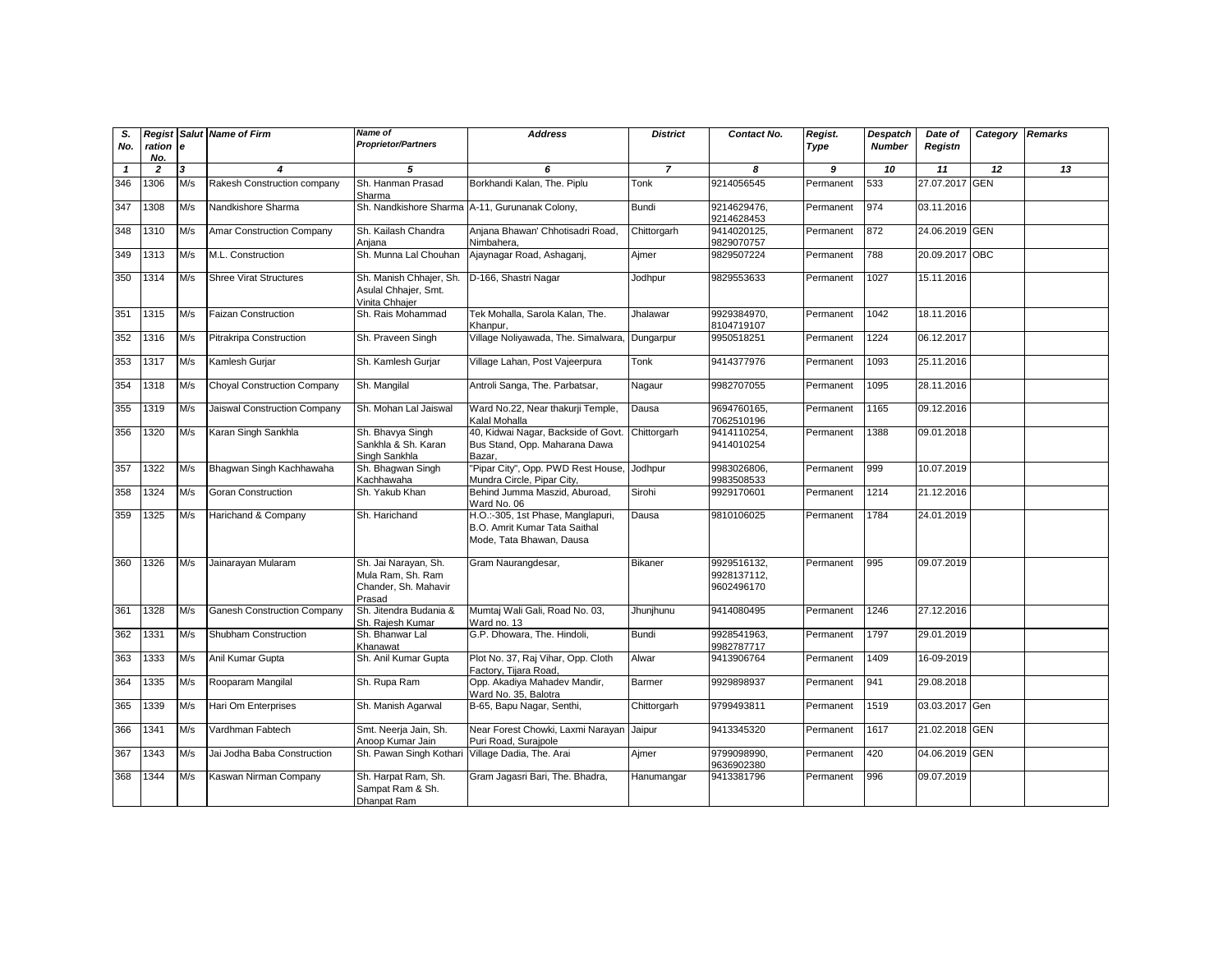| S.<br>No.    | ration e<br>No. |                         | Regist Salut Name of Firm                          | Name of<br><b>Proprietor/Partners</b>                                                                           | <b>Address</b>                                                     | <b>District</b> | Contact No.               | Regist.<br>Type | <b>Despatch</b><br><b>Number</b> | Date of<br>Registn | Category Remarks |    |
|--------------|-----------------|-------------------------|----------------------------------------------------|-----------------------------------------------------------------------------------------------------------------|--------------------------------------------------------------------|-----------------|---------------------------|-----------------|----------------------------------|--------------------|------------------|----|
| $\mathbf{1}$ | $\overline{2}$  | $\overline{\mathbf{3}}$ | $\boldsymbol{\Lambda}$                             | 5                                                                                                               | 6                                                                  | $\overline{z}$  | 8                         | 9               | 10                               | 11                 | 12               | 13 |
| 369          | 1345            | M/s                     | <b>Jyoti Construction Company</b>                  | Sh. Jaqmal Saini                                                                                                | Dhani Dalu Ki, Post Neemod, The.<br>Neem Ka thana                  | Sikar           | 9649909080                | Permanent       | 984                              | 09.07.2019 OBC     |                  |    |
| 370          | 1346            | M/s                     | Aman Kumar Suresh Kumar                            | Sh. Rajender Singh, Smt<br>Kamla Devi                                                                           | Gram Thalodi,                                                      | Churu           | 9982022866                | Permanent       | 1648                             | 27.02.2018 OBC     |                  |    |
| 371          | 1347            | M/s                     | Narain Construction Company                        | Smt. Guddi Devi Saini,<br>Sh. Khairati Lal Saini                                                                | 11, Dhani Dabar, Sikandra, The.<br>Sikarai                         | Dausa           | 9414036361                | Permanent       | 129                              | 16.04.2018 OBC     |                  |    |
| 372          | 1349            | M/s                     | B.L. Construction Company                          | Sh. Babu Lal Sharma,<br>Sh. Vinod Kumar<br>Sharma                                                               | Ward No. 14, Basant Bihar Colony,<br>Gupteshwar Road               | Dausa           | 9784583322,<br>9414222496 | Permanent       | 1870                             | 08.02.2019 GEN     |                  |    |
| 373          | 1353            | M/s                     | Shri Ram Contractor                                | Sh. Bholu ram                                                                                                   | V&P Budsu, Teh.Makrana,                                            | Nagaur          | 9413983571                | Permanent       | 695                              | 19.07.2018         |                  |    |
| 374          | 1355            | M/s                     | <b>Shivraj Construction Company</b>                | Sh. Shiv Narayan<br>Paliwal, Sh. Rajendra<br>Kumar Paliwal                                                      | Bus Stand, Upli Oden, The.<br>Nathdwara,                           | Rajsamand       | 9799984982                | Permanent       | 356                              | 21.05.2018 GEN     |                  |    |
| 375          | 1356            |                         | GBNR Infrastructure Pvt. Ltd.                      | Sh. Chitresh Suhalka,<br>Sh. Praveen Kumar, Sh.<br>Arvind Nayak, Sh.<br>Pragnesh Kalal, Sh.<br>Chitresh Suhalka | R.O. Plot No. 6-C-16, VIP Colony,<br>RHB. Sector-9.                | Udaipur         | 9414081509                | Permanent       | 1820                             | 27.08.2020         |                  |    |
| 376          | 1357            | M/s                     | Ramniwas Contractor                                | Sh. Ram Niwas Yadav                                                                                             | Pratapur, Chak No. 2, G.P. Gheelot,<br>Panchayat Samitee Neemrana, | Alwar           | 9829621433                | Permanent       | 1432                             | 19.12.2018         |                  |    |
| 377          | 1359            | M/s                     | Khamora Construction Company                       | Sh. Kamlesh Kumar<br>Rathore                                                                                    | Mahatma Gandhi Colony, The.<br>Jhalrapatan                         | Jhalawar        | 9887325571,<br>9530100121 | Permanent       | 1832                             | 21.11.2019 GEN     |                  |    |
| 378          | 1360            | M/s                     | Akash Construction Company,                        | Sh. Rameshwar Prasad,<br>Sh. Jagdish Prasad, Sh.<br>Hari Narayan Jat                                            | G.P. Nagal Bharda, Teh. Chomu,                                     | Jaipur          | 9636425171                | Permanent       | 2548                             | 12.03.2020         |                  |    |
| 379          | 1363            | M/s                     | P.S. Construction Company                          | Sh. Pre Singh, Smt.<br>Geeta Devi                                                                               | 362, Jaswant Nagar, Ward No.8,                                     | Bharatpur       | 9413672080                | Permanent       | 773                              | 07.08.2018         |                  |    |
| 380          | 1364            | M/s                     | Heera Lal Suthar                                   | Sh. Heera Lal Suthar                                                                                            | Sutharo Ka Mohalla, G.P. Titardi,                                  | Udaipur         | 9414156236,<br>8952055374 | Permanent       | 2007                             | 14.02.2019 OBC     |                  |    |
| 381          | 1366            | M/s                     | Kalwasna Construction Company Sh. Sitaram Kalwasna |                                                                                                                 | 7-F-38, Kudi Bhagtasani Housing<br>Board,                          | Jodhpur         | 9001514721,<br>9001514723 | Permanent       | 1593                             | 10.01.2019 OBC     |                  |    |
| 382          | 1368            | M/s                     | New Chopra Construction<br>Company                 | Sh. Madan Lal Chopra                                                                                            | Gram Bhopawas, Via Udaipuriya,<br>Chomu                            | Jaipur          |                           | Permanent       | 18                               | 06.05.2020         |                  |    |
| 383          | 1370            | M/s                     | Gayatri Construction Company,                      | Sh. Nand Kishore Khatri                                                                                         | Behind City Kotwali, Kumharon Ka<br>Mohalla.                       | <b>Bikaner</b>  | 9829114225.<br>8104638221 | Permanent       | 683                              | 19.07.2018 GEN     |                  |    |
| 384          | 1372            | M/s                     | Dalmia Construction Company,                       | Sh.Arvind Dalmia                                                                                                | Ward No 13, Naya Bas,                                              | Churu           | 9680930541,<br>9530105493 | Permanent       | 716                              | 27.07.2018 GEN     |                  |    |
| 385          | 1374            | M/s                     | Karna Ram                                          | Sh. Karna Ram                                                                                                   | V&P Marudi, Teh, Barmer                                            | Barmer          | 9414493575                | Permanent       | 393                              | 03.06.2019         |                  |    |
| 386          | 1376            | M/s                     | Rajkumar Bherulal Prajapat                         | Sh. Rajkumar Prajapat                                                                                           | Ward No.2, Indira Colony,<br>Kushalgarh.                           | Banswara        | 9413295859,<br>9983953744 | Permanent       | 852                              | 21.08.2018         |                  |    |
| 387          | 1377            | M/s                     | Rajpura Builders                                   | Sh. Balbir Singh Poonia                                                                                         | Plot No.869, Shanti Nagar,<br>Durgapura,                           | Jaipur          | 9549385411                | Permanent       | 1955                             | 18.09.2020 OBC     |                  |    |
| 388          | 1381            | M/s                     | Ram Vakil Contractor                               | Sh. Ram Vakil Jadaun                                                                                            | Gram Panchayat Basai, Ghiyaram,<br>The. Rajakhera                  | <b>Dholpur</b>  | 9783874082                | Permanent       | 1414                             | 16.09.2019         |                  |    |
| 389          | 1383            | M/s                     | Shri Shyam Building Contractor                     | Sh. Tilok Chand                                                                                                 | Pareek Colony, Kuchamancity,                                       | Nagaur          | 7742632407                | Permanent       | 1434                             | 19.12.2018 GEN     |                  |    |
| 390          | 1385            | M/s                     | Hari Shankar Patel                                 | Sh. Hari Shankar Patel                                                                                          | Gram Sundarpur,                                                    | Dungarpur       | 9929715134                | Permanent       |                                  | 17.12.2018 Gen     |                  |    |
| 391          | 1386            | M/s                     | Shree Mahadev Construction                         | Sh. Sher Singh Siyag                                                                                            | Gram Khokhariya, Post Banar,                                       | Jodhpur         | 9829366066                | Permanent       | 690                              | 28.08.2017         |                  |    |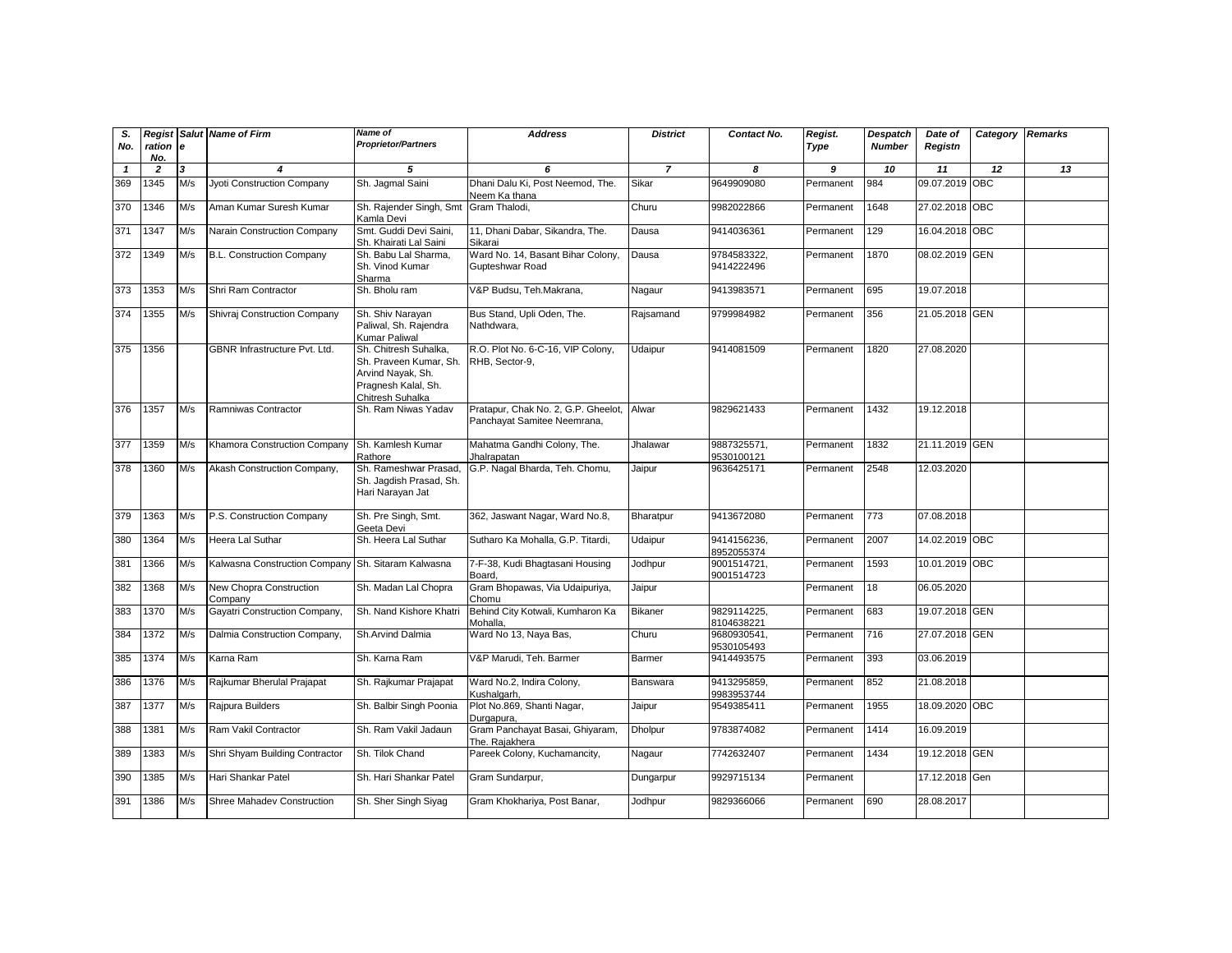| S.<br>No.    | Regist<br>ration e<br>No. |     | <b>Salut</b> Name of Firm                        | Name of<br><b>Proprietor/Partners</b> | <b>Address</b>                                                                                  | <b>District</b> | Contact No.                              | Regist.<br>Type | Despatch<br><b>Number</b> | Date of<br>Registn | Category | <b>Remarks</b>                             |
|--------------|---------------------------|-----|--------------------------------------------------|---------------------------------------|-------------------------------------------------------------------------------------------------|-----------------|------------------------------------------|-----------------|---------------------------|--------------------|----------|--------------------------------------------|
| $\mathbf{1}$ | $\overline{2}$            | 3   |                                                  | 5                                     | 6                                                                                               | $\overline{7}$  | 8                                        | 9               | 10                        | 11                 | 12       | 13                                         |
| 392          | 1387                      | M/s | Veer Teja Infra Project                          | Sh. Mukesh Khadawa                    | Gram Parasoli, Karkeri, The.<br>Roopgarh.                                                       | Ajmer           | 9610090150                               | Permanent       | 1532                      | 01.01.2019         |          |                                            |
| 393          | 1388                      | M/s | Pushpendra Choudhary                             | Sh. Pushpendra<br>Choudhary           | A-4, Jawahar Nagar,                                                                             | Bharatpur       | 9460674160                               | Permanent       | 1435                      | 19.12.2018 OBC     |          |                                            |
| 394          | 1389                      | M/s | Vijay Bhan Singh                                 | Sh. Vijaybhan Singh                   | 1329, RIICO Road, Near Girraj<br>Canal                                                          | Bharatpur       | 9414268648                               | Permanent       | 1371                      | 09.09.2019 GEN     |          |                                            |
| 395          | 1390                      | M/s | Shivani Construction                             | Sh. Ravi Shankar Patidar              | G.P. Semaliya Ghata, Galiyakot,                                                                 | Dungarpur       | 9828093301,<br>9460581437                | Permanent       | 1353                      | 06.09.2019         |          |                                            |
| 396          | 1392                      | M/s | <b>Hans Construction Company</b>                 | Sh. Ram Chandra                       | Village Madwa, Teh. Pokaran                                                                     | Jaisalmer       | 9166497645,<br>9530363121,<br>7728822965 | Permanent       | 2009                      | 14.02.2019         |          |                                            |
| 397          | 1395                      | M/s | Rajeev Kumar Singhal                             | Sh. Rajeev Kumar<br>Singhal           | Santar Road, Imli Wali Gali,                                                                    | <b>Dholpur</b>  | 9549938180                               | Permanent       | 838                       | 27.09.2017 GEN     |          |                                            |
| 398          | 1397                      | M/s | Babu Lal Meena                                   | Sh. Babu Lal Meena                    | Village Kaledi, Post Hapawas, Teh.<br>Nangal Rajawtan,                                          | Dausa           | 9413362076                               | Permanent       | 2260                      | 31.01.2020 ST      |          |                                            |
| 399          | 1402                      | M/s | Bajrang Singh                                    | Sh. Bajrang Singh                     | B-128A, Vinoba Bhave Nagar,<br>Amarpali Marg, Behind<br>Laxminarayan Temple, Vaishali<br>Nagar, | Jaipur          | 9414053222                               | Permanent       | 1590                      | 10.01.2019 GEN     |          |                                            |
| 400          | 1405                      | M/s | Poonia Traders                                   | Sh. Subha Karan Punia                 | Village Gokhari, Post Malsisar                                                                  | Jhunjhunu       | 9460841885.<br>9799824836                | Permanent       | 1478                      | 23.09.2019 GEN     |          |                                            |
| 401          | 1409                      | M/s | Savi Construction & Builders                     | Sh. Lokesh Jain                       | 8, Indira Market, Bhilwara Road,                                                                | Chittorgarh     | 9829611024                               | Permanent       | 2010                      | 14.02.2019 GEN     |          |                                            |
| 402          | 1410                      | M/s | Sarswat Infrastructure                           | Sh. Kedar Mal Sarswat                 | Kangar, teh. Ratangarh                                                                          | Churu           | 9982406992,<br>9982561611,<br>9414402456 | Permanent       | 2123                      | 01.03.2019 GEN     |          |                                            |
| 403          | 1411                      | M/s | Radhey Gopinath Construction<br>Company          | Sh. Rajesh Kumar<br>Pareek            | 242, Bapu Nagar, 80 Feet Road,<br>Ward No. 17, Newai                                            | Tonk            | 9414028611                               | Permanent       | 1789                      | 28.01.2019 GEN     |          |                                            |
| 404          | 1412                      | M/s | Nirbhay Construction Company                     | Sh. Mahipal Singh                     | Kothi Road, Anand Vihar Colony                                                                  | Jhalawar        | 9950037269,<br>8003294281                | Permanent       | 387                       | 03.06.2019 GEN     |          | Corrigendum No.<br>893 Dated<br>26.06.2019 |
| 405          | 1413                      | M/s | Anil Kumar Mohan Lal Jain                        | Sh. Anil Kumar Jain                   | Chopariya Bazar, Near Jain Temple,<br>Raipur, Pirawa.                                           | Jhalawar        | 9414521305<br>9785715726                 | Permanent       | 390                       | 01.06.2019 GEN     |          |                                            |
| 406          | 1416                      | M/s | Laxman Construction Company                      | Sh. Laxmana Ram                       | Lani Kantha, G.P. Kurla,                                                                        | Barmer          | 9602647665,<br>9799233482                | Permanent       | 855                       | 21.06.2019         |          |                                            |
| 407          | 1419                      | M/s | Manohar Lal Anjana                               | Sh. Manohar Lal Anjana                | Baseda, Teh. Chhotisadri,                                                                       | Pratapgarh      | 9829635766                               | Permanent       | 2024                      | 29.09.2020 GEN     |          |                                            |
| 408          | 1422                      | M/s | Dhanesh Trading Company                          | Sh. Virender Kumar<br>Agarwal         | Ward No. 23, Anupgarh,                                                                          | Sriganganagar   | 9461375155,<br>9887698860                | Permanent       | 403                       | 03.06.2019 GEN     |          |                                            |
| 409          | 1426                      | M/s | Sneh Construction Company                        | Sh. Neeraj Kumar Goyal                | Ward NO. 14, Meghraj Colony,<br>Hanumangarh Jn.                                                 | Hanumangarh     | 9928035403                               | Permanent       | 1612                      | 20.02.2016 GEN     |          |                                            |
| 410          | 1429                      | M/s | Mahaveer Cosntruction Company Sh. Mahaveer Singh |                                       | V&P Hardayalpura, Piprali,                                                                      | Sikar           | 9414237790                               | Permanent       | 1703                      | 08.03.2018 GEN     |          |                                            |
| 411          | 1428                      | M/s | Shri Mahalaxmi Trading<br>Company                | Sh. Mahendra Kumar                    | Ward No. 45, Gayatri Nagar,                                                                     | Churu           | 9414776845                               | Permanent       | 874                       | 24.06.2019 GEN     |          |                                            |
| 412          | 1433                      | M/s | Swaroop Singh Govind Singh                       | Sh. Swaroop Singh<br>Chouhan          | Plot No. 1/23, Housing Board                                                                    | Sirohi          | 9414325322<br>8385883322                 | Permanent       | 56                        | 06.04.2018 GEN     |          |                                            |
| 413          | 1434                      | M/s | Shri Ram Construction Company,                   | Sh. Kailash Chand<br>Sharma           | V. Harbhagatpura, The. Newai,                                                                   | Tonk            | 9829957895,<br>9950518487                | Permanent       | 62                        | 09.04.2018 GEN     |          |                                            |
| 414          | 1435                      | M/s | Dev Kripa Construction Company                   | Sh. Kuldeep Gehlot                    | Jalwala Bera, Chainpura, Mandore,                                                               | Jodhpur         | 9660147801,<br>9414721844                | Permanent       | 2267                      | 31.01.2020 OBC     |          |                                            |
| 415          | 1437                      | M/s | Pukharam Tak                                     | Sh. Pukha Ram Tak                     | Khucheda, G.P. Nanan, The. Pipar<br>Shahar                                                      | Jodhpur         | 9414602907,<br>9413508530                | Permanent       | 171                       | 19.04.2018         |          |                                            |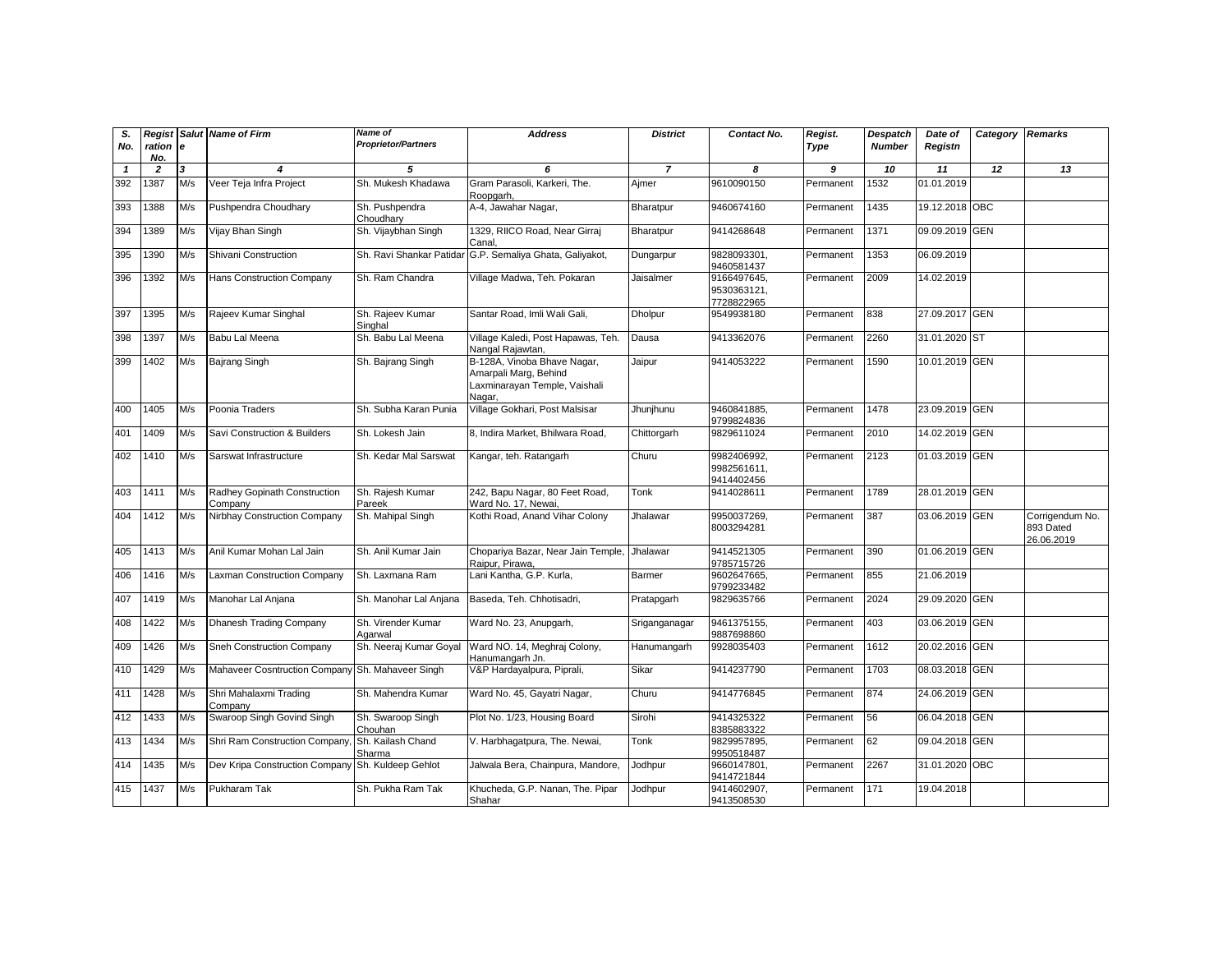| S.<br>No.    | ration<br>No.  | l e | <b>Regist Salut Name of Firm</b>                    | <b>Name of</b><br><b>Proprietor/Partners</b> | <b>Address</b>                                                                               | <b>District</b> | Contact No.               | Regist.<br>Type | <b>Despatch</b><br><b>Number</b> | Date of<br>Registn | Category   | <b>Remarks</b> |
|--------------|----------------|-----|-----------------------------------------------------|----------------------------------------------|----------------------------------------------------------------------------------------------|-----------------|---------------------------|-----------------|----------------------------------|--------------------|------------|----------------|
| $\mathbf{1}$ | $\overline{2}$ | 3   | 4                                                   | 5                                            | 6                                                                                            | $\overline{7}$  | 8                         | 9               | 10                               | 11                 | 12         | 13             |
| 416          | 1438           | M/s | <b>Gurunanak Construction</b><br>Company            | Sh. Sanjeev Kumar<br>Bairar                  | 83, Vikas Nagar, Near Chahal<br>Chowk,                                                       | Sriganganagar   | 9828156580,<br>7976068566 | Permanent       | 169                              | 19.04.2018 GEN     |            |                |
| 417          | 1439           | M/s | Mateshwari Construction                             | Sh. Mukesh Teli                              | Gram Baghpura, The. Jhadol (F)                                                               | Udaipur         | 9983589112,<br>7023151300 | Permanent       | 178                              | 20.04.2018         |            |                |
| 418          | 1440           | M/s | J.R. Construction                                   | Sh. Jai Ram Choudhary                        | Jatoan Ka Bass, Village Bhatinda<br>Luni.                                                    | Jodhpur         | 9414702929,               | Permanent       | 172                              | 20.04.2018 OBC     |            |                |
| 419          | 1448           | M/s | Kumar Construction,                                 | Sh. Anil Kumar                               | Near Micro Way Tower, Gali No. 12, Ajmer<br>Kapil Nagar, Subhash Nagar                       |                 | 9928369083                | Permanent       | 1441                             | 19.12.2018 GEN     |            |                |
| 420          | 1451           | M/s | Hari Brothers                                       | Sh. Sita Ram                                 | Veer Teja Colony, Shitla Mata Road, Nagaur<br>Manasar,                                       |                 | 9414143736,<br>9783973092 | Permanent       | 466                              | 11.06.2018         | <b>GEN</b> |                |
| 421          | 1455           | Sh. | Rakesh Kumar Gadhwal                                | Sh. Rakesh Kumar<br>Gadhwal                  | E-14, Ashok Nagar,                                                                           | Dungarpur       | 9928369262                | Permanent       | 676                              | 18.07.2018 gEN     |            |                |
| 422          | 1456           | M/s | <b>Beniwal Construction Company</b>                 | Sh. Prem Singh Beniwal                       | Degawas, Ward No. 20, Taranagar,                                                             | Churu           | 9414894425                | Permanent       | 685                              | 19.07.2018 ST      |            |                |
| 423          | 1457           | M/s | Ranuja Dev Corporation                              | Sh.Narpat Kumar                              | Doongri, Teh. Raniwara,                                                                      | Jalore          | 9928432029.<br>9950841634 | Permanent       | 692                              | 19.07.2018         |            |                |
| 424          | 1458           | M/s | Jai Maa Karanpurwali<br><b>Construction Company</b> | Sh. Hansraj Meena                            | Reda Ki Dungri, Sapotra,                                                                     | Karauli         | 9413815148                | Permanent       | 693                              | 19.07.2018 SC      |            |                |
| 425          | 1459           | M/s | Gayatri Infra Projects,                             | Sh. Akhilesh Joshi, Sh.<br>Yatin Joshi       | A-345, Near Shiv Mandir chowk,<br>Behind ST Bus Depot, Patrakar<br>Colony                    | Dungarpur       | 9982832111,<br>9928057345 | Permanent       | 715                              | 27.07.2018         |            |                |
| 426          | 1460           | M/s | Nitin Construction Company                          | Sh. Nitin Kumar Verma                        | 85, Govardhan Vilas, Devali,                                                                 | Udaipur         | 8696124258                | Permanent       | 761                              | 07.07.2018 OBC     |            |                |
| 427          | 1461           | M/s | Hukam Chand Gaur                                    | Sh. Hukam Chand Gaur                         | Ram Nagar Mohalla, Ward No. 3,<br>Aklera.                                                    | Jhalawar        | 9414887188,<br>9460035766 | Permanent       | 775                              | 07.08.2018 GEN     |            |                |
| 428          | 1462           | M/s | Shri Krishna Construction<br>Company,               | Sh. Manak Chand<br>Mandawat                  | Near Shailendra Shiv Vidya Mandir<br>School, Indira Gandhi Nagar,                            | Kota            | 9928492904,<br>9636241484 | Permanent       | 838                              | 21.08.2018         |            |                |
| 429          | 1463           | M/s | Rakesh Kumar Contractor                             | Sh. Rakesh Kumar                             | Upadhaya Pada, Nagar Road,                                                                   | Bharatpur       | 9887337145                | Permanent       | 937                              | 29.08.2018         |            |                |
| 430          | 1465           | M/s | Deep Construction Company,                          | Sh. Deep Chand<br>Prajapat                   | Ward No. 7, Taranagar,                                                                       | Churu           | 9413192393,<br>9610192393 | Permanent       | 1046                             | 07.09.2018 GEN     |            |                |
| 431          | 1466           | M/s | <b>Lok Shail Enterprises</b>                        | Sh. Lokendra Kapil                           | Res. H-15-B, Chitranjan Marg, C-<br>Scheme.                                                  | Jaipur          | 9414047882                | Permanent       | 1049                             | 10.09.2018 GEN     |            |                |
| 432          | 1467           | M/s | Hari Ram Dagur                                      | Sh. Hari Ram Dagur                           | E-9, Anirudh Nagar,                                                                          | Bharatpur       | 9413592392                | Permanent       |                                  | 17.12.2018         | <b>GEN</b> |                |
| 433          | 1468           | M/s | Satyam Construction Company                         | Sh. Satyawan Singh Jat                       | Near Bhavri Puliya, NH-27,<br>Sadulganj,                                                     | Sirohi          | 9828163799                | Permanent       | 1428                             | 17.12.2018 OBC     |            |                |
| 434          | 1469           | M/s | <b>GLD Construction Company</b>                     | Sh. Bajrang Lal Prajapat                     | V&P Dabla, The & Distt                                                                       | Churu           | 9461248782                | Permanent       | 1417                             | 17.12.2018 GEN     |            |                |
| 435          | 1470           | M/s | Pareta Construction Company                         | Sh. Om Prakash Pareta                        | Ward No. 6, Adarsh Nagar, 56 Lakh<br>Colonv, Aklera                                          | Jhalawar        | 9929306920                | Permanent       | 1427                             | 18.12.2018 GEN     |            |                |
| 436          | 1471           | M/s | Ravinder Singh Jadaun,                              | Sh. Ravinder Singh<br>Jadaun                 | Karamchari Mohalla, Ward No. 3                                                               | Karauli         |                           | Permanent       | 1440                             | 18.12.2018 GEN     |            |                |
| 437          | 1472           | M/s | Naganarai Construction<br>Company                   | Sh. Swaroop Singh                            | &P Indroi, Teh. Ramsar                                                                       | Barmer          | 9929449696                | Permanent       | 1425                             | 18.12.2018         | <b>GEN</b> |                |
| 438          | 1473           | M/s | Mukesh Kaler Construction<br>Company                |                                              | Sh. Mukesh Kumar Kaler C-110, Sector 1st, Sainik Basti,                                      | Churu           | 9649829999                | Permanent       | 1827                             | 27.08.2020         |            |                |
| 439          | 1474           | M/s | Mahaveer Singh Contractor                           | Sh. Mahaveer Singh                           | 184, Prithviraj Nagar, Jhalamand<br>Circle.                                                  | Jodhpur         | 9828336223                | Permanent       | 1424                             | 18.12.2018 GEN     |            |                |
| 440          | 1475           | M/s | Sagar Construction                                  | Sh. Sagar Mal Jat                            | 194, Pradhan Ji Ki Dhani, G.P.<br>Ashikalan, Via Badhal, Teh. Chomu,<br>Distt. Jaipur-303602 | Jaipur          | 9784352886,<br>9001566317 | Permanent       | 1513                             | 31.12.2018         |            |                |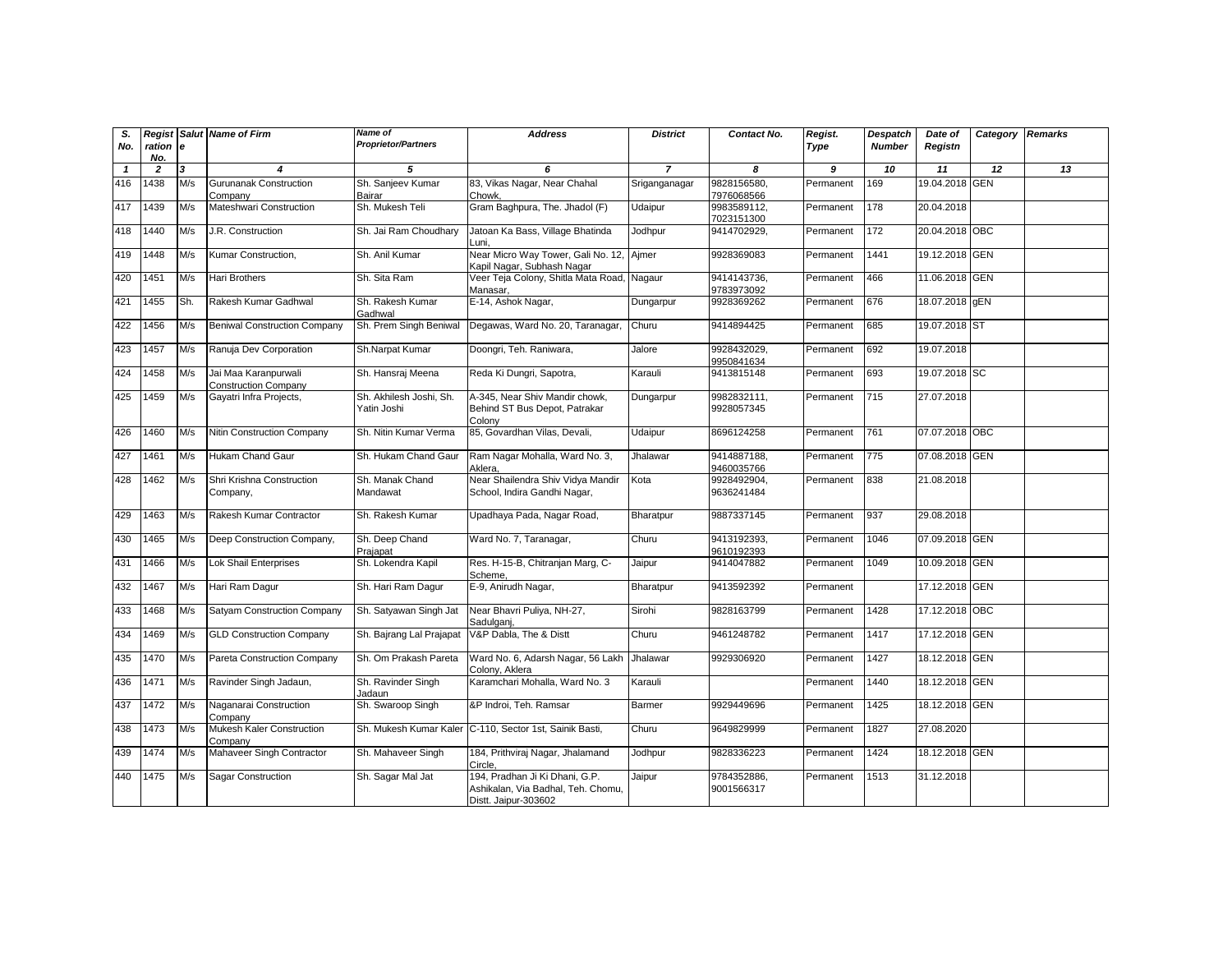| S.<br>No.    | Regist<br>ration e<br>No. |     | Salut Name of Firm                         | <b>Name of</b><br><b>Proprietor/Partners</b>                         | <b>Address</b>                                                                    | <b>District</b> | Contact No.               | Regist.<br>Type | <b>Despatch</b><br><b>Number</b> | Date of<br>Registn | Category   | <b>Remarks</b> |
|--------------|---------------------------|-----|--------------------------------------------|----------------------------------------------------------------------|-----------------------------------------------------------------------------------|-----------------|---------------------------|-----------------|----------------------------------|--------------------|------------|----------------|
| $\mathbf{1}$ | $\overline{2}$            | 3   | 4                                          | 5                                                                    | 6                                                                                 | $\overline{7}$  | 8                         | 9               | 10                               | 11                 | 12         | 13             |
| 441          | 1476                      |     | Shree Vishwakarma Builders                 | Sh. Lalitesh Sharma                                                  | Plot No. 45, Vivek Vihar, New<br>Sanganer Road, Sodala, Jaipur-<br>302019         | Jaipur          | 0141-5546594              | Permanent       | 1517                             | 31.12.2018 GEN     |            |                |
| 442          | 1477                      | M/s | Sheikh Construction                        | Sh. Mohammad Rafik<br>Sheikh                                         | Gram Basad,                                                                       | Pratapgarh      | 9414928946                | Permanent       | 2262                             | 30.01.2020         |            |                |
| 443          | 1478                      | M/s | Hameer Infra Developers                    | Sh. Brijendra Pal Singh<br>Rathore                                   | Gram Gadhi, G.P. Harnawapati, The. Nagaur<br>Parbatsar                            |                 | 8890824761                | Permanent       | 1541                             | 02.01.2019         |            |                |
| 444          | 1479                      | M/s | Ram Swaroop Vaishnav                       | Sh. Ramswaroop<br>Vaishnav                                           | Chandrakunj, Kalyan Kothi, Link<br>Road, Rajaredi, Madanganj,<br>Kishangarh.      | Aimer           | 9887556454                | Permanent       | 1551                             | 03.01.2019 GEN     |            |                |
| 445          | 1480                      | M/s | Hanuman Ram Siyag                          |                                                                      | Sh. Hanuman Ram Siyaq Ward No. 9, Bhadani Bass Palana                             | <b>Bikaner</b>  | 9950016213                | Permanent       | 1602                             | 10.01.2019         |            |                |
| 446          | 1481                      | M/s | <b>Hans Construction Company</b>           | Sh. Laxman Singh                                                     | Gram Mangali, Distt. Hisar                                                        | Haryana         | 8221061500                | Permanent       | 2353                             | 17.02.2020         |            |                |
| 447          | 1482                      | M/s | Jai Bhawani Construction                   | Sh. Gopal                                                            | Gram Jhadoli, The. Pindwada                                                       | Sirohi          | 9610991665                | Provisional     | 2354                             | 17.02.2020         |            |                |
| 448          | 1483                      | M/s | <b>Tirupati Construction Company</b>       | Smt. Kaushalya Devi<br>Sh. Ram Swaroop<br>Meena                      | New Colony, (Behind Gurjar Hostel)<br>Somnath Nagar                               | Dausa           | 9414280656                | Permanent       | 2247                             | 30.01.2020         |            |                |
| 449          | 1484                      | M/s | Shri Naganarai Constt. Company             | Sh. Narpat Singh                                                     | V&P Hamira                                                                        | Jaisalmer       | 9982030119,<br>9001289900 | Permanent       | 2044                             | 04.01.2021         |            |                |
| 450          | 1489                      | M/s | S.R. Construction Company                  | Sh. Sitaram Modi, Smt.<br>Anita Agarwal, Sh.<br>Chandra Kant Agarwal | Chota Bazar, Ward No. 18, Mohalla<br>Buchahera, Jagannath Mandir,<br>Kotputli     | Jaipur          | 9314409764                | Permanent       | 1823                             | 31.01.2019 GEN     |            |                |
| 451          | 1490                      | M/s | <b>Pradhan Enterprises</b>                 | Sh. Rajeev Sharma                                                    | Plot No. 82, Saraswati Enclave,<br>Near Pradhan Vatika, Near SFS,<br>Agarwal Farm | Jaipur          | 9829152952                | Permanent       | 1869                             | 08.02.2019         |            |                |
| 452          | 1491                      | M/s | K.S. Projects                              | Sh. Kaptan Singh                                                     | 12A, Radha Vihar Ext., Kalwar<br>Road, Hathoj                                     | Jaipur          | 9530077033                | Permanent       | 2071                             | 18.02.2019 GEN     |            |                |
| 453          | 1492                      | M/s | <b>Lucky Construction Company</b>          |                                                                      | Sh. Vikram Singh Parmar H-542, I/A Phase, Bhiwadi,                                | Alwar           | 9799866764                | Permanent       | 2121                             | 01.03.2019         |            |                |
| 454          | 1493                      | M/s | Shree Bajrang Bali Contract<br>Company     | Sh. Nand Kishore<br>Devna, Smt. Harki Devi,<br>Sh. Dilip Kumar Netra | Behind Panchayat Samitee,<br>Hanuman Colony, Kuchamancity                         | Nagaur          | 9413369560                | Permanent       | 2279                             | 08.03.2019         |            |                |
| 455          | 1494                      | M/s | K.K. Construction Company                  | Sh. Kashif Khan                                                      | Kharwalo Ki Gali, Bawdi Road,<br>Panch Batti                                      | Tonk            | 9414273563                | Permanent       | 383                              | 03.06.2019 SBC     |            |                |
| 456          | 1495                      | M/s | Surendra Singh Mahla                       | Sh. Surendra Singh                                                   | Gram Alfsar, Teh. Fatehpur,                                                       | Sikar           | 9460151195                | Permanent       | 388                              | 03.06.2019         | <b>GEN</b> |                |
| 457          | 1496                      | M/s | Hanuman Prasad Pradhan                     | Sh. Hanuman Prasad<br>Pradhan                                        | Pradhano Ka Mohalla, Ward No. 4,<br>Phagi                                         | Jaipur          | 9414209292,<br>9829011248 | Permanent       | 389                              | 01.06.2019         | <b>GEN</b> |                |
| 458          | 1497                      | M/s | <b>Tamanna Builders</b>                    | Sh. Hari Prakash                                                     | P.No. 244, F-3, Padmawati-B,<br>Gopalpura Bypass,                                 | Jaipur          | 9950111115                | Permanent       | 396                              | 03.06.2019 GEN     |            |                |
| 459          | 1498                      | M/s | Jay Ambey Builders,                        | Sh. Dinesh Kachhawah                                                 | Near Ramdev Mandir, Jaitaran                                                      | Pali            | 8005543368,<br>9660465983 | Permanent       | 418                              | 04.06.2019         | <b>GEN</b> |                |
| 460          | 1500                      | M/s | K.K. Construction                          | Sh. Kanhaiya Lal Suman                                               | 34, Sursagar, Kaithun Road                                                        | Kota            | 9413664435                | Permanent       | 422                              | 04.06.2019 SC      |            |                |
| 461          | 1501                      | M/s | Raj Construction Company                   | Sh. Jodhraj Singh                                                    | Kalyan Kunj, Near DPS School,<br>Kansuwa.                                         | Kota            | 9414403907,<br>9166366907 | Permanent       | 419                              | 04.06.2019 GEN     |            |                |
| 462          | 1502                      | M/s | <b>Shree Shyam Construction</b><br>Company | Sh. Shyamlal                                                         | Dhani Jodhawali, Teh.Khandela                                                     | Sikar           | 9829392977                | Permanent       | 422                              | 04.06.2019         |            |                |
| 463          | 1503                      |     | Patel Construction Company                 | Sh. Pawan Kumar<br>Meena                                             | Ward No. 36, Udai Mode,<br>Gangapurcity                                           | sawaimadhopur   | 8696201111,<br>8696401111 | Permanent       | 862                              | 24.06.2019 ST      |            |                |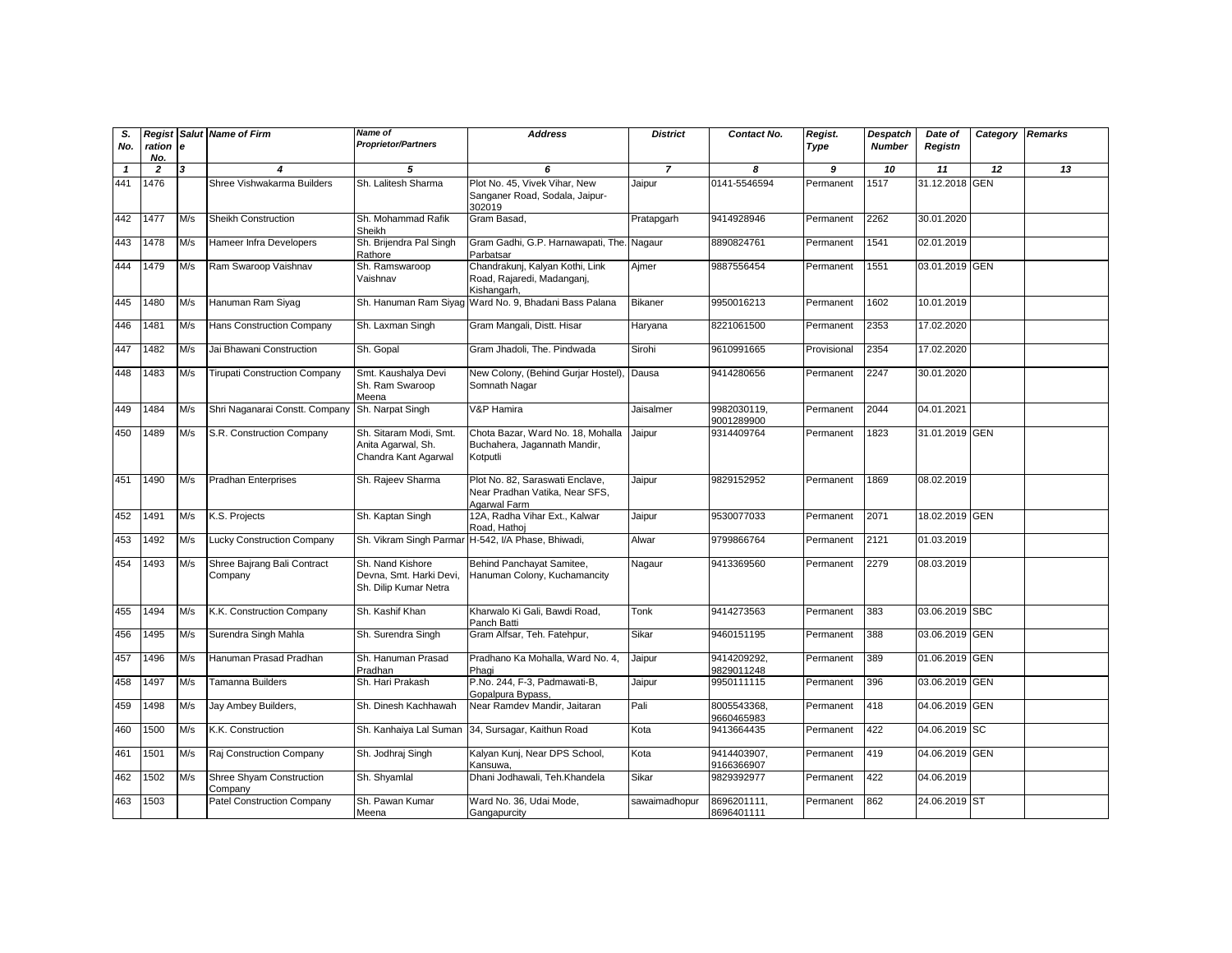| S.<br>No.    | Regist<br>ration<br>No. | <b>e</b> | <b>Salut</b> Name of Firm                                      | Name of<br><b>Proprietor/Partners</b>                     | <b>Address</b>                                                     | <b>District</b> | Contact No.               | Regist.<br>Type | <b>Despatch</b><br><b>Number</b> | Date of<br>Registn | Category | <b>Remarks</b>           |
|--------------|-------------------------|----------|----------------------------------------------------------------|-----------------------------------------------------------|--------------------------------------------------------------------|-----------------|---------------------------|-----------------|----------------------------------|--------------------|----------|--------------------------|
| $\mathbf{1}$ | $\overline{2}$          | 3        |                                                                | 5                                                         | 6                                                                  | $\overline{7}$  | 8                         | 9               | 10                               | 11                 | 12       | 13                       |
| 464          | 1504                    | M/s      | Satyanarayan Contractor &<br><b>Building Material Supplier</b> | Sh. Satya Narayan                                         | Jaisinghpura, Sultana Ahiran, Teh.<br><b>Buhana</b>                | Jhunjhunu       | 9414558887                | Permanent       | 858                              | 21.06.2019 OBC     |          |                          |
| 465          | 1506                    | M/s      | Rama Construction                                              | Sh. Ram Lal Kumawat                                       | D-22, Shri Ram Nagar, Near Tagore<br>School, Kalwar Road, Jhotwara | Jaipur          | 9414518954                | Permanent       | 873                              | 24.06.2019 OBC     |          |                          |
| 466          | 1507                    | M/s      | <b>Ganesh Construction</b>                                     | Sh. Ritesh Lodha                                          | "Lodha Market", Near Railway<br>Crossing, Bijainagar               | Ajmer           | 9829504506                | Permanent       | 870                              | 24.06.2019 GEN     |          |                          |
| 467          | 1508                    | M/s      | Bhagyalaxmi Construction                                       | Sh. Kanhaiya Lal Patel                                    | Village Kolkhanda, VPO Kolkhanda                                   | Dungarpur       | 9001305673,<br>9950503597 | Permanent       | 943                              | 03.07.2019 GEN     |          |                          |
| 468          | 1510                    | M/s      | Yadav & Company                                                | Sh. Sedu Ram Yadav                                        | Reengus Road, Veer Hanuman Ji<br>Ka Rasta, Chomu                   | Jaipur          | 9929613250                | Permanent       | 951                              | 03.07.2019 OBC     |          |                          |
| 469          | 1511                    | M/s      | Samyak Aadhar Projects Pvt.<br>td.                             | Sh. Sandeep Deveriya,<br>Smt. Vinita Jain                 | Bhaqwati' 14-A, Shivaji Naqar,                                     | Udaipur         | 8003334111                | Provisional     | 2170                             | 22.10.2020         |          | Valid upto<br>21.10.2021 |
| 470          | 1512                    | M/s      | Moti Ram Contractor                                            | Sh. Moti Ram                                              | 216, Natthon Ki Dhani, Mehrana,<br>The. Degana,                    | Nagaur          | 9828077863                | Permanent       | 991                              | 09.07.2019         |          |                          |
| 471          | 1513                    | M/s      | Mahalaxmi Construction                                         |                                                           | Sh. Bhanwar Ram Bhadu 26/02, Shakti Nagar, Paota 'C' Road, Jodhpur |                 | 9772887269,<br>8209296090 | Permanent       | 992                              | 09.07.2019         |          |                          |
| 472          | 1514                    | M/s      | <b>Shree Sanmati Construction</b>                              | sh. Vaibhav Kala                                          | Plot No. A-20, Bhu-Dev Colony,<br>Shree Ji Nagar, Durgapura,       | Jaipur          | 9413344244.<br>9414054254 | Permanent       | 994                              | 09.07.2019         |          |                          |
| 473          | 1515                    | M/s      | Ashoka Traders                                                 | Sh. Ashok Kumar Jalora                                    | 23/62, Kharol Colony, Near Saw<br>Mills.                           | Udaipur         | 9414385657,<br>9414736446 | Permanent       | 989                              | 29.07.2019         |          |                          |
| 474          | 1516                    | M/s      | <b>Sumit Enterprises</b>                                       | Sh. Jiwan Ram                                             | Village Gogaur, Via Mithari, Teh.<br>Nawa                          | Nagaur          | 9414813225,<br>8239017501 | Permanent       | 1178                             | 13.08.2019         |          |                          |
| 475          | 1517                    | M/s      | <b>Vileshwar Construction</b>                                  | Sh. Hanuman Bishnoi                                       | Sarnon Ki Dhani, Ramrawas Kallan,<br>Teh. Bhopalgarh               | Jodhpur         | 9929921305                | Permanent       | 1209                             | 14.08.2019         |          |                          |
| 476          | 1518                    | M/s      | Dadhich Construction,                                          | Sh. Dev Kishan Suthwal                                    | Plot No. 6-A, Paota B-4th Road, Lal<br>Maidan                      | Jodhpur         | 9414308002                | Permanent       | 1191                             | 13.08.2019         |          |                          |
| 477          | 1519                    | M/s      | Jangu Brothers & Company                                       | Sh. Shanker Lal<br>Choudharv                              | Near Bhairu Ji Thana, Sarvoday<br>Basti                            | <b>Bikaner</b>  | 9413311234                | Permanent       | 1187                             | 13.08.2019         |          |                          |
| 478          | 1520                    | M/s      | Taya Sales Corporation                                         | Sh. Narendra Kumar<br>Taya, Sh. Amit Taya                 | 5-Ashwini Market                                                   | Udaipur         | 9828193874                | Permanent       | 1195                             | 13.08.2019         |          |                          |
| 479          | 1521                    | M/s      | <b>Pragati Construction</b>                                    | Sh. Ravi Jain                                             | 30-Surendar Pal Colony, Shyam<br>Nagar                             | Jaipur          | 9784676666                | Permanent       | 1198                             | 14.08.2019         |          |                          |
| 480          | 1522                    | M/s      | Jajhara Construction Company                                   | Sh. Ishwar Singh                                          | G.P. Dansoli, Teh. Dataramgarh                                     | Sikar           | 6376195076                | Permanent       | 1357                             | 03.09.2019         |          |                          |
| 481          | 1523                    | M/s      | <b>Banaji Construction Company</b>                             | Sh. Pratap Singh                                          | Gram Manpur, Post Udgaon, Teh.<br>Bonli                            | Sawaimadhopur   | 9928257406                | Permanent       | 1358                             | 03.09.2019         |          |                          |
| 482          | 1524                    | M/s      | Saini Designers,                                               | Sh. Gautam Saini, Sh.<br>Govind Saini & Sh. Anil<br>Saini | Chandmari Road, Ward No. 1,<br>Khetri,                             | Jhunjhunu       | 9413549640                | Permanent       | 1386                             | 12.09.2019         |          |                          |
| 483          | 1525                    | M/s      | New Bajran Construction                                        | Sh. Thana Ram                                             | Gram Buracha, Teh. Bhopalgarh                                      | Jodhpur         | 8696308024                | Permanent       | 1406                             | 13.09.2019         |          |                          |
| 484          | 1526                    | M/s      | <b>Dharamveer Construction</b><br>Company,                     | Sh. Mukesh Choyal                                         | Goriyon Ki Dhani, Antroli Sanga,<br>Parbatsar                      | Nagaur          | 9982707055                | Permanent       | 1413                             | 16.09.2019         |          |                          |
| 485          | 1527                    | M/s      | Jitendra Singh Contractor &<br><b>Suppliers</b>                | Sh. Jitendra Singh                                        | Gram Lahakpur, The. Badi,                                          | <b>Dholpur</b>  | 9828362456,<br>9784929963 | Permanent       | 1411                             | 16.09.2019         |          |                          |
| 486          | 1528                    | M/s      | Bhati Contractor.                                              | Sh. Ram Dayal Bhati                                       | Jaqdamba Colony, Mata ka than,<br>Magra                            | Jodhpur         | 9414571558.<br>9166933299 | Permanent       | 1427                             | 17.09.2019         |          |                          |
| 487          | 1529                    | M/s      | Harish Kumar Sharma                                            | Sh. Harish Kumar<br>Sharma                                | Pathang Bhawan, Chobey Pada,                                       | Karauli         | 9680976115                | Permanent       | 1431                             | 17.09.2019         |          |                          |
| 488          | 1530                    | M/s      | Hanuman Construction Company                                   | Sh. Shivkaran                                             | G.P. Kamediya, The. Jayal                                          | Nagaur          | 9414448527,<br>8094338197 | Permanent       | 1432                             | 17.09.2019         |          |                          |
| 489          | 1531                    | M/s      | Sushil Kumar Sharma                                            |                                                           | Sh. Sushil kumar Sharma Gram Samona, Teh. Rajakhera,               | <b>Dholpur</b>  | 9414448527,<br>8094338197 | Permanent       | 1433                             | 17.09.2019         |          |                          |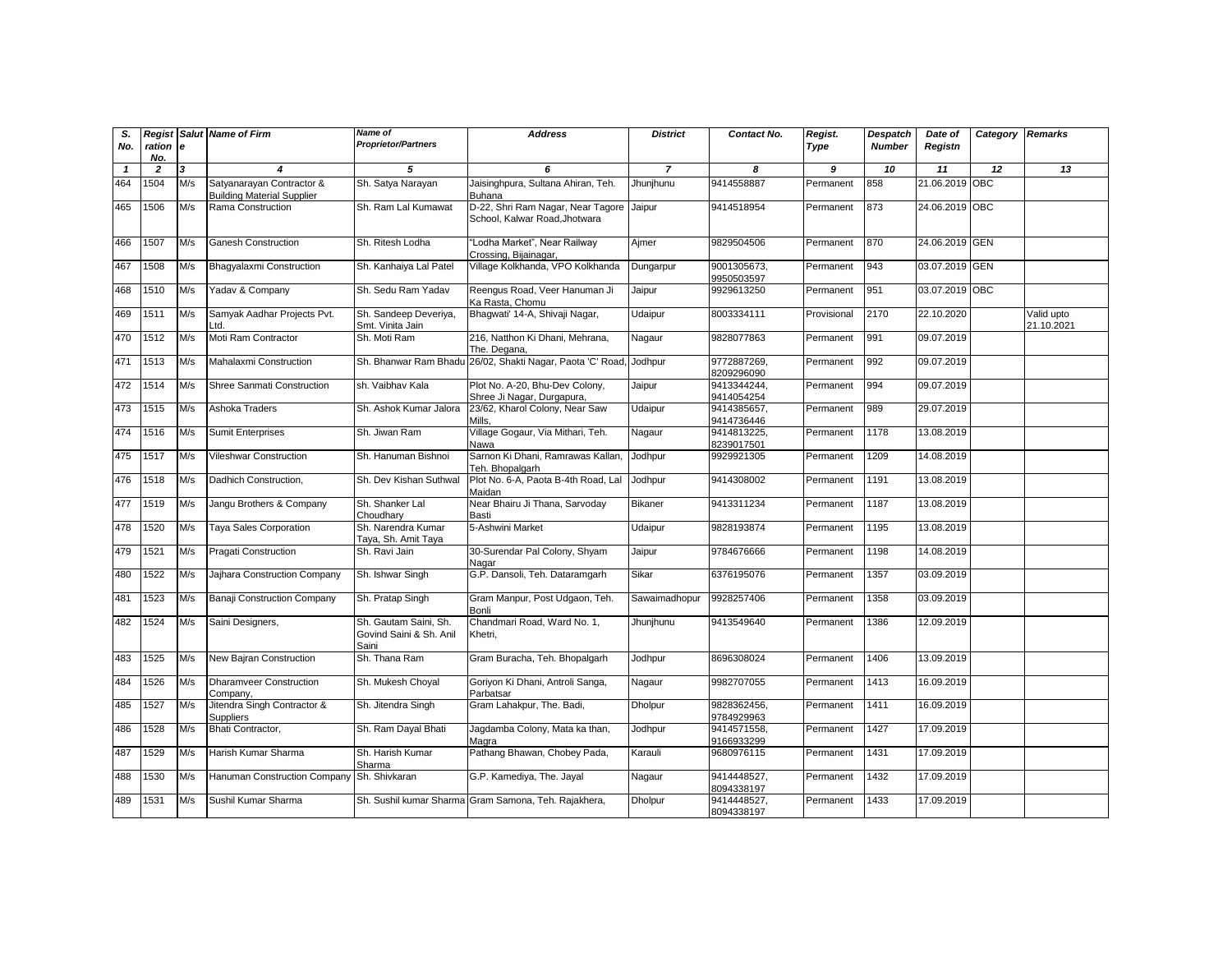| S.<br>No.    | Regist<br>ration<br>No. | <b>e</b> | <b>Salut Name of Firm</b>                           | Name of<br><b>Proprietor/Partners</b>     | <b>Address</b>                                                                   | <b>District</b> | Contact No.               | Regist.<br>Type | <b>Despatch</b><br><b>Number</b> | Date of<br>Registn | Category | <b>Remarks</b> |
|--------------|-------------------------|----------|-----------------------------------------------------|-------------------------------------------|----------------------------------------------------------------------------------|-----------------|---------------------------|-----------------|----------------------------------|--------------------|----------|----------------|
| $\mathbf{1}$ | $\overline{2}$          | 3        | 4                                                   | 5                                         | 6                                                                                | $\overline{7}$  | 8                         | 9               | 10                               | 11                 | 12       | 13             |
| 490          | 1532                    | M/s      | Viratra Infrastructure                              |                                           | Sh. Shankar Lal Dhariwal 865, Sunder Nagar, Chohatan,                            | Barmer          |                           | Permanenet      | 1476                             | 23.09.2019         |          |                |
| 491          | 1533                    | M/s      | Babu Lal Kumawat Contractor                         | Sh. Babu Lal Kumawat                      | 66, GHA, Sirohiyon Ki Dhani,<br>Rampura Badiya, Gudha Bairsal,<br>The. Moiamabad | Jaipur          | 9351535622                | Permanent       | 1480                             | 23.09.2019         |          |                |
| 492          | 1534                    | M/s      | Jain Stone                                          | Sh. Manoj Kumar                           | Sardarpura Marq No. 2, Vishala<br>Marq,                                          | Barmer          | 9414106374                | Permanent       | 1479                             | 23.09.2019         |          |                |
| 493          | 1535                    | M/s      | <b>Amit Construction</b>                            | Sh. Amit Sharma                           | 2-B-17, Vikas Nagar,                                                             | <b>Bundi</b>    | 9214456562                | Permanent       | 1482                             | 23.09.2019         |          |                |
| 494          | 1536                    | M/s      | T.R. Construction                                   | Sh. Tulsi Ram                             | Village Eklingpura, Post Kalladwas,                                              | Udaipur         |                           | Permanent       | 1483                             | 23.09.2019         |          |                |
| 495          | 1537                    | M/s      | Hamza Construction                                  | Sh.                                       | 39, Faujdar Housr, B-Block, Ward<br>No. 8, Sajjan Nagar, Girwa,                  | Udaipur         |                           | Permanent       | 1484                             | 23.09.2019         |          |                |
| 496          | 1539                    | M/s      | Shree Karni Infratech                               | Sh. Raju Singh, Sh. Jai<br>Singh Bhati    | Plot No. 10, Amit Colony, Udasar,                                                | <b>Bikaner</b>  | 9571705777.<br>9799288288 | Permanent       | 1599                             | 15.10.2019         |          |                |
| 497          | 1540                    | M/s      | Jitendra Kumar Tiwari                               | Sh. Jitendra Kumar<br>Tiwari              | Gram ranchodpura, Post Samona,<br>The. Rajakhera,                                | <b>Dholpur</b>  | 9414878492                | Permanent       | 1600                             | 15.10.2019         |          |                |
| 498          | 1541                    | M/s      | Savitri Construction Company                        | Smt. Savitri Meena, Sh.<br>Ramdayal Meena | Gram Nangalsherpur, The.<br>Todabhim,                                            | Karauli         | 9414878192                | Permanent       | 1601                             | 15.10.2019         |          |                |
| 499          | 1542                    | M/s      | Subhash Chand Nehra<br>Contractor                   | Sh. Subhash Chand<br>Nehra                | Gram Katrathal, Teh. & Distt.                                                    | Sikar           | 9460290511,<br>9461263387 | Permanent       | 1602                             | 15.10.2019         |          |                |
| 500          | 1544                    | M/s      | <b>Oswal Construction Company</b>                   | Sh. Sushil Kumar Jain                     | 158, Gangdhar Road, Chomhela, D                                                  | Jhalawar        | 9929875475.<br>9887416666 | Permanent       | 1677                             | 25.10.2019         |          |                |
| 501          | 1545                    | M/s      | Mangi Lal Tak                                       | Sh. Mangi Lal Tak                         | Railway Station, Kankroli, Rajsaman                                              | Rajsamand       | 9414172194                | Permanent       | 1678                             | 25.10.2019         |          |                |
| 502          | 1546                    | M/s      | Saini Construction Company                          | Sh. Nathulal Saini                        | Dhani Terapanthi, Gram Moroli, The. Dausa<br>Sikrai,                             |                 | 9928145452                | Permanent       | 1825                             | 21.11.2019         |          |                |
| 503          | 1547                    | M/s      | Hindustan Construction Company Sh. Ram Sahay Sharma |                                           | Plot No. 7, Ashok Vihar-1, Dhani<br>Kumawatan, Khatipuro ka bad,<br>Sanganer     | Jaipur          | 9929676777                | Permanent       | 1981                             | 13.12.2019         |          |                |
| 504          | 1548                    | M/s      | <b>Riya Construction Company</b>                    | Sh. Shailesh Jain, Shilpi<br>Jain         | A-955, Sidharth Nagar, Airport<br>Road, Terminal-2                               | Jaipur          | 9314490115                | Permanent       | 1995                             | 13.12.2019         |          |                |
| 505          | 1549                    | M/s      | Pareek Construction Company                         | Sh. Bhagirath Pareek                      | Ward No. 6, Ardaki Road, Near<br>Shanti Mandir, Nohar                            | Hanumanagrh     | 9414442277                | Permanent       | 1979                             | 13.12.2019         |          |                |
| 506          | 1550                    | M/s      | Upadhayay & Company                                 | Sh. Deendayal Sharma                      | Plot No. 4, Shivaji Nagar, Kampu,<br>Ward No.4,                                  | Tonk            | 9929145488                | Permanent       | 1992                             | 13.12.2019         |          |                |
| 507          | 1551                    | M/s      | <b>Aditya Construction Company</b>                  | Sh. Dilip Singh Tanwar                    | Dhani Badan Singh Ki, Cheeplata,<br>Neem Ka Thana.                               | Sikar           | 9829761474                | Permanent       | 1980                             | 13.12.2019         |          |                |
| 508          | 1552                    | M/s      | Amar Singh Contractor                               | Sh. Amar Singh                            | Bura Ki Dhani, Sathulpur, Nai Sadak, Alwar<br>Bansur                             |                 | 9413697777                | Permanent       | 1996                             | 13.12.2019         |          |                |
| 509          | 1553                    | M/s      | Narendra Meena                                      | Sh. Narendra Meena                        | Nayabas, Near Meena<br>Dharamshala,                                              | Alwar           | 9413303550                | Permanent       | 1997                             | 13.12.2019         |          |                |
| 510          | 1554                    | M/s      | A.S. Enterprises                                    | Sh. Mohd. Amin                            | Hakim Colony, Behind Geeta<br>Bhawan,                                            | Jodhpur         | 9828110278                | Permanent       | 2002                             | 13.12.2019         |          |                |
| 511          | 1555                    | M/s      | Jai Krishna Builders                                | Sh. Arvind Agarwal                        | 14/61, Shipra path, Mansarovar,                                                  | Jaipur          | 9829276372                | Permanent       | 1998                             | 13.12.2019         |          |                |
| 512          | 1556                    | M/s      | Chothmata Enterprises                               | Sh. Jaqdish Meena                         | Gram Leelda, Post Dokun, Teh.<br>Nainwa.                                         | <b>Bundi</b>    | 9928940877                | Permanent       | 1999                             | 13.12.2019         |          |                |
| 513          | 1557                    | M/s      | R.K. Construction Company                           | Sh. Arif Ali Tak                          | Ward No. 13, Near Chatri,<br>Taranagar                                           | Churu           | 9460672037                | Permanent       | 2000                             | 13.12.2019         |          |                |
| 514          | 1558                    | Sh.      | Surendra Kumar Meel                                 | Sh. Surendra Kumar<br>Meel                | Aaspur Road, RTO office, Teejwar,                                                | Dungarpur       | 9414031134                | Permanent       | 1993                             | 16.12.2019         |          |                |
| 515          | 1560                    | M/s      | Narayan Lal & Company                               | Sh. Shiv Bhagwan<br>Sharma                | Gram Khatiwas, Post Roopgarh, Via Sikar<br>Kochhor                               |                 | 7665897693                | Permanent       | 2257                             | 30.01.2020         |          |                |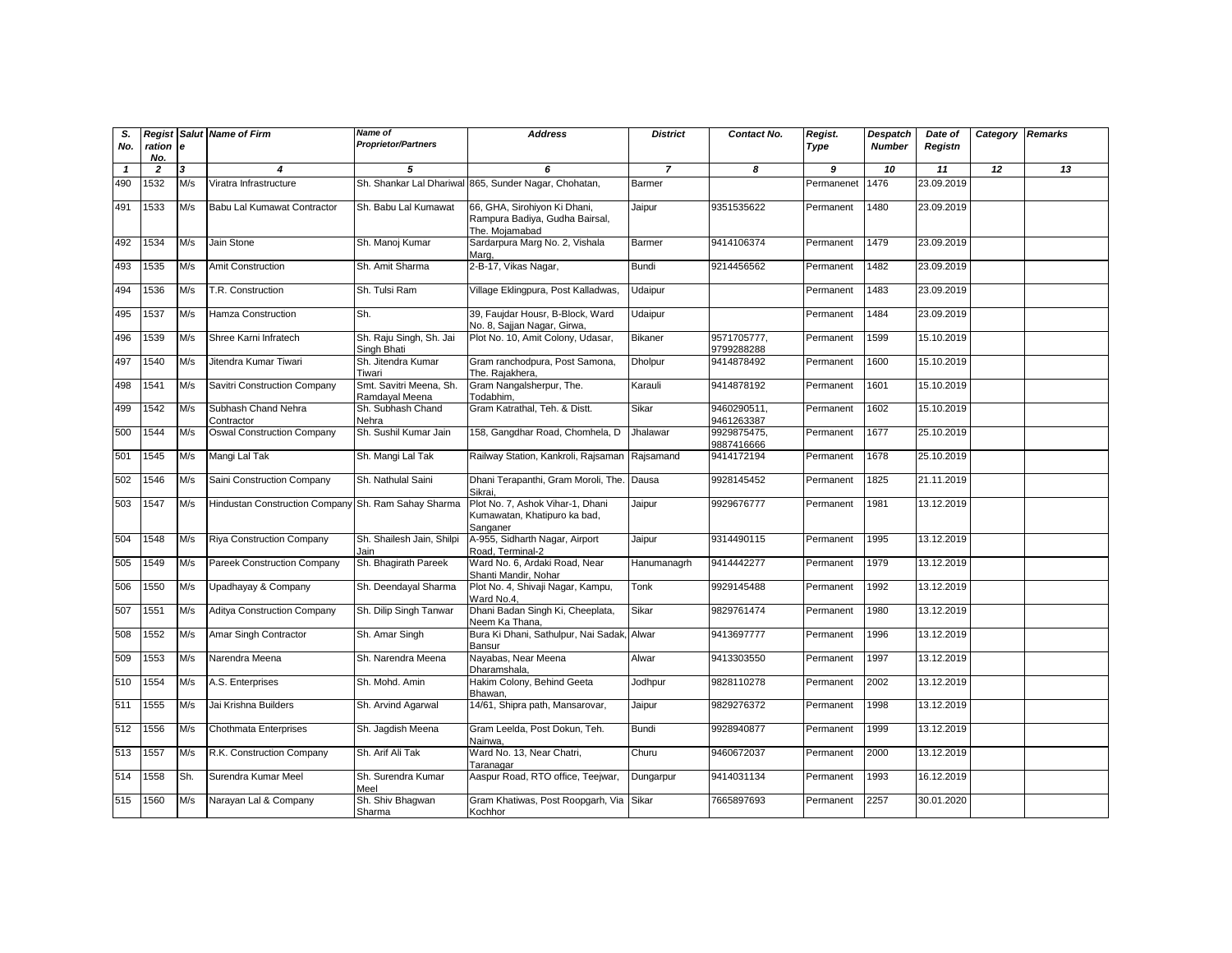| S.<br>No. | ration e<br>No. |                            | <b>Regist Salut Name of Firm</b>                  | Name of<br><b>Proprietor/Partners</b>   | <b>Address</b>                                                | <b>District</b> | Contact No.               | Regist.<br><b>Type</b> | Despatch<br><b>Number</b> | Date of<br>Registn | Category | <b>Remarks</b>           |
|-----------|-----------------|----------------------------|---------------------------------------------------|-----------------------------------------|---------------------------------------------------------------|-----------------|---------------------------|------------------------|---------------------------|--------------------|----------|--------------------------|
|           | 2               | $\boldsymbol{\mathcal{R}}$ |                                                   | 5                                       | 6                                                             | $\overline{z}$  | 8                         | 9                      | 10                        | 11                 | 12       | 13                       |
| 516       | 1561            | M/s                        | Girija Shankar Sharma                             | Sh. Girija Shankar<br>Sharma            | Baswa Road, Gopal Bagichi ke pas,<br>Bandikui                 | Dausa           | 9414438504                | Permanent              | 2255                      | 30.01.2020         |          |                          |
| 517       | 1562            | M/s                        | Suresh and Company                                | Sh. Suresh Kumar                        | 6/16, Ward No. 11, Kisan Colony,                              | Jhunjhunu       | 9460165907                | Permanent              | 2259                      | 31.01.2020         |          |                          |
| 518       | 1563            | M/s                        | M/s Sigra Construction Company Sh.Goverdhan Singh |                                         | G.P. Sigra,                                                   | Jhunjhunu       | 9829391281                | Permanent              | 2258                      | 31.01.2020         |          |                          |
| 519       | 1564            | M/s                        | Ashok Kumar Umaram Ji                             | Sh. Ashok Kumar                         | Samtipura Road, Bera Koita,                                   | Jalore          | 9983831367                | Permanent              | 2266                      | 31.01.2020         |          |                          |
| 520       | 1565            | M/s                        | Akram                                             | Sh. Akram                               | Jawa Bas. Ward No. 10. Ladnun.                                | Nagaur          | 9929132134                | Permanent              | 2321                      | 04.12.2020         |          |                          |
| 521       | 1566            | M/s                        | Baburam Choudharv                                 | Sh Babu Ram<br>Choudharv                | 96A/4, Kuldeep Vihar, Opp. B.R.<br>Birla School, Jhawar Road. | Jodhpur         | 9602017801.<br>7014445479 | Permanent              | 2268                      | 31.01.2020         |          |                          |
| 522       | 1567            | M/s                        | Guru Medkinath Constt.<br>Company                 | Sh. Gemaram<br>Choudharv                | Badgaon Road, Raniwara,                                       | Jalore          | 9461444628                | Provisional            | 2296                      | 10.02.2020         |          |                          |
| 523       | 1568            | M/s                        | Sanjay Sahai Bhatnagar                            | Sh. Sanjay Sahai<br>Bhatnagar           | Bhatnagar Bhawan' Cement Road,<br>Bada Bazar.                 | Jhalawar        | 9413100752                | Permanent              | 2390                      | 17.02.2020         |          |                          |
| 524       | 1569            | M/s                        | Shri Annapurna Enterprises                        | Sh. Narendra Pareta                     | Hat Chowk, Mohalla Aklera,                                    | Jhalawar        | 9887745920                | Permanent              | 2263                      | 17.02.2020         |          |                          |
| 525       | 1570            | M/s                        | <b>Parmar Construction</b>                        | Sh.Panna Lal Parmat.<br>Smt. Kamla devi | New Bombay Building, A.K. Bhawan,<br>Kherwara                 | . Uadipur       | 9950009487                | Permanent              | 2360                      | 17.02.2020         |          |                          |
| 526       | 1571            | M/s                        | T.K. Construction Company                         | Sh. Tarun Kumar<br>Sharma               | G.P. Jhaq, Teh.Mojmabad,                                      | Jaipur          | 9929885828                | Provisional            | 2376                      | 18.02.2020         |          | Valid upto<br>17.02.2021 |
| 527       | 1572            | M/s                        | Monu Kumar                                        | Sh. Monu Kumar                          | Near Power House, Dholpur Road,<br>Saipau                     | <b>Dholpur</b>  | 7891783635                | Provisional            | 2375                      | 18.02.2020         |          | Valid upto<br>17.02.2021 |
| 528       | 1573            | M/s                        | <b>Shankar Construction Company</b>               | Sh. Radhey Shyam<br>Sharma              | Near Mohanpura Balaji, Kishangarh-<br>Renwal.                 | Jaipur          | 9928601541,<br>9887342251 | Permanent              | 2377                      | 18.02.2020         |          |                          |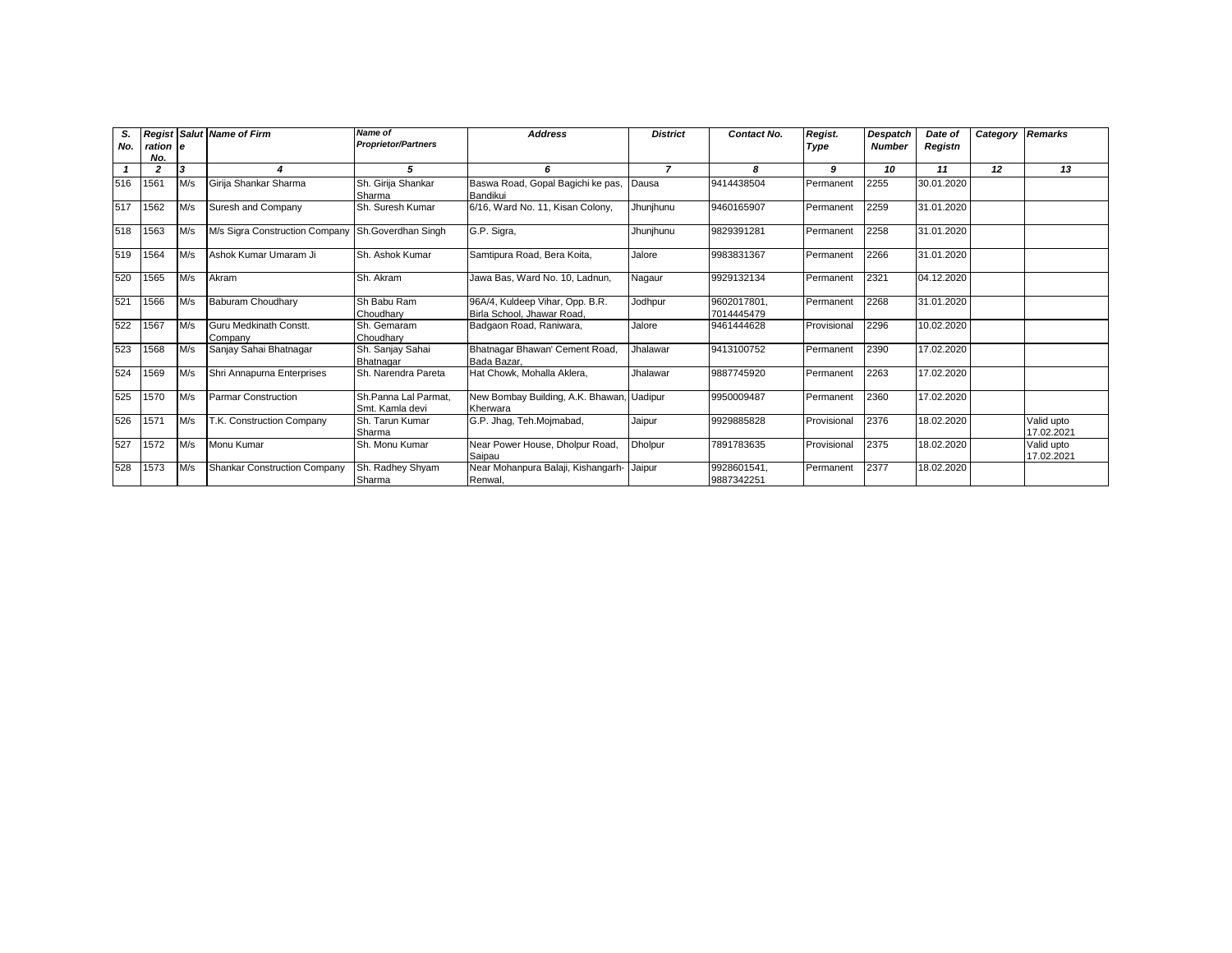| S.<br>No.    | ration<br>No.  | l e | <b>Regist Salut Name of Firm</b>         | Name of<br><b>Proprietor/Partners</b>                                                           | <b>Address</b>                                                   | <b>District</b> | Contact No.               | Regist.<br>Type | <b>Despatch</b><br><b>Number</b> | Date of<br>Registn | Category Remarks |                          |
|--------------|----------------|-----|------------------------------------------|-------------------------------------------------------------------------------------------------|------------------------------------------------------------------|-----------------|---------------------------|-----------------|----------------------------------|--------------------|------------------|--------------------------|
| $\mathbf{1}$ | $\overline{2}$ | 3   |                                          | 5                                                                                               | 6                                                                | $\overline{7}$  | 8                         | 9               | 10                               | 11                 | 12               | 13                       |
| 529          | 1574           | M/s | <b>Balaji Construction Company</b>       | Sh. Kailash                                                                                     | G. Jambheshwar Dhani, Jajiwal<br>Vishnoiya,                      | Jodhpur         | 9829026140                | Permanent       | 2374                             | 18.02.2020         |                  |                          |
| 530          | 1575           | M/s | Gajendra Singh Chundawat                 | Sh. Gajendra Singh                                                                              | Gulabpura, The. Sagwara,                                         | Dungarpur       | 9414566582                | Permanent       | 2382                             | 19.02.2020         |                  |                          |
| 531          | 1576           |     | Kumawat Infrastructure pvt. Ltd.         | Sh. Bhanwar Jagmohan<br>Kumarat, Sh. Mukesh<br>Jagmohan Kumawat, Sh. No. 2,<br>Jagmohan Kumawat | P.No C-162, 4C Colony, Harsh<br>Hotel, Bypass Road, Machda, Ward | Jaipur          | 9820146491,<br>9223304431 | Provisional     | 2391                             | 19.02.2020         |                  | Valid upto<br>18.02.2021 |
| 532          | 1577           | M/s | Om Construction                          | Sh. Bharat Kumar Singh<br>Sh. Mahendra Singh                                                    | Opp. Old Power House, Near<br>Kohinoor Hotel, Thakur Paysa,      | Bharatpur       | 7976792740,<br>9887840900 | Permanent       | 2505                             | 05.03.2020         |                  |                          |
| 533          | 1578           | M/s | Pradeep Constructions,                   | Sh. Pradeep chopra                                                                              | 483, Shiv Nagar, Mahadevali,                                     | Tonk            | 9928860422                | Permanent       | 2541                             | 12.03.2020         |                  |                          |
| 534          | 1579           | M/s | Bhawani Construction Company,            | Sh. Bhawani Shankar                                                                             | Bhamu Bhawan, VPO Rodu, The.<br>Ladnu                            | Nagaur          | 9413967901                | Permanent       | 2551                             | 12.03.2020         |                  |                          |
| 535          | 1580           | M/s | <b>Yadav Construction Company</b>        | Sh. Rajendra Yadav                                                                              | Sihodiya Ki Dhani, Post Dumoli<br>Khurd, The. Buhana,            | Jhujhunu        | 9413283735                | Provisional     | 2553                             | 12.03.2020         |                  | Valid upto<br>11.03.2021 |
| 536          | 1581           | M/s | Heeraram Hapuram choudhary               | Sh. Heera Ram Seervi,<br>Sh. Rakesh Seervi                                                      | Bera Choyalo Ka Juna Magariya,<br>Bilara                         | Jodhpur         | 9571873010,<br>9414319117 | Permanent       | 2550                             | 12.03.2020         |                  |                          |
| 537          | 1582           | M/s | Kasana Construction Company              |                                                                                                 | Sh. Kailash Chand Gurjar Jamat Area, Jaipur Road, Newai          | Tonk            | 9929757882,<br>9950536161 | Permanent       | 88                               | 19.05.2020         |                  |                          |
| 538          | 1583           | M/s | Hari Om Sales                            | Smt. Sonika Tiwari                                                                              | 24-C, Bapu Nagar, Senthi,                                        | Chittorgarh     | 8890899311,               | Permanent       | 89                               | 19.05.2020         |                  |                          |
| 539          | 1584           | M/s | Roadlink Infratech Pvt. Ltd.             | Sh. Ankit Khandelwal,<br>Sh. Dinesh Chand Gupta Tonk Phatak, Japur                              | A-19, Van Vihar Colony, Tonk Road,                               | Jaipur          | 9983799399                | Provisional     | 551                              | 11.06.2020         |                  | Valid upto<br>10.06.2021 |
| 540          | 1586           | M/s | R.K. Construction                        | Sh. Rakesh Jain                                                                                 | Plot No. 15-16, Jain Colony-II,<br>Sapanada Road, Kekri          | Aimer           | 9828305868                | Provisional     | 552                              | 11.06.2020         |                  | Valid upto<br>10.06.2021 |
| 541          | 1587           | M/s | Jai Ambey Construction<br>Company,       | Sh. Mool Singh, Sh.<br>Rajveer Singh                                                            | Subhash Nagar, Near Pani Ki Tanki,<br>Ward No. 25, Vijay Nagar,  | Ajmer           | 8104209357,<br>9571903632 | Permanent       | 555                              | 12.06.2020         |                  |                          |
| 542          | 1588           | M/s | Simran Construction Company,             | Sh. Ismile Bhishti                                                                              | Near Alok Cinema. Old Road.                                      | Churu           | 8058312824                | Permanent       | 557                              | 12.06.2020         |                  |                          |
| 543          | 1589           | M/s | <b>Balaji Construction</b>               | Sh. Santosh Kumar<br>Patidar                                                                    | Gram Kalyanpura, The. & Distt.<br>Pratapgarh                     | Pratapgarh      |                           | Permanent       | 562                              | 12.06.2020         |                  |                          |
| 544          | 1590           | M/s | Shree Balaji Jhajhara Constt.<br>Company | Sh. Sirtaram Jat                                                                                | Mukam Prempura, Post Dansroli,<br>The. Dataramgarh,              | Sikar           |                           | Permanent       | 628                              | 25.06.2020         |                  |                          |
| 545          | 1591           | M/s | Jai Shree Bhomiya Baba<br>Contractor     | Sh. Nekram                                                                                      | Gram Seupura, Post Shaypura,<br>Bavana                           | Bharatpur       | 9772234050                | Permanent       | 637                              | 25.06.2020         |                  |                          |
| 546          | 1592           | M/s | Laxmi Enterprises,                       | Sh. Mahendra Sharma                                                                             | 45, Akashwani Colony, Nayapura,                                  | Kota            | 9414178105                | Permanent       | 636                              | 25.06.2020         |                  |                          |
| 547          | 1593           | M/s | Dariyav Construction Company             | Sh. Jassa Ram Jat                                                                               | Village Igyasani, The. Degana,                                   | Nagaur          | 9414366671                | Permanent       | 635                              | 25.06.2020         |                  |                          |
| 548          | 1594           | M/s | Dev Construction Company,                | Sh. Deepak Gupta                                                                                | E-167-A, Ramesh Marg, C-Scheme,                                  | Jaipur          | 9928723294                | Permanent       | 634                              | 25.06.2020         |                  |                          |
| 549          | 1595           | M/s | Ram Karan Rawat                          | Sh. Ram Karan Rawat                                                                             | Gram Rampura, Post Manpura Via<br>Masuda, Beawar                 | Ajmer           | 9414644485                | Provisional     | 639                              | 25.06.2020         |                  | Valid upto<br>24.06.2021 |
| 550          | 1596           | M/s | <b>Bhudharmal Contractor</b>             | Sh. Bhudharmal, Sh.<br>Devilal Kumawat                                                          | Gram Mau, The. Shrimadhopur,                                     | Sikar           | 9414037283                | Provisional     | 640                              | 25.06.2020         |                  | Valid upto<br>24.06.2021 |
| 551          | 1597           | M/s | <b>Choudhary Contractors</b>             | Sh. Om Prakash Goyal                                                                            | Near General Hospital,                                           | Karauli         | 9983655429                | Permanent       | 779                              | 16.07.2020         |                  |                          |
| 552          | 1598           | M/s | Raj Construction Company                 | Sh. Raju Singh                                                                                  | 125, Ratan Muni Nagar, Sangariya                                 | Jodhpur         | 9928974525                | Permanent       | 782                              | 16.07.2020         |                  |                          |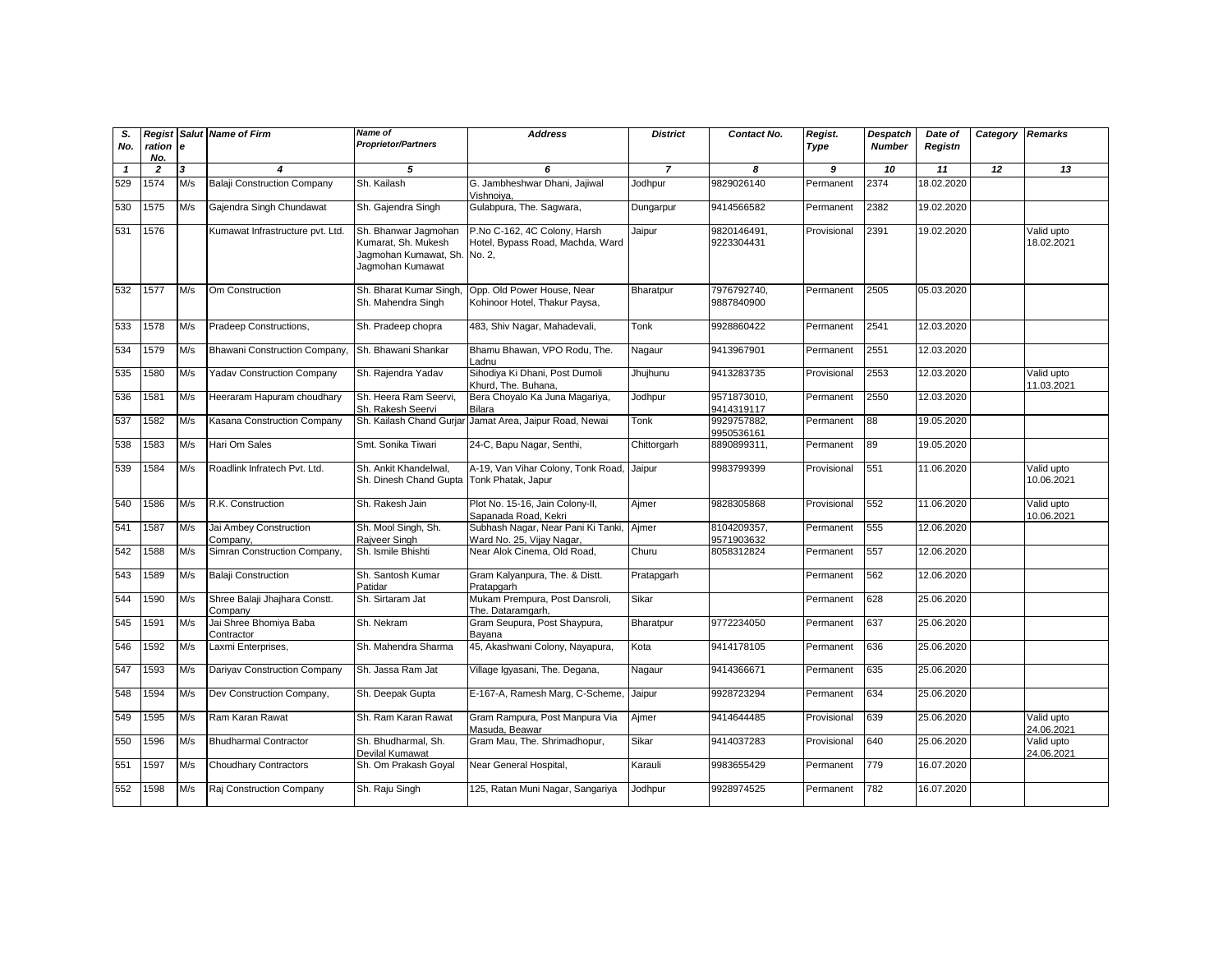| S.<br>No.    | ration<br>No.  | l e | <b>Regist Salut Name of Firm</b>      | <b>Name of</b><br><b>Proprietor/Partners</b>             | <b>Address</b>                                                                                                                          | <b>District</b> | Contact No.                              | Regist.<br>Type | <b>Despatch</b><br><b>Number</b> | Date of<br>Registn | Category Remarks |                          |
|--------------|----------------|-----|---------------------------------------|----------------------------------------------------------|-----------------------------------------------------------------------------------------------------------------------------------------|-----------------|------------------------------------------|-----------------|----------------------------------|--------------------|------------------|--------------------------|
| $\mathbf{1}$ | $\overline{2}$ | 3   | $\boldsymbol{4}$                      | 5                                                        | 6                                                                                                                                       | $\overline{7}$  | 8                                        | 9               | 10                               | 11                 | 12               | 13                       |
| 553          | 1599           | Sh. | Shyam Sundar Sharma                   | Sh. Shyam Sundar<br>Sharma                               | Govind Nagar, Madarpur Road,                                                                                                            | Bharatpur       | 9982601152                               | Permanent       | 788                              | 16.07.2020         |                  |                          |
| 554          | 1600           | M/s | <b>Balaji Construction Company</b>    | Sh. Rajesh Kumar<br>Choudhary, Smt. Meena<br>Kumawat     | Plot No. 5, Akash Vihar 1, New Loha Jaipur<br>Mandi Road, Machada,                                                                      |                 | 9928094444,<br>9414073736                | Permanent       | 1823                             | 27.08.2020         |                  |                          |
| 555          | 1601           | M/s | Jai shree Pabupal Constt.<br>Company  | Sh. Gajendra Singh<br>Shekhawat                          | Gram Indrapura,                                                                                                                         | Churu           | 9983290683                               | Permanent       | 1801                             | 27.08.2020         |                  |                          |
| 556          | 1602           | M/s | Khandelwal Traders                    | Sh. Hari Shankar<br>Khandelwal                           | Opp. Police Chowki, Thanagaji,                                                                                                          | Alwar           | 9413303011,<br>9413303051                | Provisional     | 1796                             | 27.08.2020         |                  | Valid upto<br>26.08.2021 |
| 557          | 1603           | M/s | <b>Sundar Construction Company</b>    | Sh.                                                      | Gram Jayal, Nagaur Road, The.<br>Jayal,                                                                                                 | Nagaur          |                                          | Permanent       | 1795                             | 27.08.2020         |                  |                          |
| 558          | 1604           | M/s | National Traders & Constt.<br>Companv | Sh. Farug Hussain & Sh<br>Altaf Hussain Khan             | 218, Sabir Colony, Near Railway<br>Station, Masjid, Sanganer, Jaipur                                                                    | Jaipur          | 9783814722,<br>9549969999                | Provisional     | 1797                             | 27.08.2020         |                  | Valid upto<br>26.08.2021 |
| 559          | 1605           | M/s | Vijay Singh Gurjar                    | Sh. Vijay Singh Gurjar                                   | Gram Gurjar Bairada, Dhani<br>Sarpanch ki, Post Pilwakalan, Via<br>Dubbi, Teh. Sikrai                                                   | Dausa           | 9413679317                               | Permanent       | 1806                             | 27.08.2020         |                  |                          |
| 560          | 1606           | M/s | M.D. Construction Company,            | Sh. Shyoji Lal                                           | G.P. Sunara, The. Newai,                                                                                                                | Tonk            | 9166179243.<br>9413692592                | Provisional     | 1819                             | 27.08.2020         |                  | Valid upto<br>26.08.2021 |
| 561          | 1607           | M/s | Maa Bhagwati Construction<br>Company  | Sh. Jaswant Singh                                        | Gram Bilawali, Teh.Gangdhar,                                                                                                            | Jhalawar        | 9829532768                               | Permanent       | 1815                             | 27.08.2020         |                  |                          |
| 562          | 1608           | M/s | Narayan Lal Kumawat                   | Sh. Narayan Lal<br>Kumawat                               | Gram Haripura, Teh. Mandal,                                                                                                             | <b>Bhilwara</b> | 9928860166,<br>9772420505                | Permanent       | 1811                             | 27.08.2020         |                  |                          |
| 563          | 1609           | M/s | Pushpendra Constt. Company            | Sh. Pushpendra Pareek                                    | Gulab Sadan, Behind Gandhi park,<br>Ward No. 12. Malpura                                                                                | Tonk            | 9414424939                               | Provisional     | 1817                             | 27.08.2020         |                  | Valid upto<br>26.08.2021 |
| 564          | 1610           | M/s | Shree Bayyanmata Drilling             | Sh. Vikramsingh<br>Karansingh Chundawat                  | Gram Bhopa Ki Kameri, Post<br>Bagoliya, Teh. Rajaji Ka Kareda                                                                           | <b>Bhilwara</b> | 9881026320,<br>9405621008.<br>8329334849 | Provisional     | 1821                             | 27.08.2020 GEN     |                  | Valid upto<br>26.08.2021 |
| 565          | 1611           | M/s | Shree Parshwanath                     | Sh. Yogendra Ranka                                       | Opp. Gokulam Garden, Outside<br>Heda Gali, Shahpura Mohalla,<br>Beawar                                                                  | Aimer           | 8410109064                               | Permanent       | 1814                             | 27.08.2020         |                  |                          |
| 566          | 1612           | M/s | Vinay Construction,                   | Sh. Madan Lal                                            | Mukam Dhundi, Post Kua, Teh.<br>Chikhali.                                                                                               | Dungarpur       | 7742497701,<br>7023600189                | Prermanent      | 1813                             | 27.08.2020         |                  |                          |
| 567          | 1613           | M/s | Sai Siddhi Infrastructure             | Sh. Amar Singh                                           | H.O. C-403, Shalini Complex,<br>Building No. 2, Garden City Samor,<br>Seven Eleven School Jawal, Mira<br>Road (E) Mira Bhayandar, Thane | Mumbai          | 7742497701,<br>7023600189                | Prermanent      | 1810                             | 27.08.2020         |                  |                          |
| 568          | 1614           |     | TTL Engineering Pvt. Ltd.             | Sh. Vikas Kumar<br>Kirodiwal, Vinod Devi,<br>Ritu Narula | Block B, Ground Floor, P.No.3141,<br>Near Rail Vihar, Sector 57, Behind<br>Shubhlaxmi Travels.                                          | Gurgaon         | 9818110963                               | Provisional     | 1954                             | 17.09.2020         |                  | Valid upto<br>16.09.2021 |
| 569          | 1615           | M/s | Hukum Infra                           | Sh.                                                      | 137, Hari Nagar, Gokulpura, Kalwar<br>Road. Jhotwara                                                                                    | Jaipur          |                                          | Provisional     | 1952                             | 17.09.2020         |                  | Valid upto<br>16.09.2021 |
| 570          | 1616           | M/s | Gauri Developers                      | Sh. Pradeep Rajharia                                     | 1/310, Housing Board No. 7,                                                                                                             | Jhunjhunu       | 9784291482                               | Permanent       | 1951                             | 17.09.2020         |                  |                          |
| 571          | 1617           | M/s | Shree P.S. Babel Enterprises,         | Sh. Prince Babel                                         | Sadar Bazar, Begun,                                                                                                                     | Chittorgarh     | 9460210006,<br>9610349999                | Permanent       | 1950                             | 17.09.2020         |                  |                          |
| 572          | 1618           | M/s | <b>Shree Gautam Enterprises</b>       | Sh. Rajesh Prasad<br>Sharma                              | Gram Dumada,                                                                                                                            | Ajmer           | 8058213006,<br>9772918800                | Permanent       | 1966                             | 18.09.2020         |                  |                          |
| 573          | 1619           | M/s | Mahadev Buildtech                     | Sh. Nathu Lal Kalal, Sh.<br>Prakash Kalal                | 128, Sarvodaya Nagar, Jaisamand<br>Road, Titardi,                                                                                       | Udaipur         | 9928523044,<br>9784115972                | Permanent       | 1969                             | 18.09.2020         |                  |                          |
| 574          | 1620           | M/s | Jyoti Power Corporation               | Sh. Pappu Ram                                            | Godaro Ki Dhani, G.P. Sheo,                                                                                                             | <b>Barmer</b>   | 9887720006                               | Provisional     | 1970                             | 18.09.2020         |                  | Valid upto<br>17.09.2021 |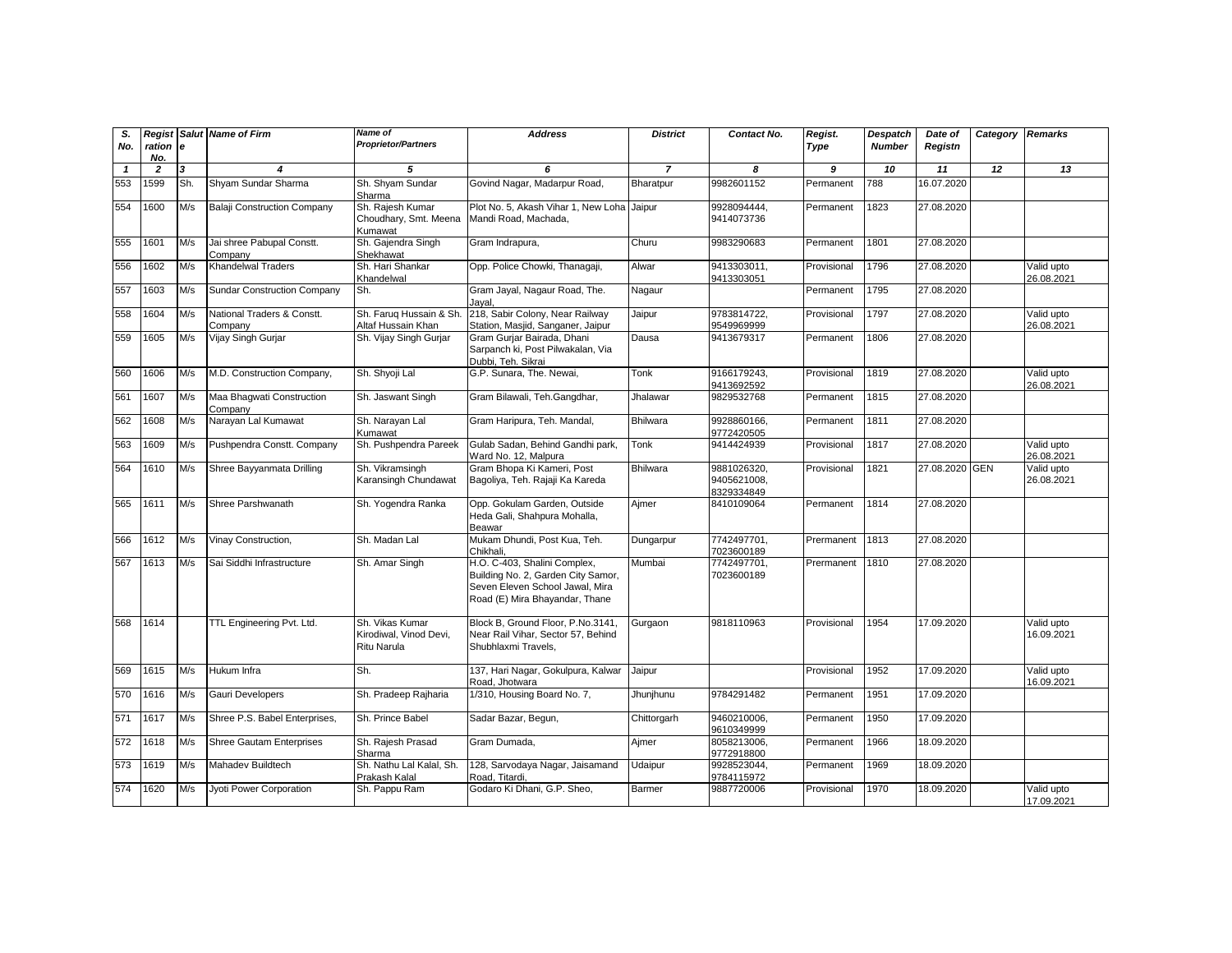| S.<br>No.    | ration<br>No.  | <b>e</b> | <b>Regist Salut Name of Firm</b>                            | Name of<br><b>Proprietor/Partners</b>   | <b>Address</b>                                                                           | <b>District</b> | Contact No.               | Regist.<br>Type | <b>Despatch</b><br><b>Number</b> | Date of<br>Registn | Category Remarks |                          |
|--------------|----------------|----------|-------------------------------------------------------------|-----------------------------------------|------------------------------------------------------------------------------------------|-----------------|---------------------------|-----------------|----------------------------------|--------------------|------------------|--------------------------|
| $\mathbf{1}$ | $\overline{2}$ | 3        | 4                                                           | 5                                       | 6                                                                                        | $\overline{7}$  | 8                         | 9               | 10                               | 11                 | 12               | 13                       |
| 575          | 1621           | M/s      | Devi Sahay Contractor                                       | Sh. Devi Sahay                          | Gram Kharkhara Odpur, Post.<br>Palwa, G.P. Patan, Raini.                                 | Alwar           | 8209637981,<br>9460627988 | Permanent       | 2017                             | 29.09.2020         |                  |                          |
| 576          | 1622           | M/s      | <b>Balaji Construction</b>                                  | Sh. Bachchu Singh                       | Near Railway Loko, Nagla Jalsingh,<br>Bayana,                                            | Bharatpur       | 9413312994                | Permanent       | 2016                             | 29.09.2020         |                  |                          |
| 577          | 1623           | M/s      | Shree Rani Bhatiyani<br><b>Construction &amp; Suppliers</b> | Sh. Bhagwan Singh                       | Gram Karda, Teh. Raniwara,                                                               | Jalore          | 9950836814                | Permanent       | 2020                             | 29.09.2020         |                  |                          |
| 578          | 1624           | M/s      | <b>Choudhary Construction</b><br>Company.                   | Sh. Shivraj Jat                         | Amli Charan, G.P. Lambaharisingh,<br>Teh. Malpura.                                       | Tonk            | 9982115021,<br>9772105533 | Permanent       | 2023                             | 29.09.2020         |                  |                          |
| 579          | 1625           | M/s      | Purushottam Sharma                                          |                                         | Sh. Purushottam Sharma V. Sandera, The. Peeplu,                                          | Tonk            |                           | Permanent       | 2021                             | 29.09.2020         |                  |                          |
| 580          | 1626           | M/s      | <b>KGN Contractor</b>                                       | Sh. Mustaq Ali                          | Himmat Nagar, Civil Lines, Near<br>Ram Mandir, Mertacity                                 | Nagaur          | 9610028123                | Permanent       | 2161                             | 22.10.2020         |                  |                          |
| 581          | 1627           | M/s      | Rajlaxmi Construction Company,                              | Sh. Nenuram Jat                         | Gram Kanwlad, Post Nainiya, Teh.<br>Parbatsar,                                           | Nagaur          | 9928075060                | Permanent       | 2160                             | 22.10.2020         |                  |                          |
| 582          | 1628           | M/s      | Narayan Singh Ranawat                                       | Sh. Narayan Singh<br>Ranawat            | Gram Khakhariya Ji Ka Kheda, The.<br>Badi Sadri,                                         | Chittorgarh     | 9929444889                | Permanent       | 2165                             | 22.10.2020         |                  |                          |
| 583          | 1629           | M/s      | Lalaram Saran & Company                                     | Sh. Lala Ram                            | G.P. Koshalu, Via Sindhari, Kehrani,<br>Sarano Ka Tala.                                  | Barmer          |                           | Provisional     | 2166                             | 22.10.2020         |                  | Valid upto<br>21.10.2021 |
| 584          | 1630           | M/s      | PMK Builders,                                               | Sh. Krishan Kumar Mina                  | V&P Khajalpura, The. Chaksu,                                                             | Jaipur          |                           | Provisional     | 2235                             | 05.11.2020         |                  |                          |
| 585          | 1631           | M/s      | J.D. Construction                                           | Sh. Jeevan Singh                        | Rewat Singh Ki Dhani,                                                                    | Jaisalmer       | 7014276016                | Permanent       | 2245                             | 09.11.2020         |                  |                          |
| 586          | 1632           | M/s      | Om Construction Company,                                    | Sh. Ram Raj Mali                        | Gram Khirni, Teh. Malarana Dungar,                                                       | Sawaimadhopur   | 7891394590                | Permanent       | 2256                             | 09.11.2020         |                  |                          |
| 587          | 1633           | M/s      | Jaisaram Pravinkumar,                                       | Sh. Jaisaram                            | Gram Gogaur, Post Lichana, The.<br>Nawa.                                                 | Nagaur          |                           | Permanent       | 2260                             | 10.11.2020         |                  |                          |
| 588          | 1634           | M/s      | Mahadev Construction,                                       | Sh. Harish Kumar<br>Rathore             | Gram Rukhada, Teh. Sheoganj,                                                             | Sirohi          | 9414534455                | Permanent       | 2319                             | 04.12.2020         |                  |                          |
| 589          | 1635           | M/s      | Vedant Infra Solutions,                                     | Sh. Sumit Mangal                        | G-4, Rishi Residency, 11 Mission<br>Compound, C-Scheme,                                  | Jaipur          | 9414202002                | Provisional     | 2323                             | 04.12.2020         |                  | Valid upto<br>03.12.2021 |
| 590          | 1636           | M/s      | Kamal & Company,                                            | Sh. Raghuveer Singh<br>Dahmiwal         | Laxmi Nagar, Gopalpura Road,<br>Kotputli.                                                | Jaipur          | 9828360850                | Permanent       | 2338                             | 11.12.2020         |                  |                          |
| 591          | 1637           | M/s      | Kulbhushan Constructions and<br>Suppliers                   | Sh. Kulbhushan<br>Parashar              | 1/182, Swami Vivekanand Nagar,                                                           | Kota            | 9799612969                | Permanent       | 2434                             | 01.01.2021         |                  |                          |
| 592          | 1638           | M/s      | Pranjana Builders                                           | Sh. Rajendra Singh<br>Shaktawat         | 7C/11, Near Rathore Kirana Store,<br>Power House, Indira Gandhi Nagar,<br><b>DCM</b>     | Kota            | 800559377,<br>9982331377  | Permanent       | 2430                             | 01.01.2021         |                  |                          |
| 593          | 1639           | M/s      | Akshdeep Builders                                           | Sh. Sushil Kumar<br>Agarwal             | 26A. Kamla Vihar.                                                                        | <b>Bhilwara</b> | 9929805910.<br>9079974540 | Permanent       | 2431                             | 01.01.2021         |                  |                          |
| 594          | 1640           | M/s      | <b>ABS Construction</b>                                     | Sh. Asit Kumar & Sh.<br>Shyamal Goswami | PVNN Road, Ward No. 18,<br>Koochbehar,                                                   | W.B.            | 9434023717                | Permanent       | 2047                             | 01.01.2021         |                  |                          |
| 595          | 1641           | M/s      | Banwari Lal Meena                                           | Sh. Banwari Lal Meena                   | P.No. 42 & 43, Basant Vihar Colony, Dausa<br>Behind Yashodhara Lane,<br>Gupteshwar Road. |                 | 9414258199,<br>9799496479 | Permanent       | 2435                             | 03.01.2021         |                  |                          |
| 596          | 1642           | M/s      | Shiv Construction Company                                   |                                         | Near Roadways Bus Stand, Shanti<br>Nagar, Ward No. 27, Devipura,                         | Sikar           |                           | Permanent       | 2046                             | 04.01.2021         |                  |                          |
| 597          | 1643           | M/s      | Suresh Chandra Jat Contractor.                              | Sh. Suresh Chandra Jat                  | Gram Chadaga Kheda, Post.<br>Charana, The. Railmagra,                                    | Rajsamand       |                           | Permanent       | 2505                             | 13.01.2021         |                  |                          |
| 598          | 1644           | M/s      | Sigma Associates                                            | Sh. Swapan Kumar<br>Ghosal              | 32P, Harmohan Lane, K.G. Bose<br>Sarani, Kolkata,                                        | W.B.            | 9477136656                | Provisional     | 2509                             | 13.01.2021         |                  | Valid upto<br>12.01.2022 |
| 599          | 1645           | M/s      | Malaram Bhiyaram & Sons                                     | Sh. Narendra Choudharv                  | Plot No. 383, laxmi Nagar,                                                               | Jalore          | 9829630906                | Permanent       | 2529                             | 13.01.2021         |                  |                          |